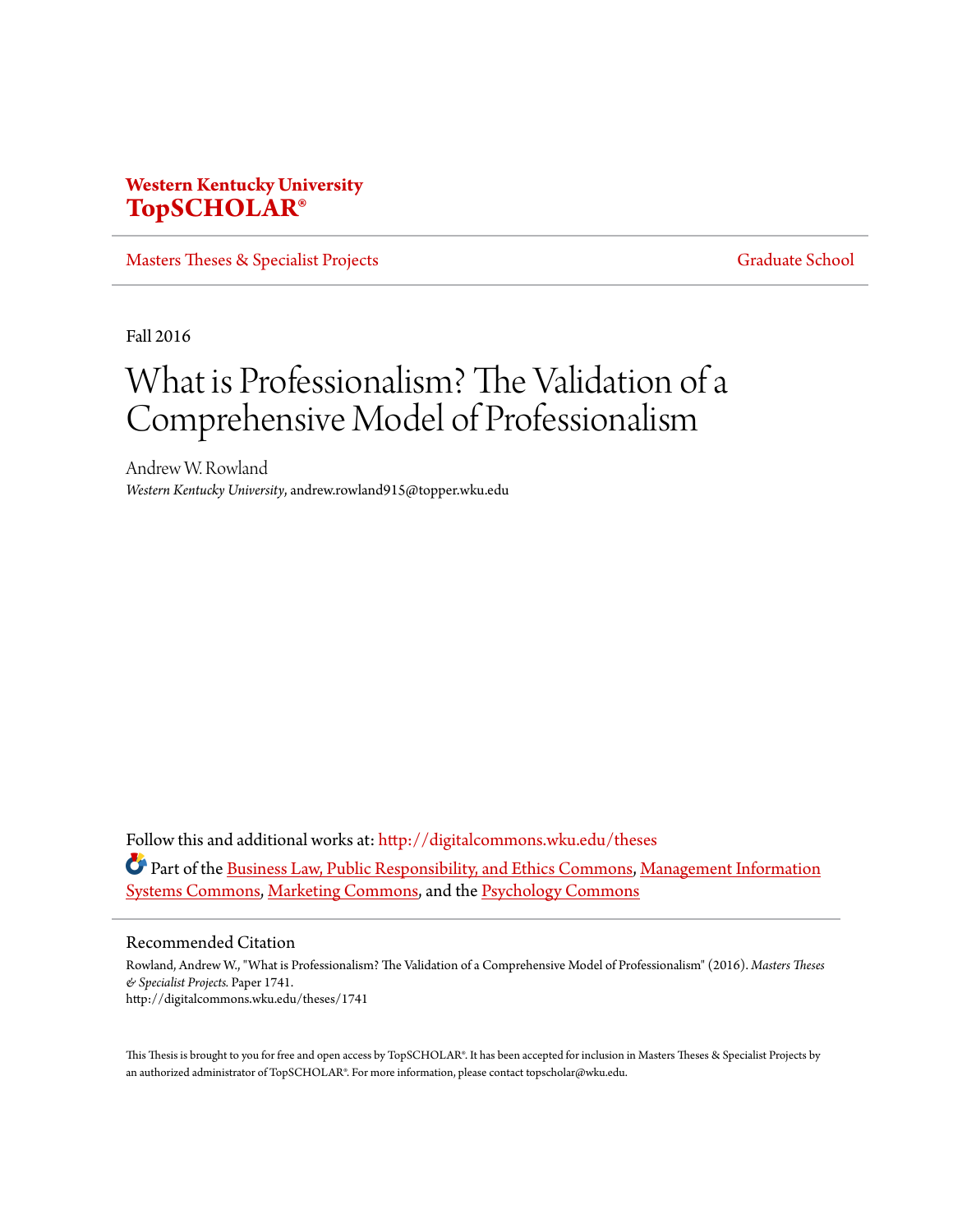## WHAT IS PROFESSIONALISM? THE VALIDATION OF A COMPREHENSIVE MODEL OF PROFESSIONALISM

A Thesis Presented to The Faculty of the Department of Psychological Sciences Western Kentucky University Bowling Green, Kentucky

> In Partial Fulfillment Of the Requirements for the Degree Master of Science

> > By Andrew Rowland

December 2016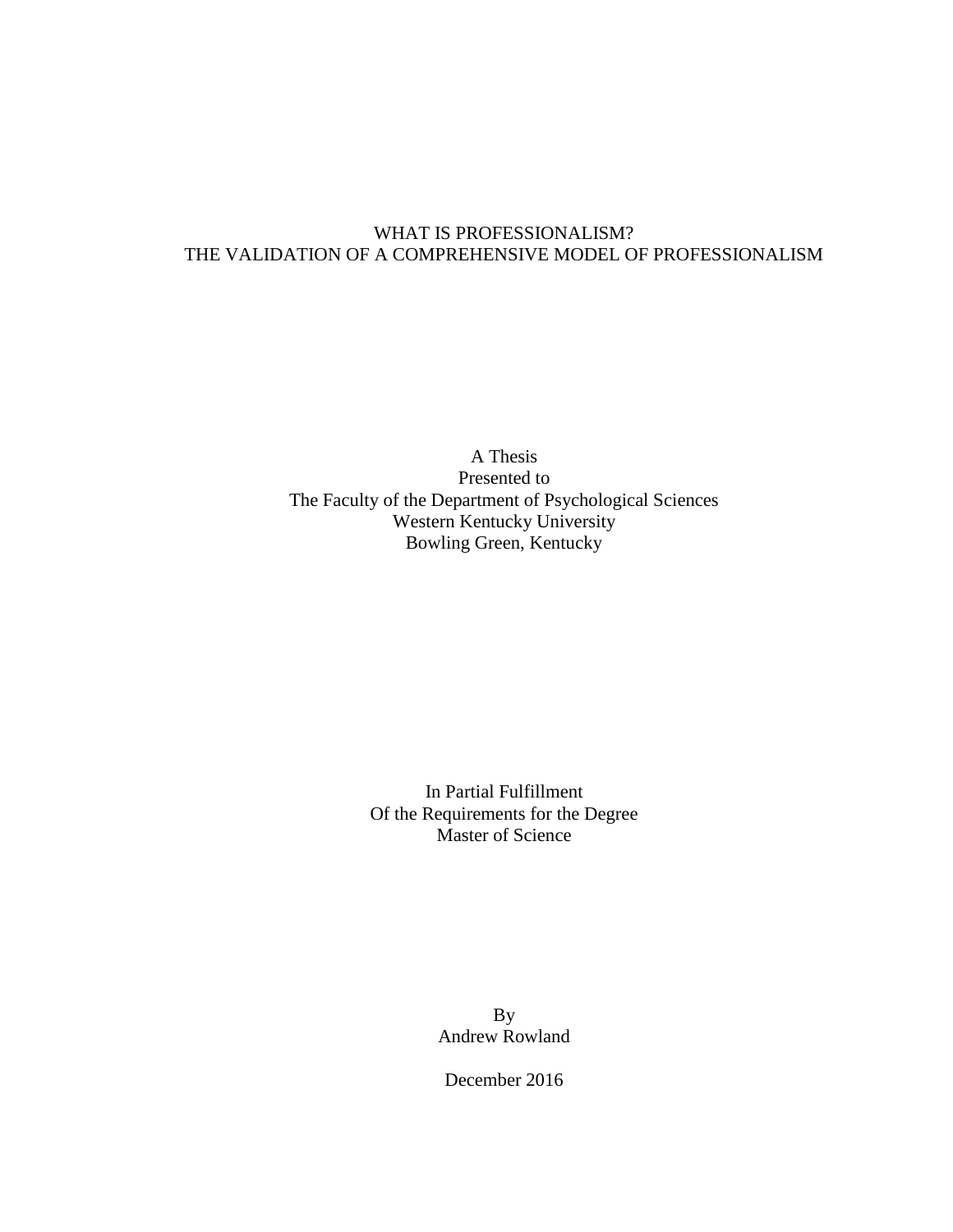# WHAT IS PROFESSIONALISM? THE VALIDATION OF A COMPREHENSIVE MODEL OF PROFESSIONALISM

Date Recommended  $\sqrt{(-|\phi - 20|\phi - 1|)}$  $\neg \theta \mid \theta$  $l_{0,0,0,0}$ 

Amber N. Schroeder, Director of Thesis

izabeth L. Shoenfelt

Reagan D. Brown

Dean, Graduate Studies and Research

Date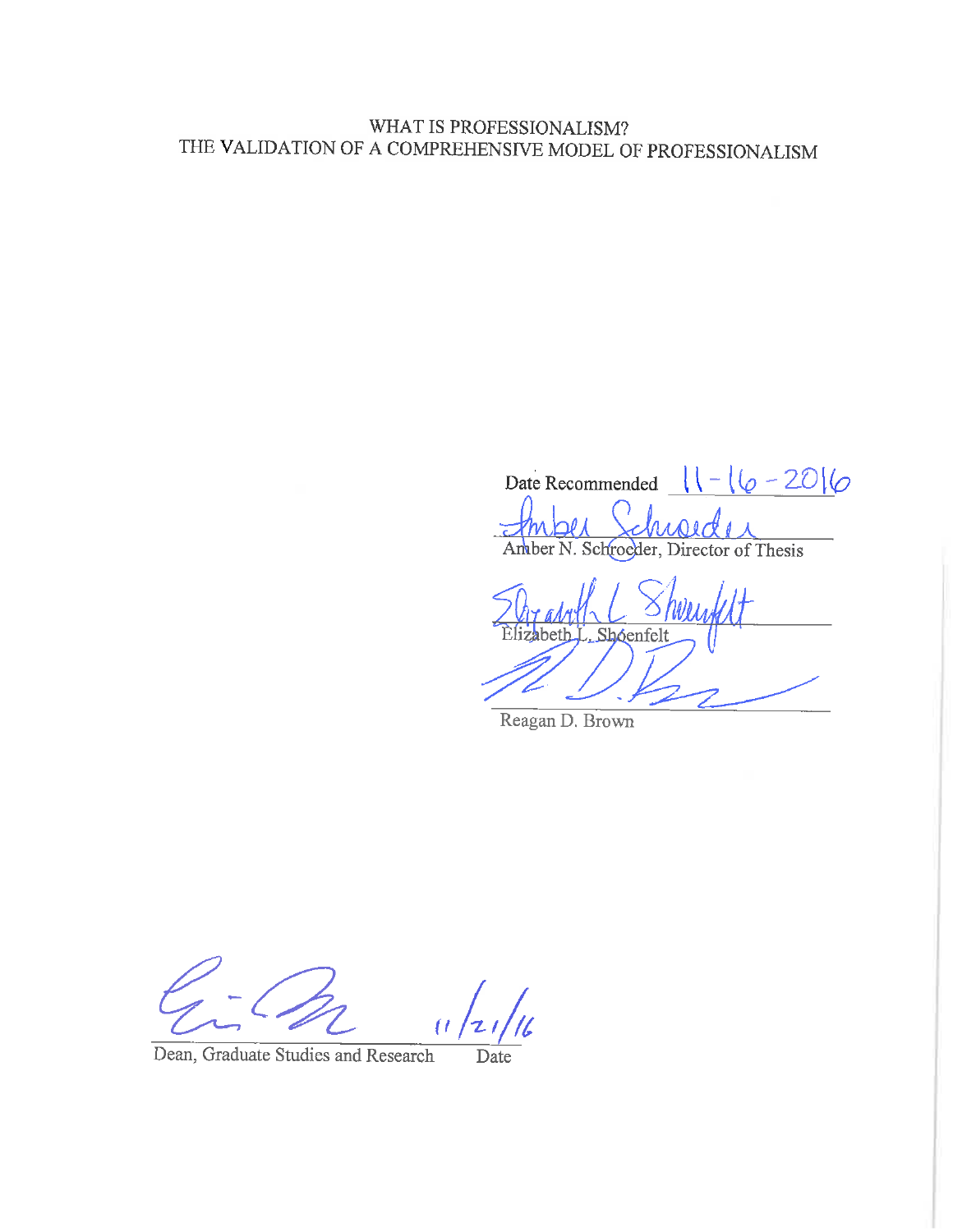#### Acknowledgments

I would like to thank my committee members for providing me with both their time and expertise. I would also like to give special thanks to Dr. Amber Schroeder, my thesis chair for her constructive feedback, guidance, and time over the course of my project. Thank you Dr. Betsy Shoenfelt and Dr. Reagan Brown for agreeing to serve on my committee.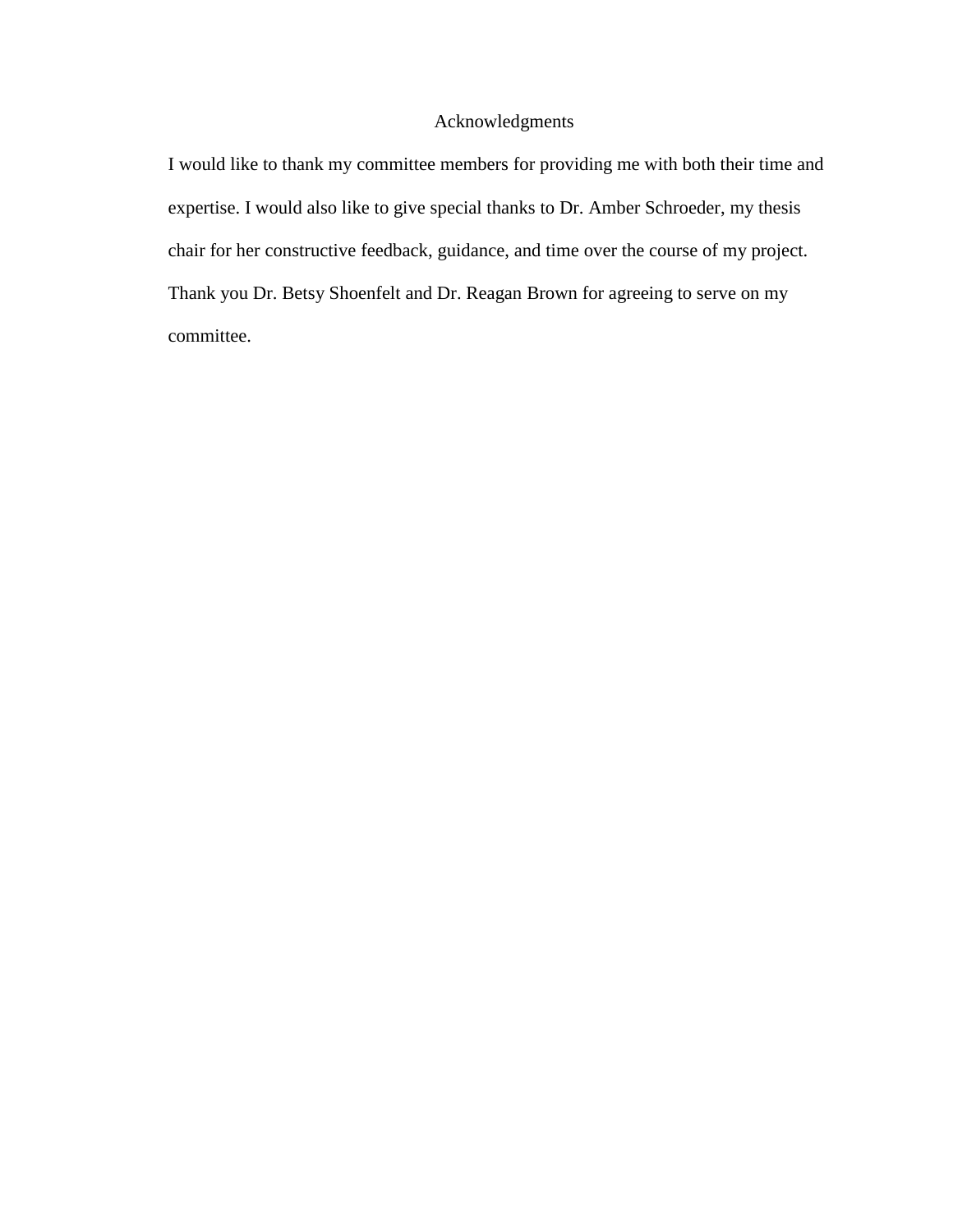### **Contents**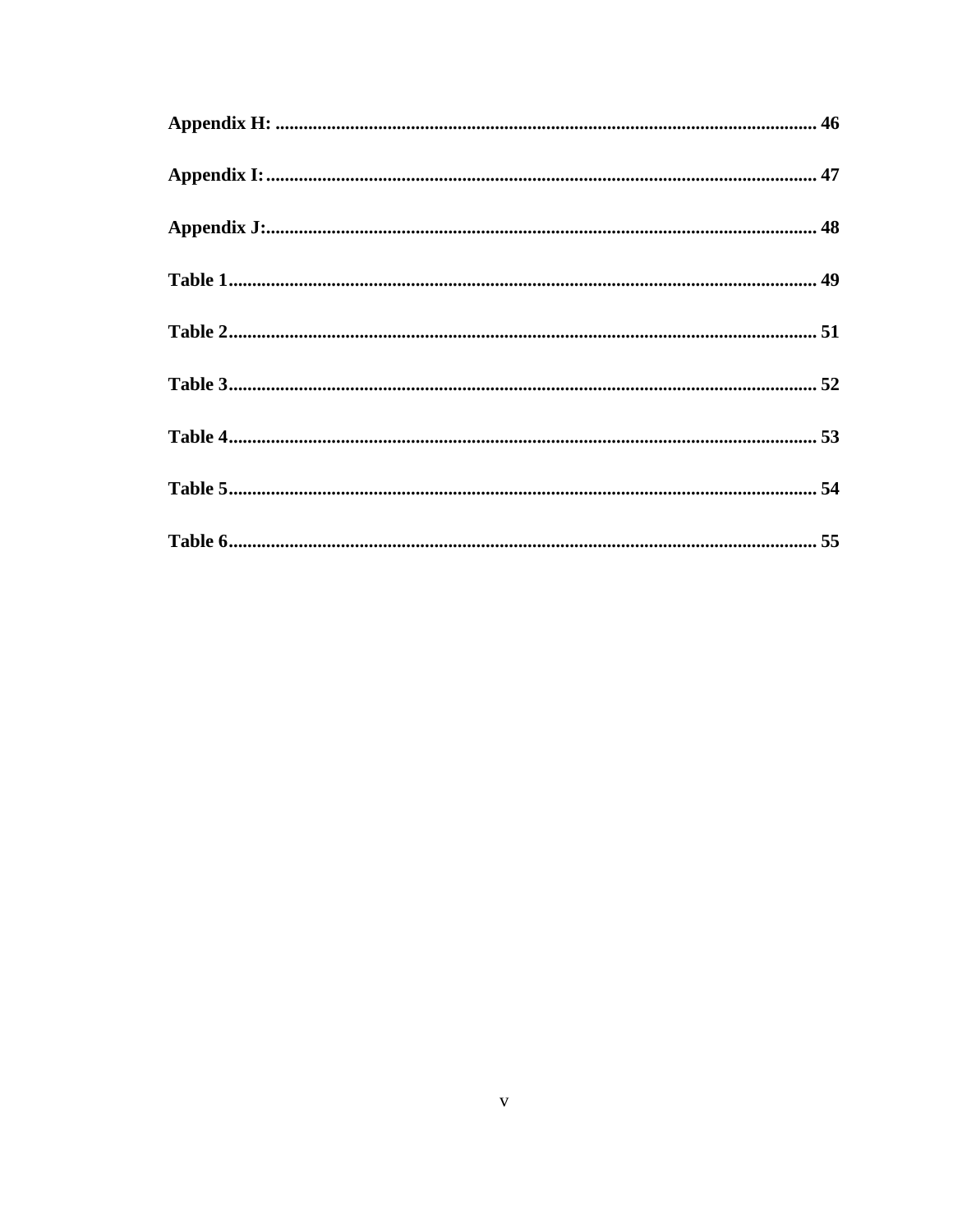#### WHAT IS PROFESSIONALISM? THE VALIDATION OF A COMPREHENSIVE MODEL OF PROFESSIONALISM

Andrew Rowland December 2016 55 Pages Directed by: Amber N. Schroeder, Elizabeth L. Shoenfelt, and Reagan D. Brown Department of Psychological Sciences Western Kentucky University

Professionalism is a term frequently used in organizations yet perceptions of what it means differ from person to person. Given its frequent use and its link to various job outcomes, such as organizational commitment (Bartol, 1979), there is a need to have a universal definition of professionalism. While there are existing models of professionalism these models are typically developed for a specific field or industry. Thus, there is also a need for a comprehensive model of professionalism that can be used across multiple fields and industries. This study worked to develop a model of professionalism that creates a comprehensive model that addresses both of these issues using eleven existing measures of professionalism as its foundation. Four dimensions of professionalism were identified via these models and defined using a combination of existing research and researcher expertise. These dimensions were divided into elements which were used as items in a measure to validate the new model. A five-factor model demonstrated the best fit and was found to have both convergent and discriminant validity.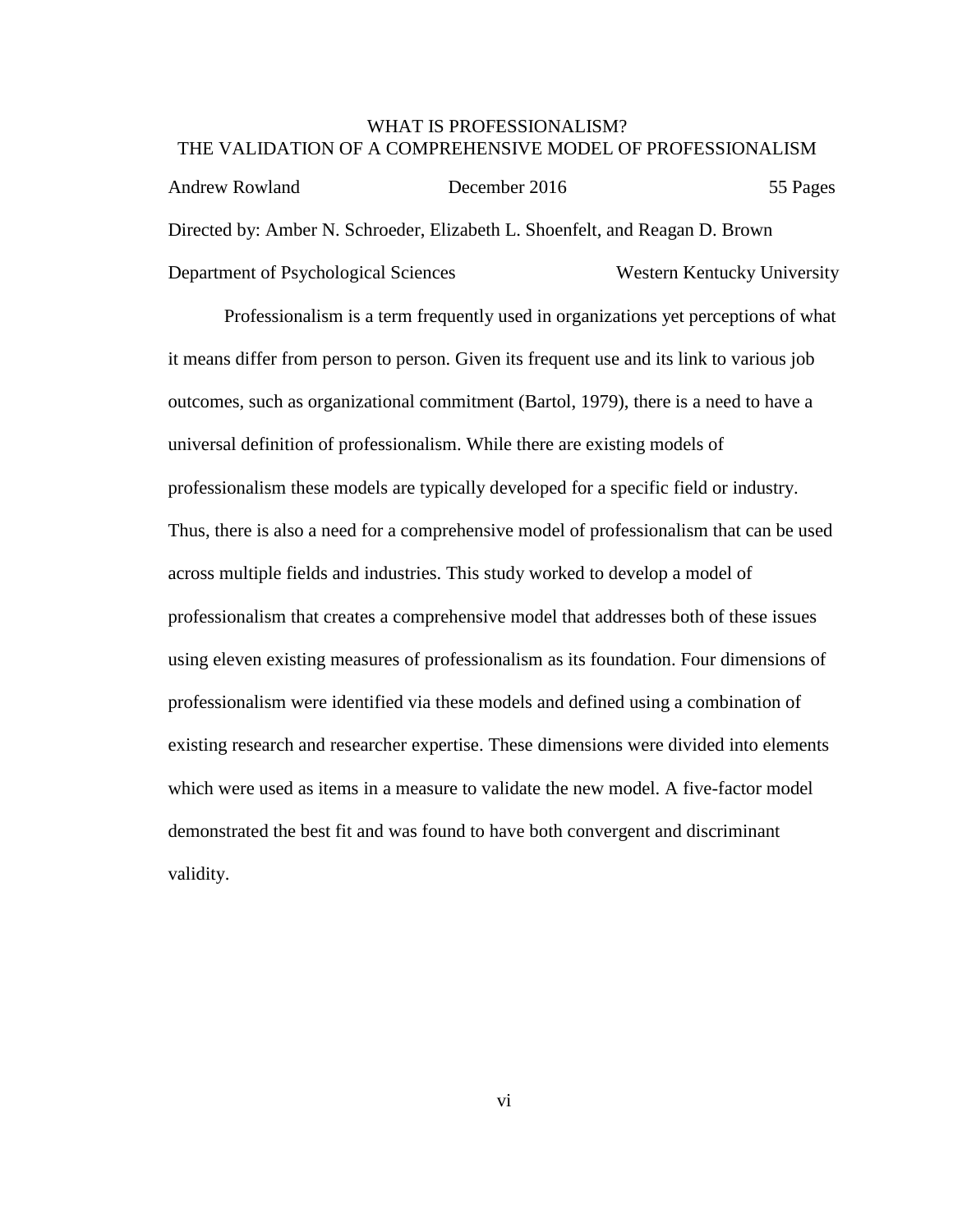#### **Introduction**

<span id="page-7-0"></span>"Professionalism is like pornography: easy to recognize but difficult to define" (Swick, 2000, p. 612). While crude, Swick's (2000) statement is more accurate than it first appears. Numerous research studies have been conducted in an effort to define and measure professionalism (see e.g., Hall, 1968; Hershberger, Zryd, Rodes, & Stolfi, 2010; Kearney, 2005). However, despite its frequent use in organizations, there is a lack of consensus as to what professionalism means. In this study a comprehensive model and a corresponding measure of professionalism will be developed in order to better understand the construct of professionalism in a way that is applicable across occupational contexts.

#### <span id="page-7-1"></span>**Why is Professionalism Important?**

Professionalism is often viewed as essential to organizations. This is supported by statements such as "professionalism serves as a tool of social control that informally approves, constrains, or prohibits work behaviors" (Lui, Ngo, & Tsang, 2003, p. 1194), "serious negative consequences will ensue if physicians cease to exemplify the behaviors that constitute medical professionalism" (Swick, 2000, p. 616) and "valuing individual professionalism will be a prerequisite for the industry being able to attract and retain talent in [the] future" (Aho, 2013, p.113). In recent years there have been a number of articles emphasizing the need for professionalism in the workplace (Berk, 2009; Ferguson, 2014; Swick, 2000). The emphasis on professionalism may be due to the belief that professionalism can be used in place of close management (Dinger, Thatcher, Treadway, Stepina, & Breland, 2015) or that it is closely related to organizational values such as integrity (Schaefer, 1984), business ethics, and commitment (Aho, 2013; Brown,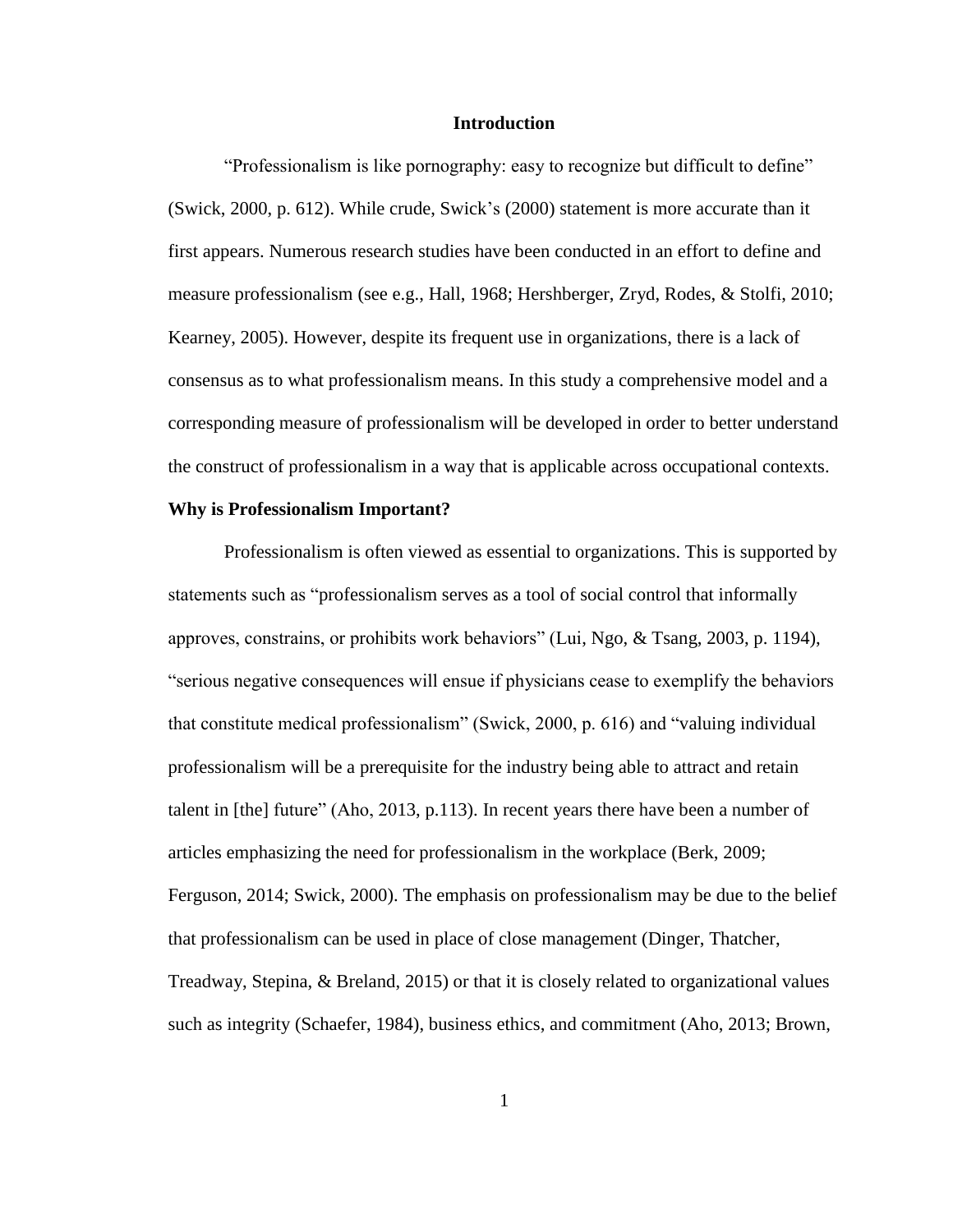2013; Schaefer, 1984). Whereas these beliefs may appear presumptuous at first, there are studies that support some of these beliefs.

Bartol's (1979) study was one of the first studies to look at the effect of professionalism on job outcomes for computer specialists in several companies. Bartol found that professionalism was positively related to global organizational commitment and inversely linked to turnover expectancy. Bartol also investigated professionalism's influence on role stress and turnover, but professionalism was found to have no discernable effect on either construct.

Likewise, Lui et al. (2003) focused on the relationship between professionalism and three job outcomes: job satisfaction, turnover expectancy, and professional identification. In a sample of accountants, Lui et al. found that professionalism resulted in increased role congruence in participants and had a significant effect on job outcomes. The results of the study showed that professionalism is positively related to both job satisfaction  $(r = .34)$  and professional identification  $(r = .49)$ , while being negatively related to turnover expectancy  $(r = -.20)$ .

Dinger et al. (2015) also sought to investigate the relationship between certain components of professionalism and job outcomes. Using a sample of IT professionals working in various government agencies, study results suggested that a sense of calling to the field was positively related to intrinsic motivation and affective commitment and that perceived professional autonomy was positively related to satisfaction and performance. These findings are in line with previous research by Bartol (1979) and Kalbers and Fogarty (1995, as cited by Dinger et al., 2015).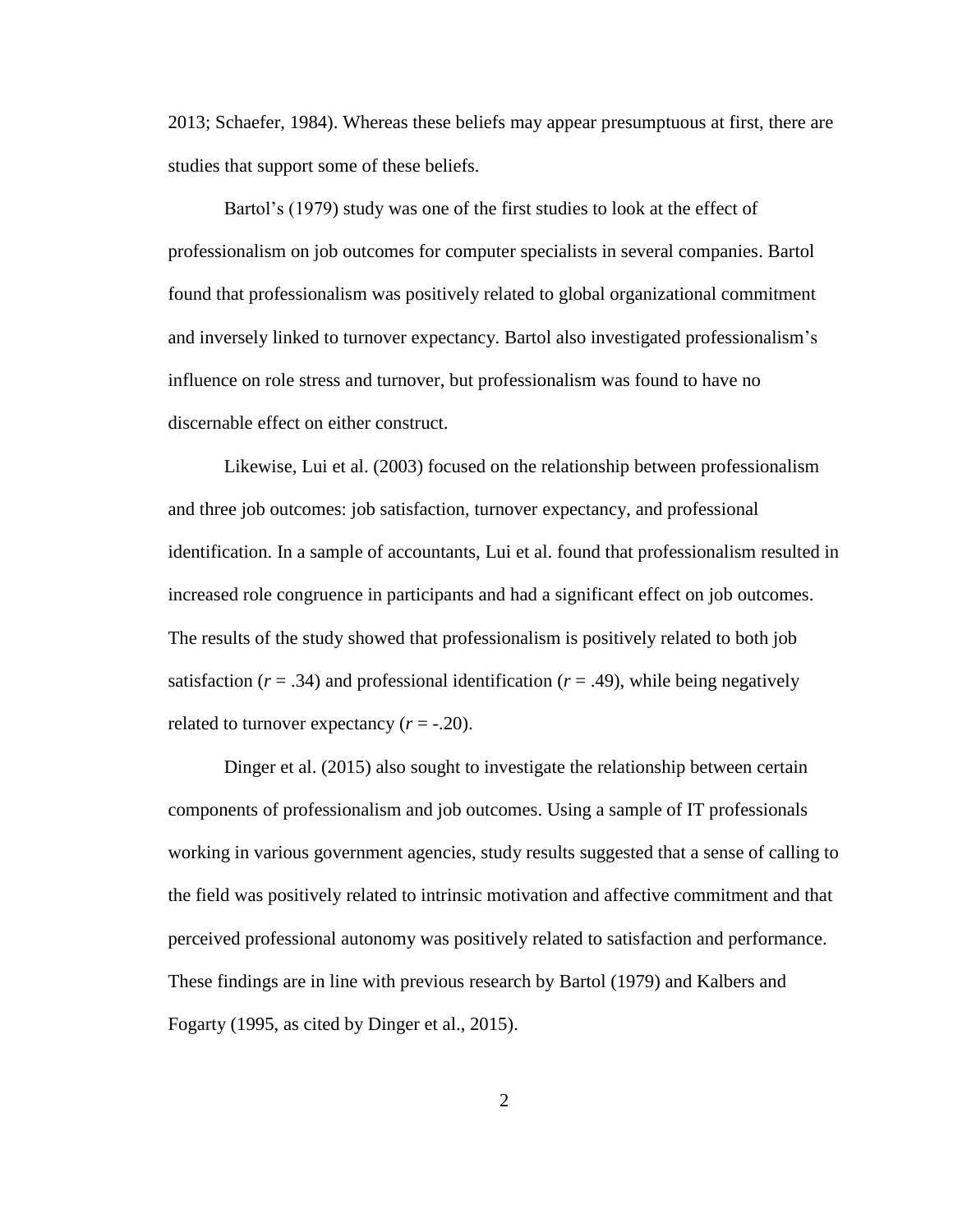Across these three studies, professionalism was linked to turnover expectancy, global organizational commitment, intrinsic motivation, affective commitment, satisfaction, and performance. Given the breadth of these results, it appears as though the value placed on professionalism is well founded, thereby highlighting the importance of understanding this construct.

#### <span id="page-9-0"></span>**The Need for a Comprehensive Model**

As was previously established, many organizations value professionalism, yet people often have differing perceptions of what professionalism means. A study conducted by Akhtar-Danesh et al. (2013) investigated individual perceptions of professionalism and found that most individuals fell into one of four groups: (a) humanists, who believe professional values include respect and personal integrity; (b) portrayers, who believe professionalism is demonstrated via one's appearance and appropriate expression; (c) facilitators, who believe professionalism involves standards and policies, as well as personal beliefs and values; and (d) regulators, who believe professionalism is fostered by communicating, accepting, and implementing suitable beliefs and standards in the workplace. Despite finding that most individuals fit into one of these groups, each group seemed to favor a particular set of attributes, indicating that perceptions of professionalism may vary greatly from person to person.

Similar trends can be seen in the various definitions of professionalism. Merriam-Webster  $(11<sup>th</sup>$  ed.) defines professionalism as "the skill, good judgment, and polite behavior that is expected from a person who is trained to do a job well." This differs slightly from definitions provided by researchers, who have described professionalism as "having a unique or special knowledge" (Bryan-Brown & Dracup, 2003, p. 394),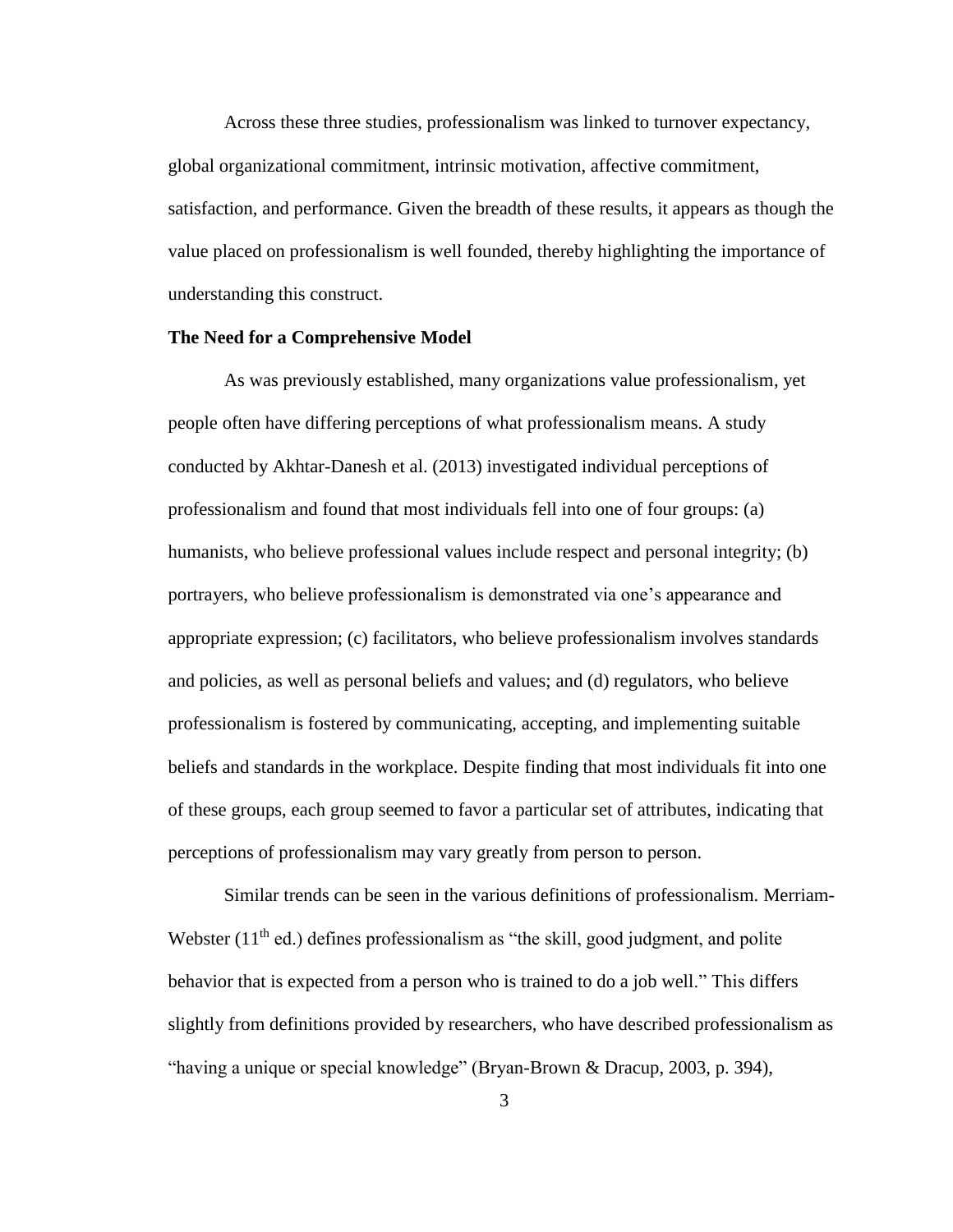embodying the standards of a profession (Suttle, 2011), or "the mindset with which individuals view their occupation" (Dinger et al., 2015, p. 282). Admittedly individual definitions of professionalism tend to share fewer similarities than those provided by organizations and researchers, but the fact that professionalism lacks a uniform definition is clear.

Some organizations and professions have already identified this need for a consensus and have begun investigating and defining professionalism themselves. The American Physical Therapy Association (APTA), for example, developed a model that focuses on areas such as staff performance, compassion and goodwill, and social responsibility (APTA, 2012). The Interprofessional Professionalism Collaboration (IPC) is another example of such an effort, focusing primarily on interprofessional professionalism or the core values demonstrated when staff members from different medical fields collaborate to provide care for patients (IPC, 2016). This research is certainly a step in the right direction, but it is still limited in terms of its utility. The downside of existing models is that they are often tailored to a specific profession or industry. This is particularly obvious in models of professionalism that include elements such as protection of patient privacy (see e.g., Akhtar-Danesh et al., 2013) and confidentiality of patient information (see e.g., Hershberger et al., 2010). Such models, although useful in their own industries or professions, typically are not applicable to other industries and professions. For this reason, the development of a comprehensive model of professionalism that is generalizable across occupational contexts will improve the ability of researchers to further investigate the construct as it relates to other important work outcomes.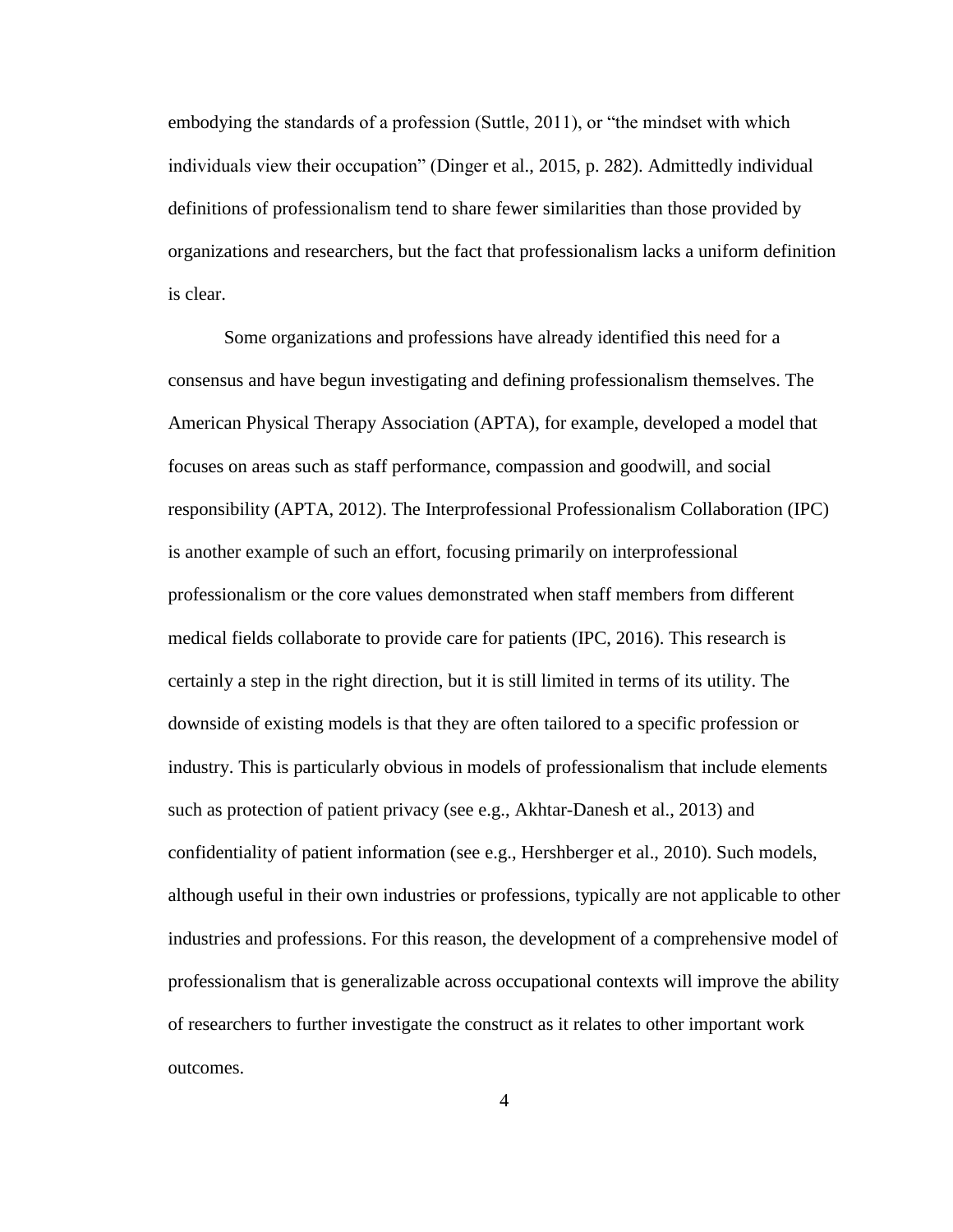#### <span id="page-11-0"></span>**Existing Models of Professionalism**

Not surprisingly, a number of definitions and models of professionalism have been put forth. One of the older and certainly more robust models of professionalism was developed and published by Hall (1968). Hall developed his model as a method of determining whether a specific occupation could be considered a profession. Assuming the occupation exhibits the components he identified, then it would be considered a profession. Hall's model includes both the structural components and attitudinal attributes related to professionalism. The structural components Hall identified include the creation of a full time occupation, the establishment of a training school, formation of professional associations, and the formation of a code of ethics. The attitudinal attributes include the use of the professional organization as a major reference, a belief that the profession benefits both the public and the practitioner, the belief that the best judge of a professional's work is another professional, a sense of calling to the field, and a feeling that one ought to be able to make their own decisions regarding their work.

Another model, developed by Kerr, Glinow, and Schriesheim (1977), identified five components of professionalism. These included expertise, autonomy, commitment to the work and the profession, identifying with the profession, ethics, and collegial maintenance of standards. The definitions provided for these components have become influential in the development other models, as many models developed after this one include aspects of this model.

Bartol (1979) developed a model of professionalism and a corresponding measure inspired by Hall's (1968) model. Bartol made modifications to this model based on the definitions provided by Kerr et al. (1977), as well as Snizek's (1972, as cited in Bartol,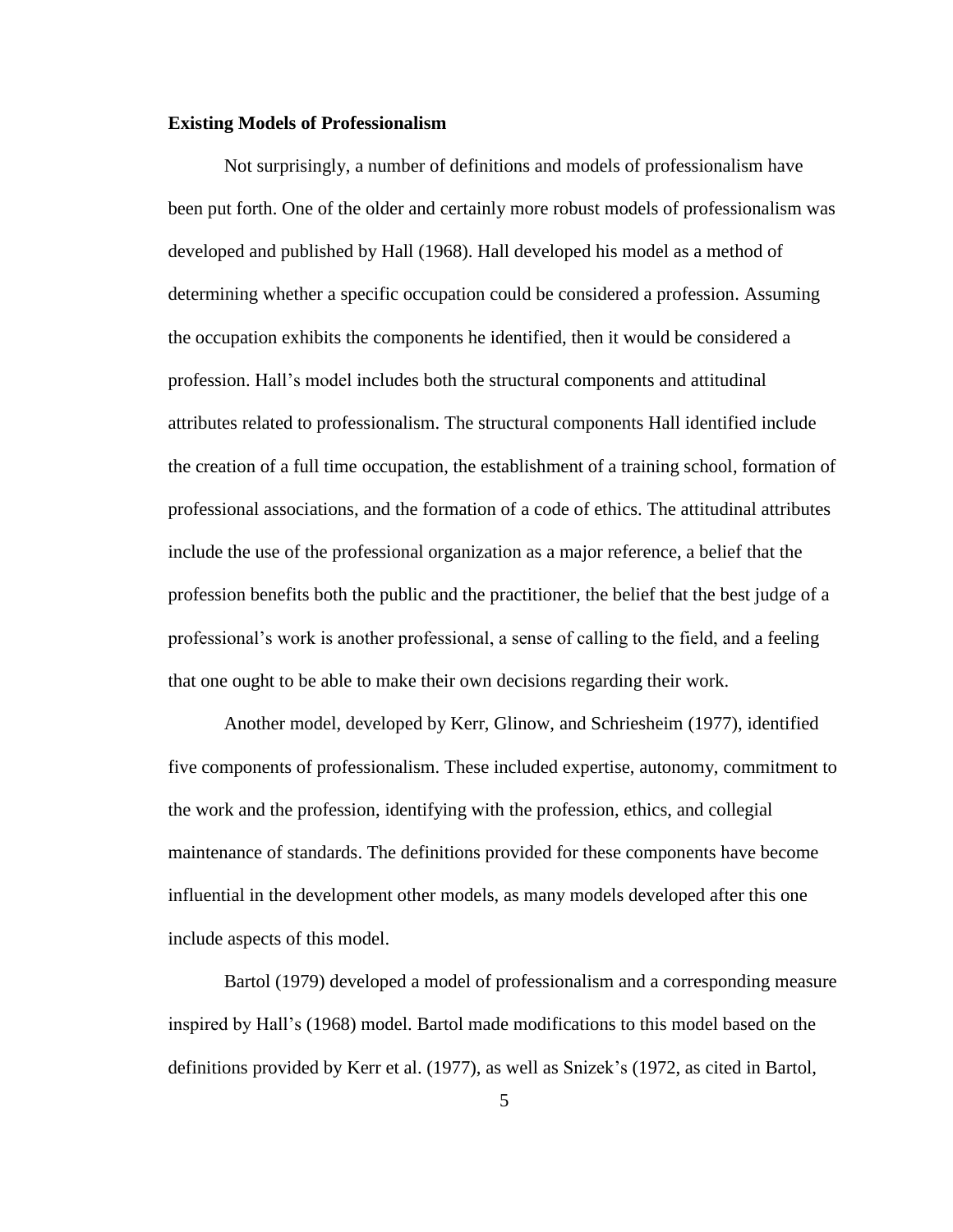1979) criticisms of Hall's (1968) model. The elements from Bartol's (1979) model were similar to those in Kerr et al. (1977) and included autonomy, ethics, collegial maintenance of standards, professional commitment, and professional identification.

Baumann and Kolotylo (2009) developed a measure of professionalism in nursing that focused on both the environmental and professionalism attributes that influence the professionalism of nurses. The environmental attributes correlated strongly with professionalism (*r* = .83) and included professional support, environmental culture and climate, and shared governance. The professionalism attributes also correlated strongly with professionalism  $(r = .90)$  and included autonomy, knowledge, competence, professionhood, accountability, advocacy, collaborative practice, and commitment.

Hershberger et al. (2010) published a study with a premise similar to Baumann and Kolotylo's (2009). They identified fifteen components of professionalism in the medical industry. These included accountability, altruism/advocacy, appearance, commitment to education/development, compassion, confidentiality, cultural sensitivity, ethical standards, initiative, integrity/honesty, respect, reliability/trustworthiness, response to criticism, teamwork, and time management.

Van de Camp, Vernooij-Dassen, Grol, and Bottema (2006) put forth a model for physicians that was very similar to both Hershberger et al. (2010) and Baumann and Kolotylo (2009). Elements, or behaviors, were identified for the model and sorted based on the recipient of the behavior. Professional behaviors towards the patient included integrity, detachment and commitment, respect, and dealing with patient diversity. The second category, professional behaviors towards other professionals, included transmunal care, co-operation with specialists, co-operation with support personnel, leadership, and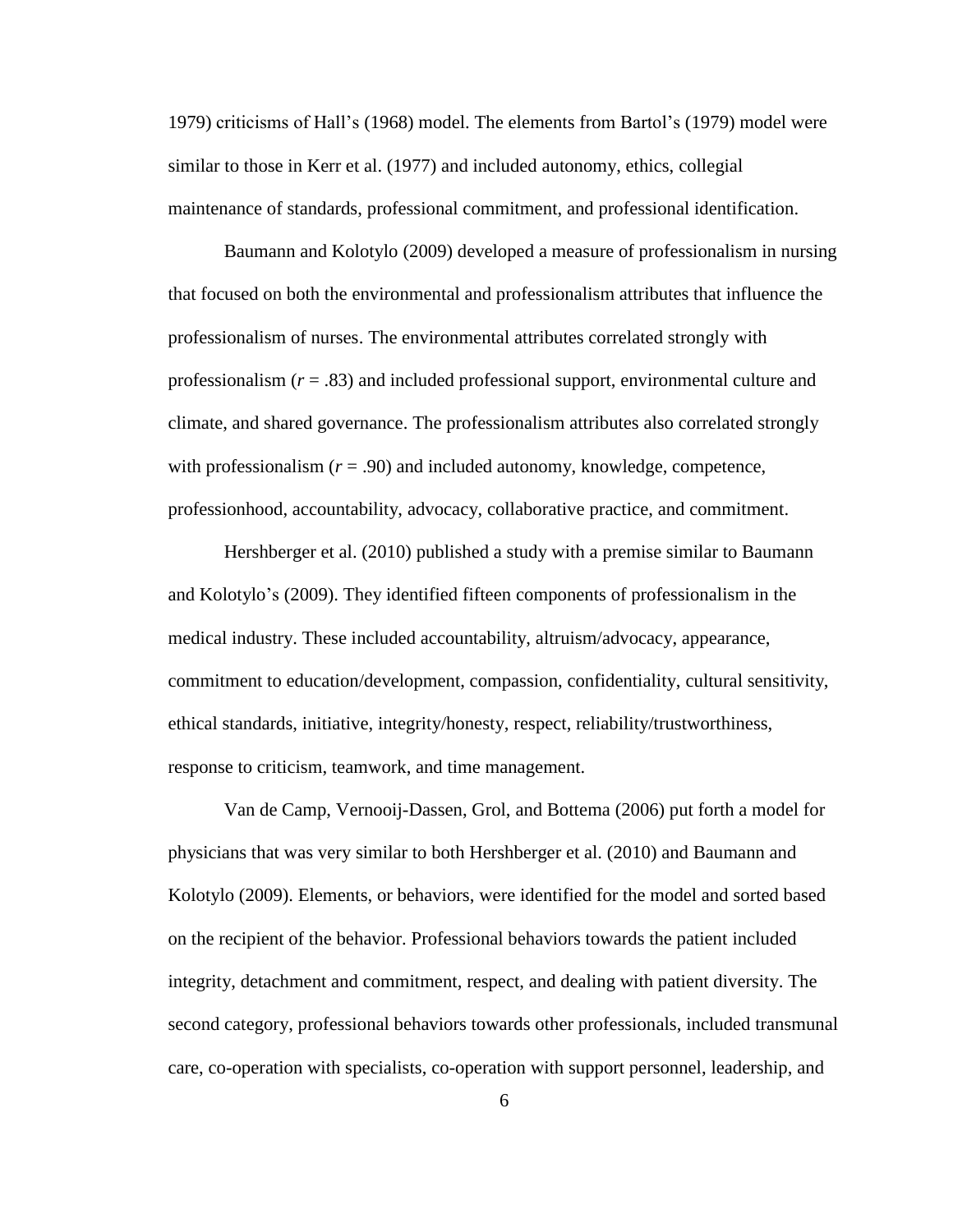collegiality. A third category, behaviors toward the public, included accountability, the ability to make use of the opportunities of the profession, norms and values, quality management, practice management, and evidence-based practice. The final category, professional behavior towards oneself, includes self-reflection, self-confidence, selfwelfare, providing and receiving feedback, life-long learning, resilience, dealing with mistakes, dealing with uncertainty, and coping with aggression.

The American Physical Therapy Association (APTA, 2012) developed a model based on prior research from various medical journals that has some overlap with other models of professionalism. The components identified by the APTA's model include accountability, altruism, compassion/caring, excellence, integrity, professional duty, and social responsibility.

Similar to the model developed by the APTA, Kearney (2005) endeavored to define professionalism in anesthesiology. Model components identified as being very important to professionalism included integrity; maintaining confidentiality; adherence to ethical and legal codes; respect for patients' views, dignity, and privacy; respect for colleagues and co-workers; responsibility; accountability for personal actions towards patients, society and the profession; trustworthiness; maturity; empathy; self-awareness; commitment to lifelong learning; cope with uncertainty and error; accept criticism appropriately; maintain balance between personal and professional; vigilance; responsiveness; team work; advocacy; flexibility; decisiveness; manner; confidence; communicativeness; and expert pattern recognition. Elements that were considered slightly less important to the list of professional attitudes included a lack of bias, altruism,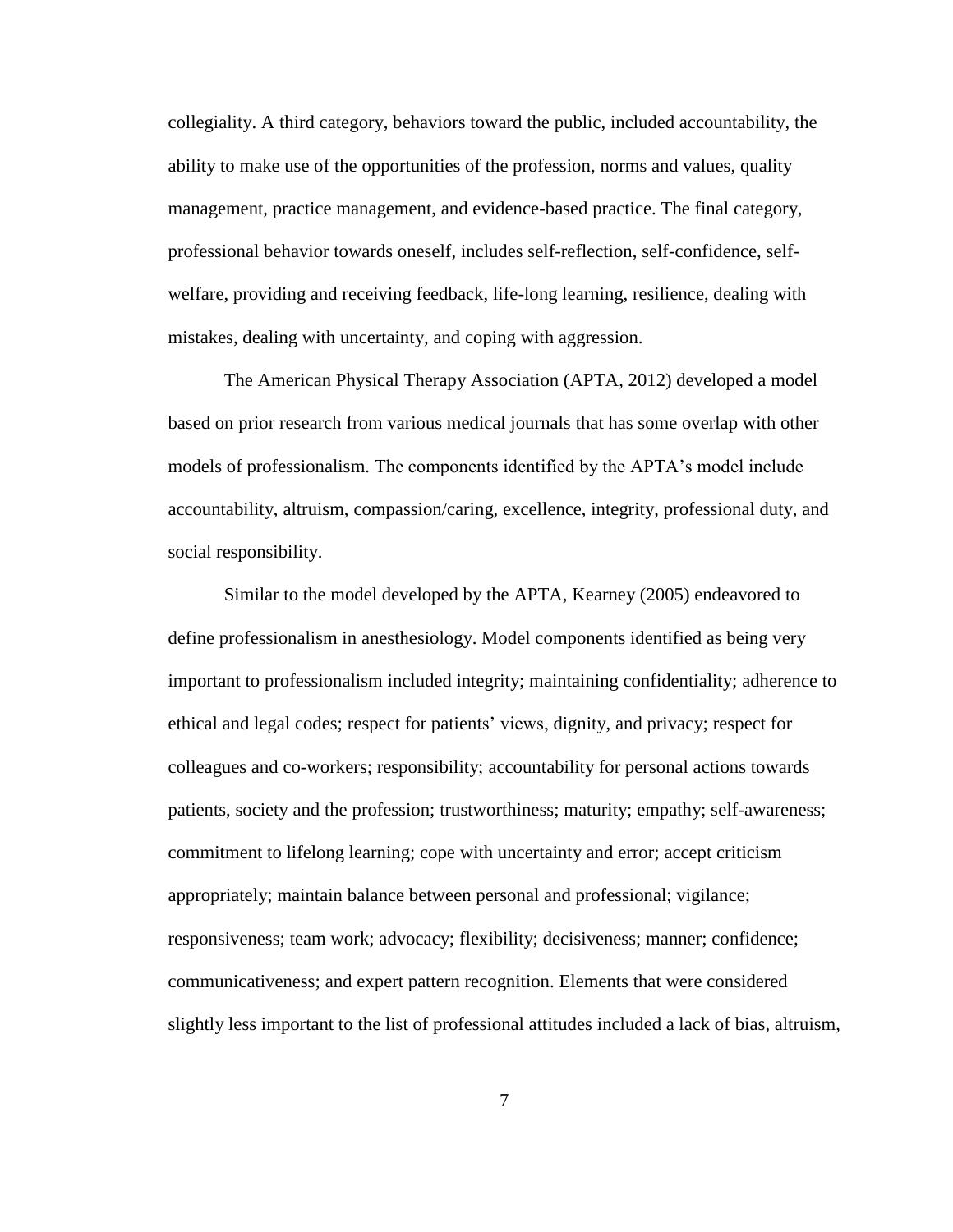motivation, mentorship, resourcefulness, assertiveness, conflict resolution, fluency, management skills, and leadership.

In addition to the previous research that has been conducted, collaboration between various fields of medicine is currently underway. The IPC (2016), previously mentioned in this paper, is a collaboration focused on interprofessional professionalism. The elements they have identified are considered integral to the concept of interprofessionalism or professionalism across professions. The components identified by the IPC (2016) include communication, respect, altruism and caring, excellence, ethics, and accountability.

Stern and Arnold (2005) focused on the disconnect between a patient's perception of a physician's ability and the physician's professionalism. Stern and Arnold identified four pillars of professionalism: excellence, humanism, accountability, and altruism. These pillars stand on a foundation made up of ethical and legal understanding, communication skills, and knowledge of medicine that Stern and Arnold stated are necessary for professionalism but do not constitute it on their own.

Reviewing the models cited in this paper highlights that there is some overlap between models of professionalism. For instance, models published decades ago and those published in the last few years include elements such as autonomy (Akhtar-Danesh et al., 2013; Baumann & Kolotylo, 2009; Bartol, 1979; Hall, 1968; Kerr et al., 1977) and ethical standards (Akhtar-Danesh et al., 2013; Bartol, 1979; Hershberger et al., 2010; IPC, 2016; Kearney, 2005; Kerr et al., 1977; Stern & Arnold, 2005), among others, suggesting that these elements are consistent over time. These models quite evidently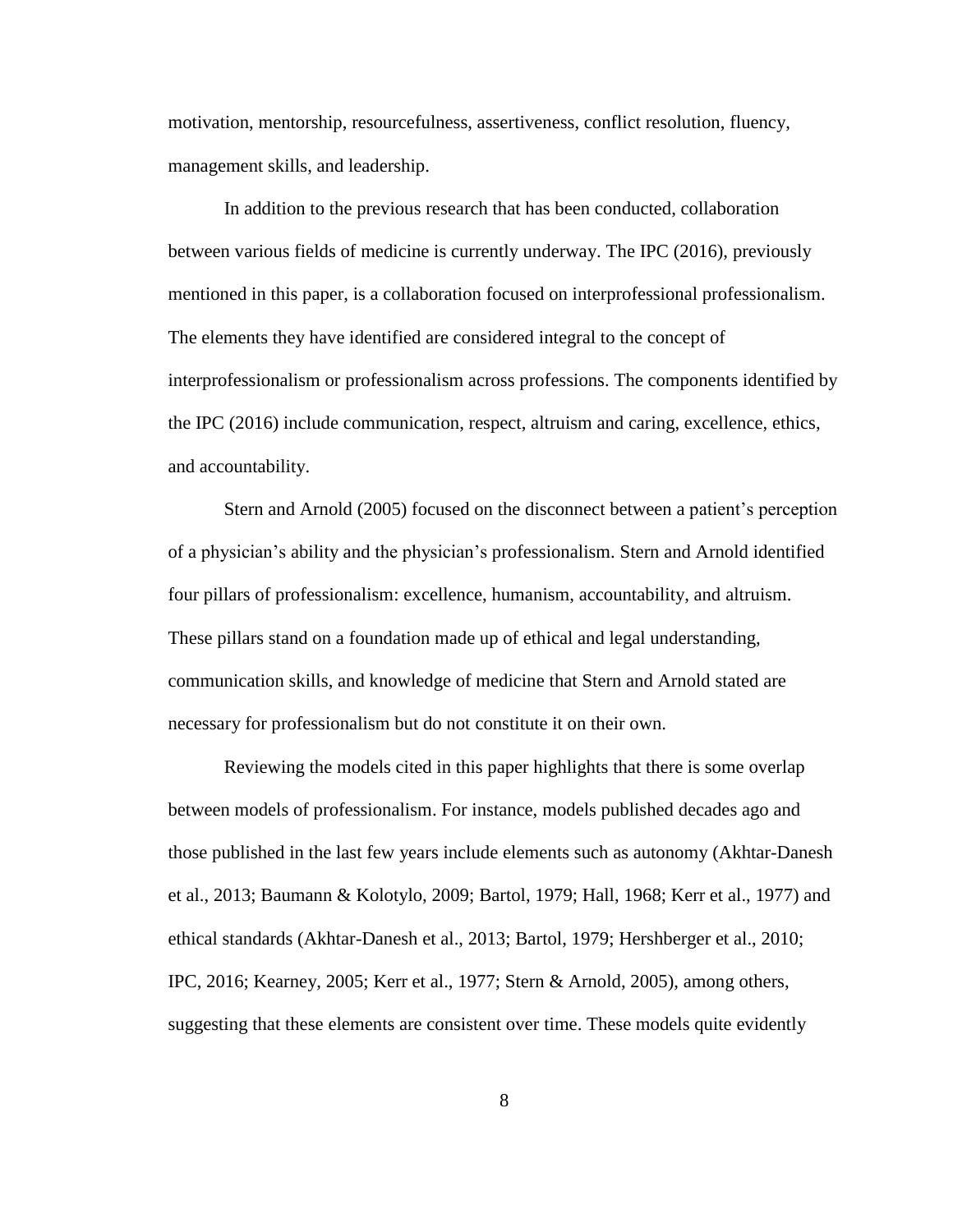overlap in certain areas, but what makes each model significant is its individual uniqueness.

Some models, such as Bartol (1979) or Kerr et al. (1977), cover elements that may be considered to be individual characteristics such as ethics, commitment, expertise, and appearance (Hershberger et al., 2010). On the other hand, other models cover elements that might be considered interpersonal components, such as communication (IPC, 2016; Kearney, 2005; Stern & Arnold, 2005), respect (Hershberger et al., 2010; IPC, 2016; Kearney, 2005; Van de Camp et al., 2006), and compassion (APTA, 2012; Hershberger et al., 2010). In addition to the difference in identified elements, many of these models come from different industries, including medicine (Akhtar-Danesh et al. 2013; APTA, 2012; Baumann & Kolotylo, 2009; Hershberger et al., 2010; IPC, 2016; Kearney, 2005; Stern & Arnold, 2005; Van de Camp et al., 2006), science and engineering (Kerr et al. 1977), and information technology (Bartol, 1979).

#### <span id="page-15-0"></span>**The Current Study**

As has been discussed in previous sections, a definitive definition of professionalism is essential if organizations intend to relate professionalism to other constructs. This is highlighted by the fact that several models presented in this paper were developed for specific medical fields so that professionalism could be assessed and utilized in those fields (e.g., APTA, 2012; Baumann & Kolotylo, 2009; Kearney, 2005). However, most professions do not have established models of professionalism. This is compounded by the fact that there is a lack of consensus in the existing literature. Therefore, this study proposes to utilize the models presented herein to develop both a model and a measure of professionalism that can be utilized across multiple professions.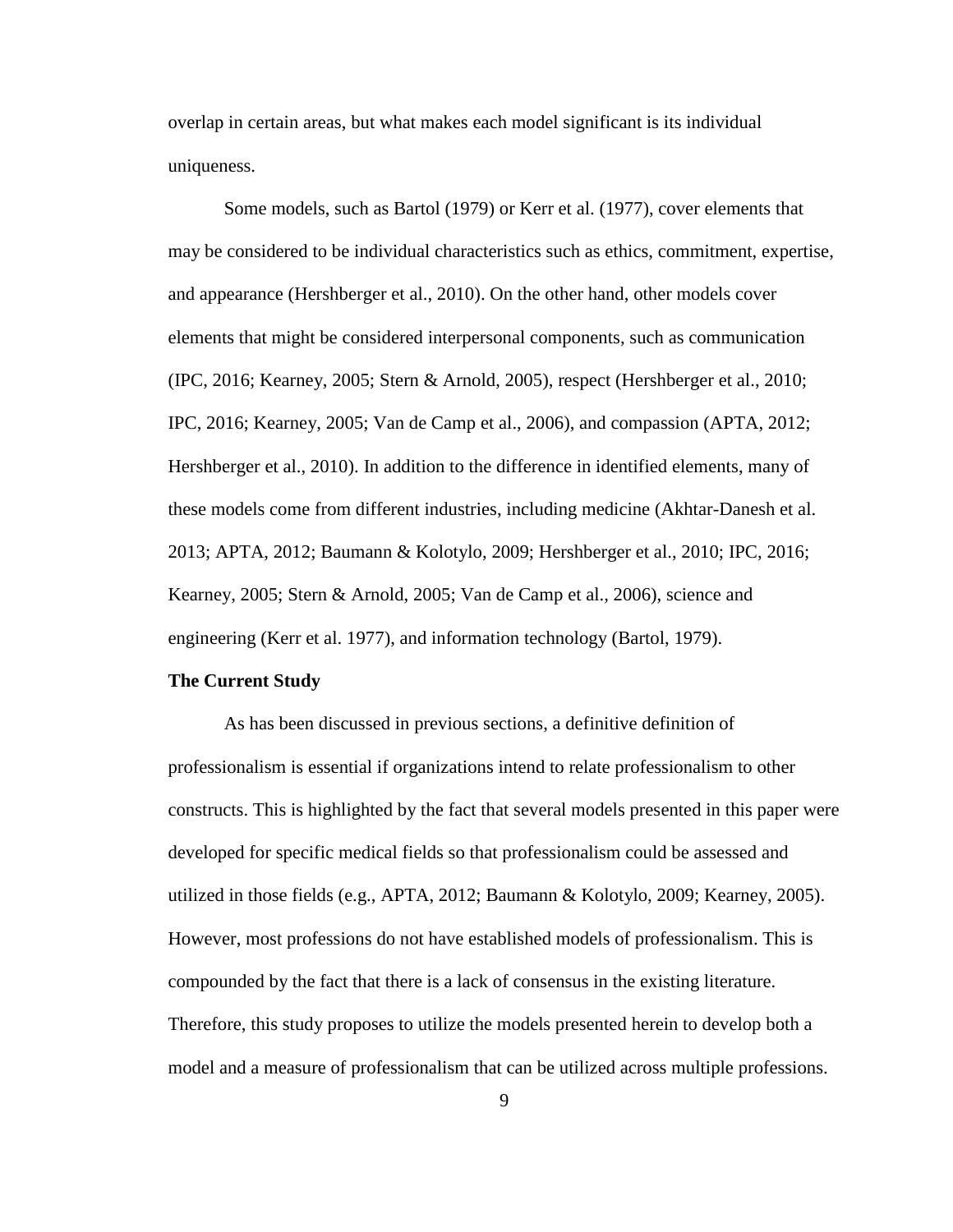The model is intended to be more comprehensive than any of the previously presented models by developing explicit definitions for each element identified in the model. The proposed measure will then be based on these definitions. To provide evidence of the construct validity of the model, the proposed measure will be correlated with an alternate measure of professionalism and a measure of impression management to establish convergent validity. To show the utility of the proposed measure and to further existing research, this study also proposes to investigate the relationship between professionalism and certain job outcomes.

Convergent validity is established when there is a positive correlation between two measures that are designed to measure a specific construct (Duckworth & Kern, 2011). When developing a psychological measure such as the measure proposed in this study, it is important to establish convergent validity. For this study, convergent validity will be examined by investigating correlations between the newly developed professionalism measure and both an alternative measure of professionalism and a measure of impression management. Impression management is described as a process of manipulating how one is represented with the intention of influencing how others view them (Blasberg, Rogers, & Paulhus, 2013; Bolino, 1999). Given that individuals are likely to engage in behaviors in a work environment as a means of managing the professional impression they make on others, we believe that professionalism shares similarities with impression management and will, thus, be positively related to it.

*Hypothesis 1*: Professionalism will be positively correlated with (a) an alternative measure of professionalism and (b) impression management.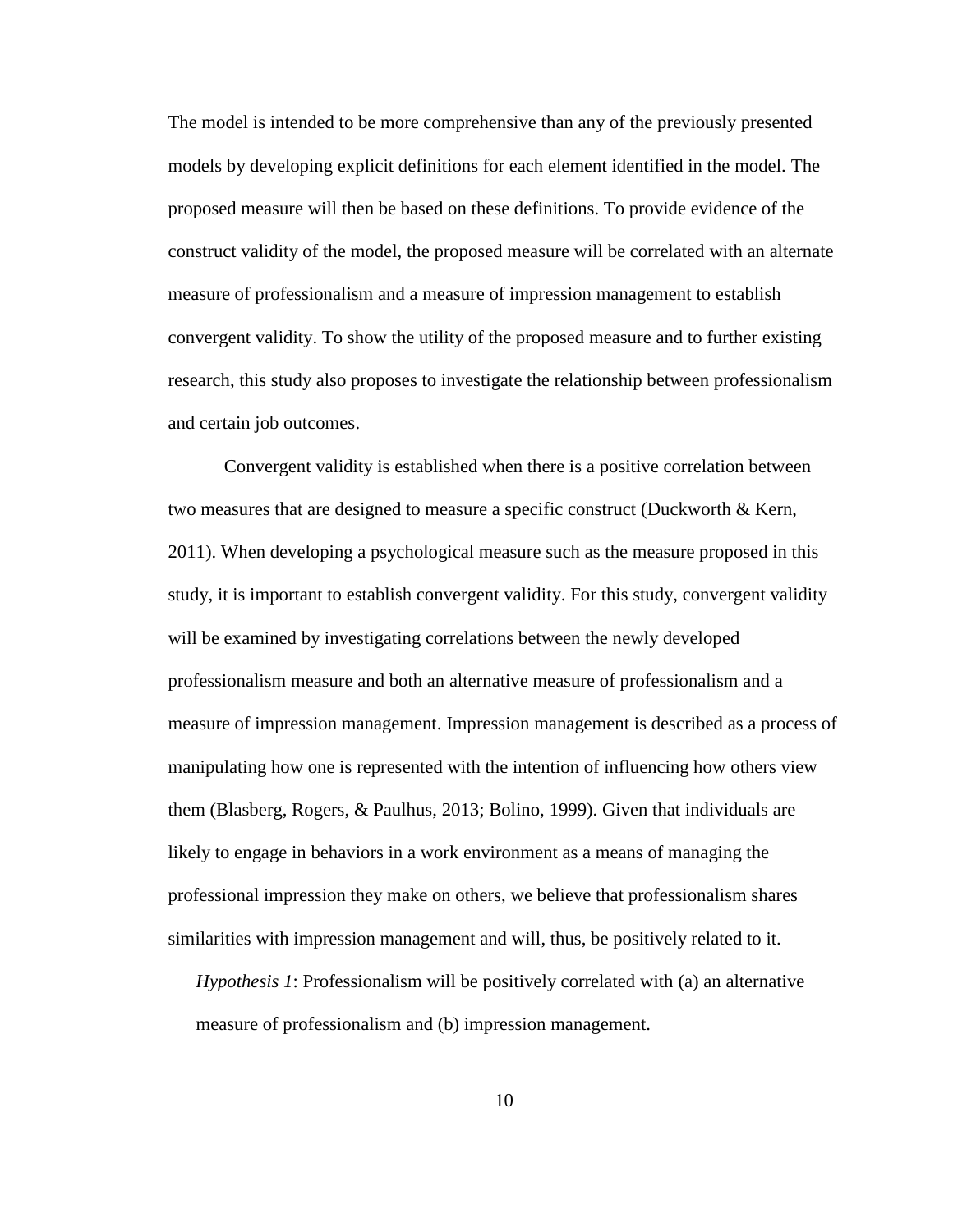Professionalism will also be examined in relation to various job outcomes to establish the utility of the measure and to support existing research. As was discussed previously in this paper, both job satisfaction and organizational commitment have been linked to professionalism. Job satisfaction was linked to professionalism by Lui et al. (2003) and to professional autonomy by Dinger et al. (2015), with both finding positive relationships ( $r = .34$  and  $r = .41$ , respectively). Professionalism also has been linked to global organizational commitment (Bartol, 1979), and professional autonomy has been linked to affective commitment (Dinger et al., 2015). Intrinsic motivation, the motivation to perform an activity to experience the emotion inherent to the activity (Kuvaas, 2006), has also been linked to professionalism by Dinger et al. (2015).

It is expected that the results of this study will support previous research. These results will provide further support for the construct validity of the model, as finding similar results suggests that the construct measured in this study is indeed professionalism. In addition, it is believed that the proposed measure of professionalism is more comprehensive than other measures. This is reflected by the detail of the measure. Unlike other measures of professionalism, the proposed measure separates aspects of the element definitions into different items to allow each aspect of the definition to be assessed by the measure. This structure adds degrees of freedom to the measure that cannot be achieved when using an element's full definition as the item. Additionally, many of the elements present in the proposed measure are not present in other measures. Thus, it is probable that the results obtained using the proposed measure will be more reflective of the true nature of the relationship between professionalism and the job outcomes.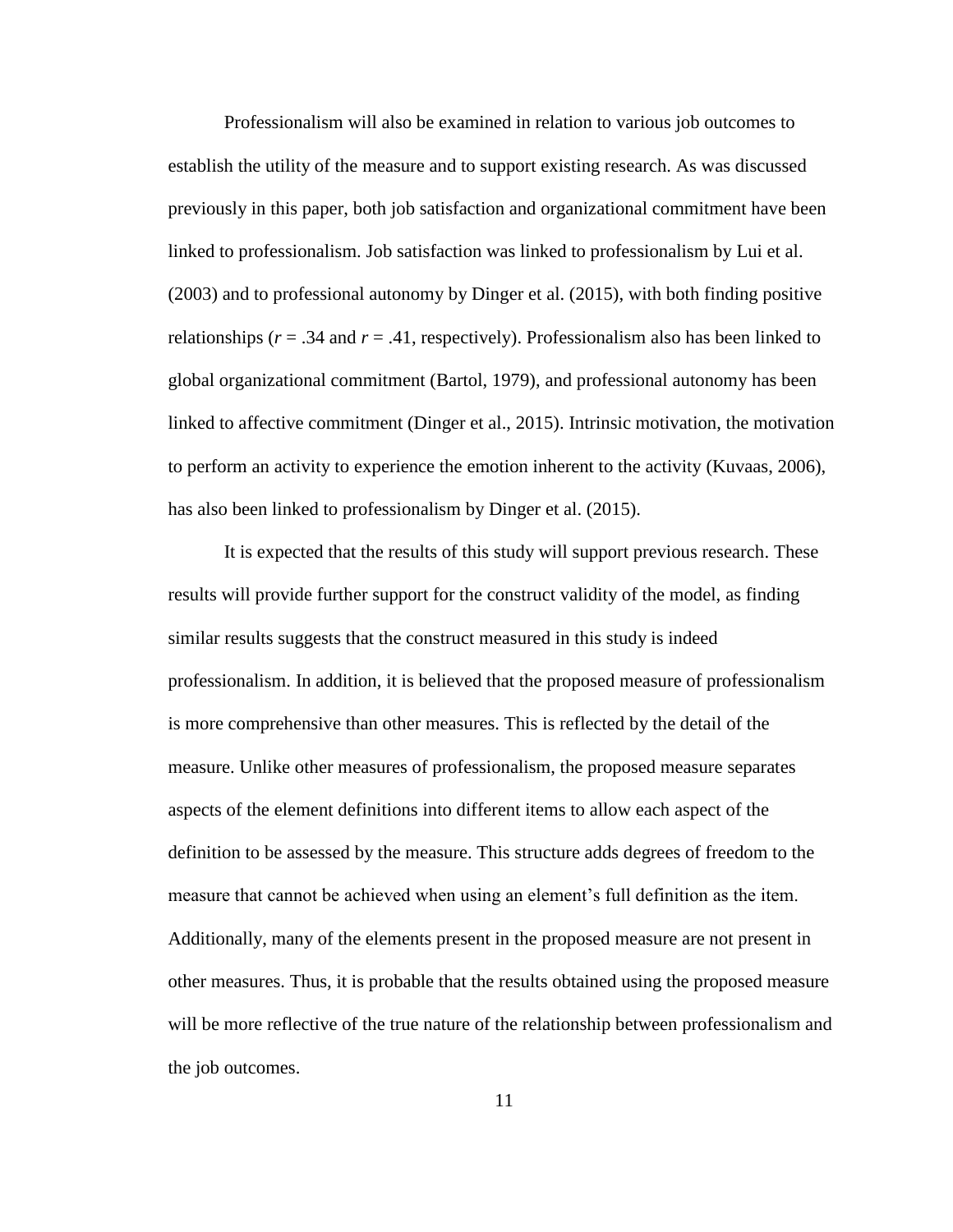*Hypothesis 2*: Professionalism will be positively correlated with (a) job satisfaction, (b) affective commitment, and (c) intrinsic work motivation.

This study also proposes to investigate the relationship between the newly developed professionalism measure and counterproductive work behaviors (CWBs). CWBs are defined as actions that have a negative impact on the organization or people in the organization or actions that inhibit the interests of the organization (Spector  $\&$  Fox, 2009). CWBs are influenced by a number of factors. For instance, individuals with greater conscientiousness have been shown to be less likely to perform CWBs (Sackett  $\&$ Devore, 2001). Conscientiousness has also been shown to be predictive of professionalism (Finn, Sawdon, Clipsham, & McLachlan, 2009), which suggests that individuals with high levels of professionalism may also withhold CWB. Given this, it is expected that CWB will be negatively related to the proposed measure of professionalism.

*Hypothesis 2d*: Professionalism will be negatively correlated with CWB.

Discriminant validity, often considered the opposite of convergent validity, is used to ensure that a measure is empirically unique and represents a construct that other measures do not capture (Hensler, Ringle, & Sarstedt, 2015). To establish the discriminant validity of the proposed professionalism measure, incremental variance will be examined to determine if the new measure predicts variance in job outcomes to a greater extent than an alternate measure of professionalism. The proposed measure of professionalism is designed to be a comprehensive measure, and this is reflected by the greater level of detail in the measure. Unlike other measures of professionalism, the proposed model separates professionalism into four dimensions. Each dimension is made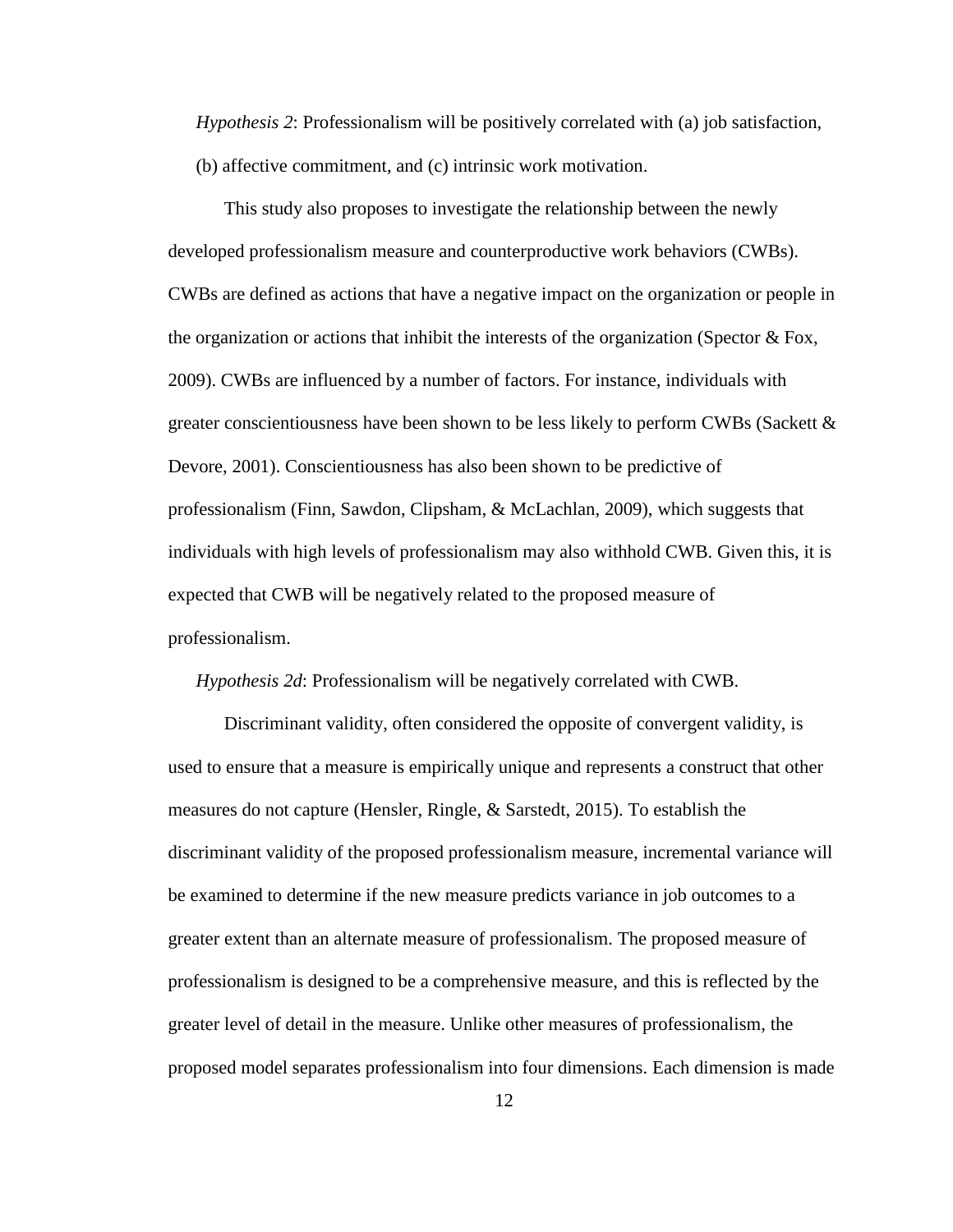up of several elements representing a facet of professionalism. This method of modeling professionalism may allow for individual dimensions to predict certain job outcomes better than other dimensions or even other measures of professionalism.

Job satisfaction has several antecedents and correlates, including respect and altruism, both of which are included in the relational conduct dimension of the newly proposed professionalism model. Decker and Van Quaquebeke (2015) showed that respectful leadership (*r* = .54) and vertical respect, respect due to expertise, excellence, or status, for their leader  $(r = .48)$  had a very strong relationship with job satisfaction. Additionally, another study found altruism to be related to job satisfaction (Valentine, Godkin, Fleischman, Kidwell, & Page, 2011). Based on this research, it is expected that relational conduct will be a strong predictor of job satisfaction than a global measure of professionalism.

*Hypothesis 3a*: The relational conduct dimension of professionalism will demonstrate incremental variance over a global measure of professionalism in predicting job satisfaction.

Bartol (1979), one of the models discussed in this paper, includes elements that are present in the professional identity dimension of the proposed model. Specifically, the professional commitment and professional identification elements from Bartol's model are directly related to the commitment and association elements in the proposed model. Bartol found that the five elements identified in her model were positively linked to global organizational commitment. Due to the fact that the professional identity dimension includes elements that refers to the ties between an individual and their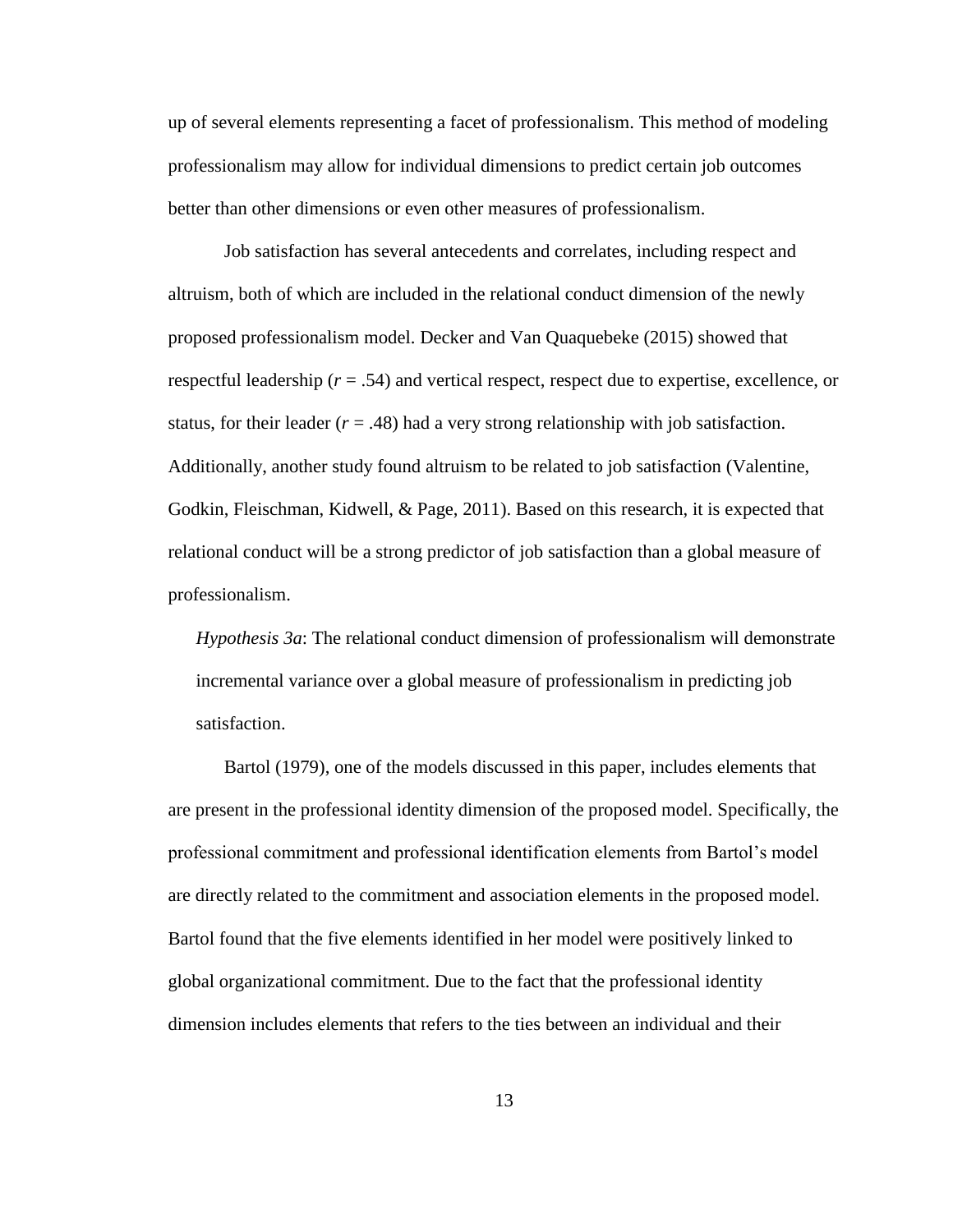profession, it is expected that this dimension will be more predictive of affective commitment than a global professionalism measure.

*Hypothesis 3b*: The professional identity dimension of professionalism will demonstrate incremental variance over a global measure of professionalism in predicting affective commitment.

Dinger et al. (2015) conducted a study that showed professional autonomy was linked to intrinsic motivation  $(r = .31)$ . Initiative, another element in the self-regulation dimension, has also been linked to intrinsic motivation (Jaramillo, Locander, Spector, & Harris, 2007). These findings suggest that the self-regulation dimension may predict intrinsic work motivation better than a global measure of professionalism.

*Hypothesis 3c*: The self-regulation dimension of professionalism will demonstrate incremental variance over a global measure of professionalism in predicting intrinsic motivation.

In addition, integrity, one of elements in the moral perspective dimension, has been shown in previous research to have an inverse relationship with CWB engagement (Sackett & Devore, 2001). Similarly, a study by Peng  $(2012)$  found that CWB was positively linked to unethical behavior (*r* = .77). As both integrity and ideals are components of the moral perspective dimension, it is expected that moral perspective will be a better predictor of CWB than a global measure of professionalism.

*Hypothesis 3d*: The moral perspective dimension of professionalism will demonstrate incremental variance over a global measure of professionalism in predicting CWB engagement.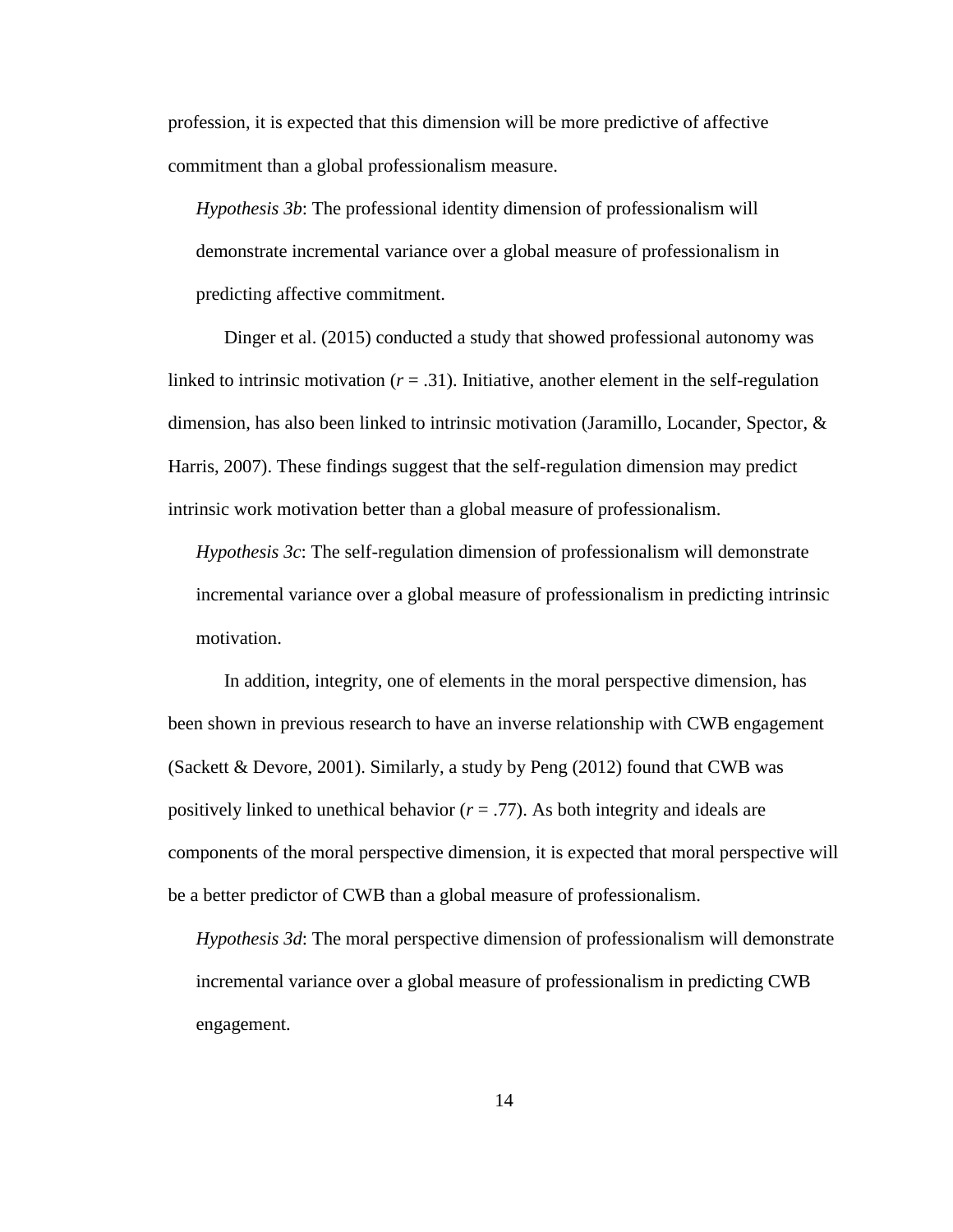#### **Method**

<span id="page-21-0"></span>This study consisted of a two-stage model and assessment development process. Stage one focused on the development of both a model and corresponding measure of professionalism. The purpose of stage two was to provide psychometric evidence for the model and measure.

#### <span id="page-21-1"></span>**Stage One: Model Development**

The development of a model of professionalism began with the identification of existing models of professionalism. The primary search engines used for this task were PsycINFO and Google Scholar. These databases were searched using keywords such as *professionalism*, *factors of professionalism*, and *professionalism model*, and the search was restricted to articles from peer-reviewed journals. Articles were identified as relevant and useful if they identified one or more aspects (i.e., elements or dimensions) of professionalism and described the procedure by which they were identified. A total of 11 articles with 137 professionalism elements were identified through this process.

Elements were then reviewed by researchers using several criteria, including generalizability and relevance across multiple professions, similarity to other elements, and the frequency of model inclusion. Items such as *protection of patient privacy* that were deemed irrelevant or non-generalizable across multiple fields were eliminated from the model, and elements that had different names but similar definitions were combined, when possible. After model refinement, 23 elements remained. The researchers identified five professionalism dimensions based on these elements, and the elements were then independently sorted into the dimensions by two members of the research team. Any discrepancy was discussed by the researchers until a consensus was reached.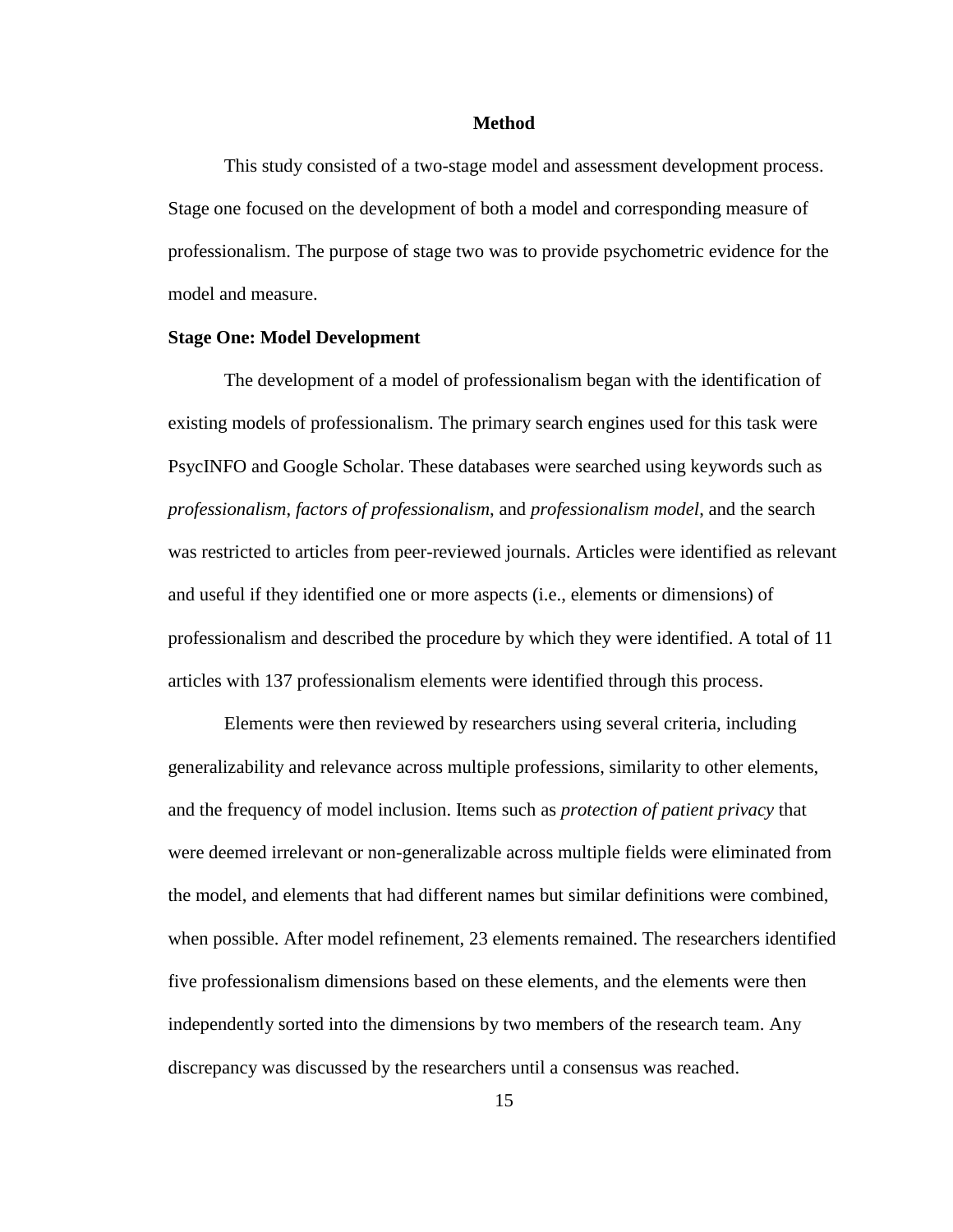Upon finalizing the preliminary model, it was presented to a group of seven subject matter experts (SMEs) in the form of a Q-sort. The SMEs consisted of a group of four graduate students and three undergraduate students. The students were research assistants in an industrial-organizational psychology lab. The SMEs sorted each element into one or more dimensions of professionalism. The SMEs were not limited to placing each element into one dimension so that any elements that appeared to be multidimensional would be identified. Four elements were removed due to perceptions of misfit with the construct or overlap with other elements. Additionally, it was determined that a four-factor model better represented the elements. Several dimension and element definitions were refined, and some element names were modified during this process. The refined element definitions were then compared to their definitions in their original sources to ensure that the modifications the researchers made did not distort the meaning of the elements.

The refined model of professionalism was then presented to six of the previous SMEs (i.e., four graduate students and two undergraduate students in an industrialorganizational psychology lab) in the form of a Q-sort. SMEs were instructed to sort elements into the one dimension they felt fit each element best. Based on these results, minor modifications were made. The final model can be found in Appendix A.

#### <span id="page-22-0"></span>**Stage Two: Model Validation**

The second stage of the study involved assessing the psychometric properties of the professionalism model. The element definitions from the finalized model were used as items to create a measure of professionalism. Most of these definitions were broken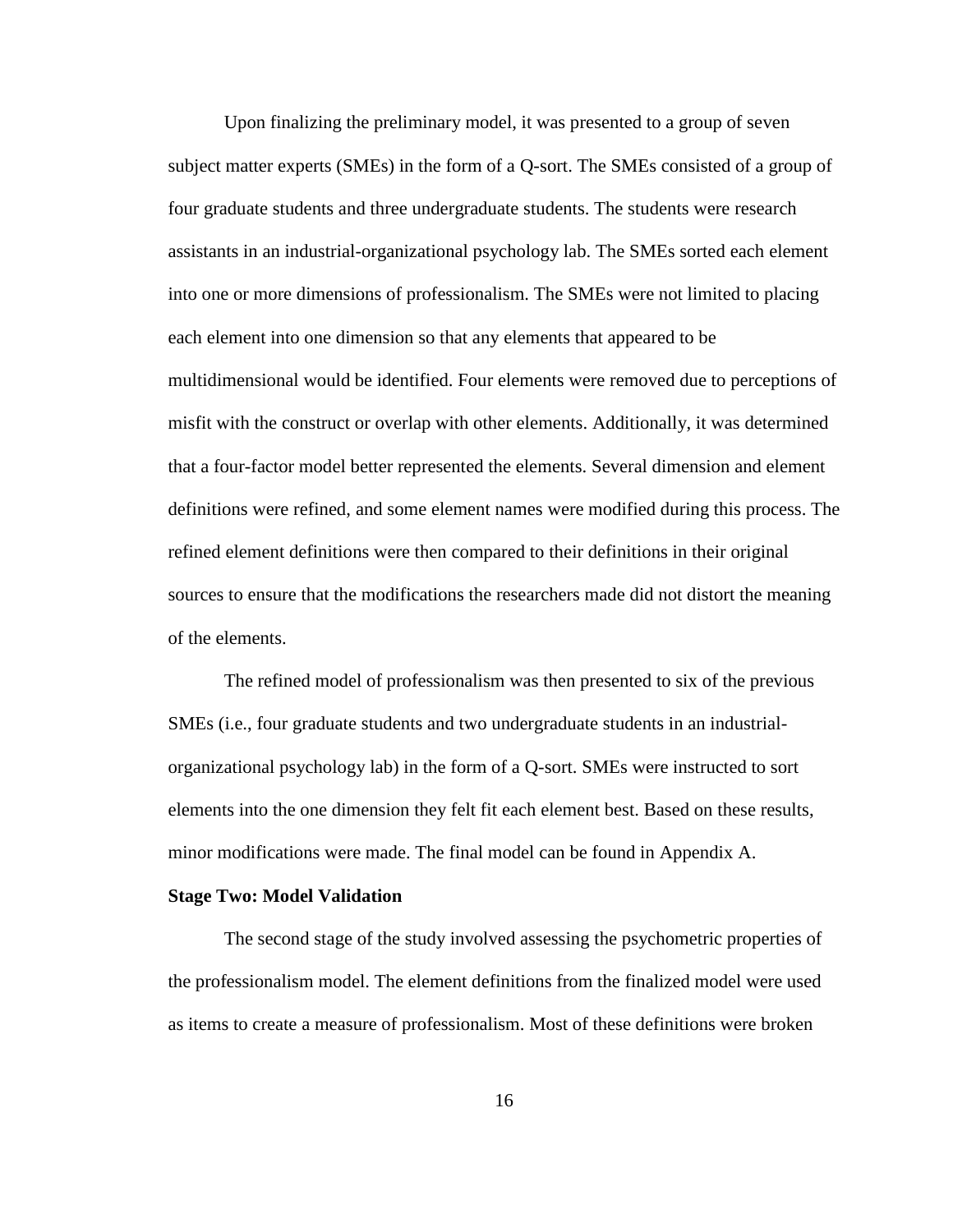down into multiple items to avoid double-barreled items in the measure, and some items were further modified to improve their wording.

**Participants.** In stage two, data was collected from 469 participants, who were each at least 18 years old, a resident of the United States, spoke English as a first language, worked at least 20 hours per week, and used Amazon Mechanical Turk (MTurk; see Appendix B). Twenty-five of these participants were removed for failing quality control items designed to ensure participant engagement. Two other participants were identified by the researcher as providing low quality data and were thus removed from the data set; therefore, the final data set contained 442 individuals. The sample was 56 percent female and 72 percent White/Caucasian (10.2% Black, 7.2% Asian, and 16.9% other). The average age was 37.3 years  $(SD = 11.4)$ , and average work experience was 16.7 years  $(SD = 11.0)$ . Forty-one percent of participants had a Bachelor's degree, and 23 percent had completed some college. Participants were from a number of different industries. Industries with the highest representation were retail trade or sales, with 11.5 percent, and health care, with 10.6 percent of respondents.

Using MTurk offers several advantages over a traditional laboratory study. Advantages include collecting data faster, having a more diverse sample than merely undergraduate students, and having a lower cost relative to other sampling techniques. Other advantages of MTurk include reducing the chance of researcher biases and ensuring anonymity due to the lack of face-to-face interaction with participants (Crump, Mcdonnell, & Gureckis, 2013; Sprouse, 2011). In order to assess MTurk as a sampling tool for behavioral research, Crump et al. (2013) replicated several common behavioral studies. Their results indicated that data collected using MTurk corresponds to data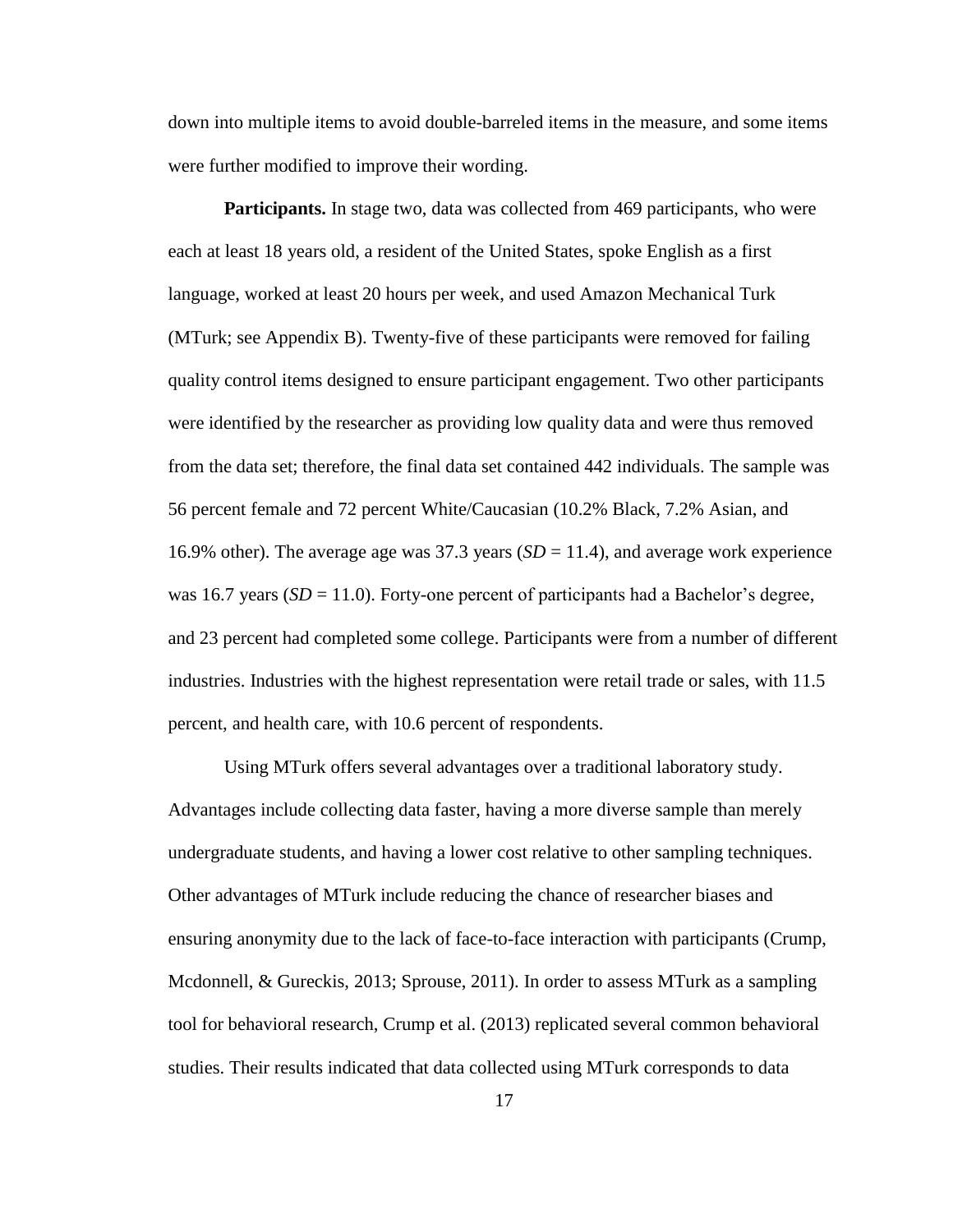collected in a traditional laboratory setting as long as the experimental methodology is sound. Given the need for an employed sample and the advantages provided by MTurk, its use was highly beneficial for this study.

**Materials.** Study participants provided basic demographic information (see Appendix C) before completing the measures described below.

*Convergent validity measures.* Participants completed the newly developed professionalism measure (see Appendix D). The measure consisted of 44 items rated on a seven-point scale from strongly disagree to strongly agree. Cronbach's alpha for this measure was .97.

The Professionalism – Documentation of Competency (ProDOC), an alternate measure of professionalism, was used to establish convergent validity (see Appendix E). The ProDOC consists of 15 items rated on a seven-point scale from strongly disagree to strongly agree. Some of the ProDOC items were modified slightly to make them relatable to a wider audience. Industry-specific terms in the compassion, confidentiality, cultural sensitivity, respect, and teamwork items were changed to achieve this (e.g., "patientrelated information" was changed to "sensitive information"). The Cronbach's alpha obtained for this scale in this study was .92.

To further establish convergent validity, participants also completed the measure of impression management developed by Blasberg et al. (2013), which contains 20 items rated on a seven-point Likert scale from strongly disagree to strongly agree (see Appendix F). Cronbach's alpha for this measure was .80 in the current study.

*Outcome measures.* Four measures of job outcomes were administered to participants to assess criterion-related validity. The measure of job satisfaction (see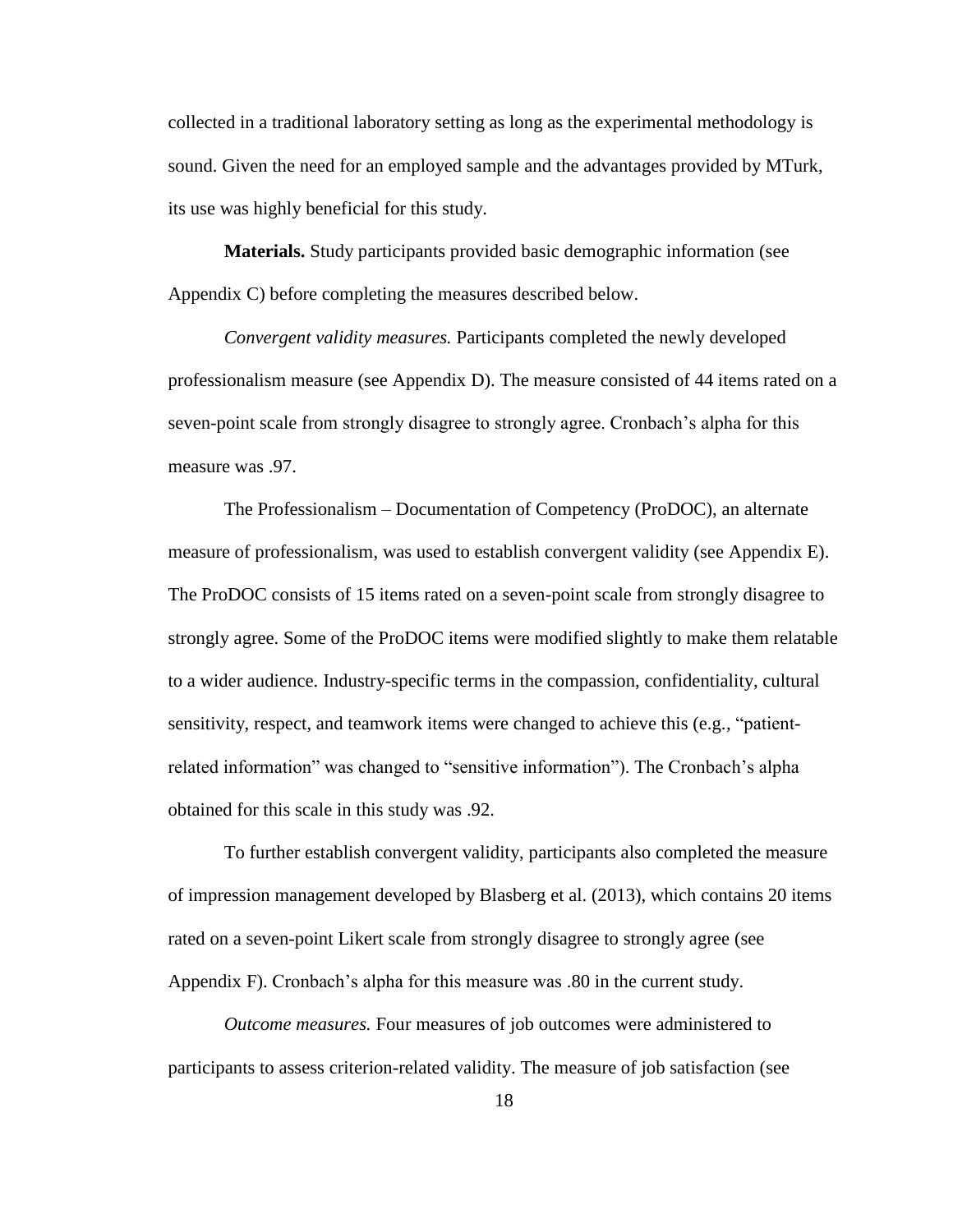Appendix G), the Minnesota Satisfaction Questionnaire short form, was developed by Weiss, Dawis, Engand, and Lofquist (1967) that contains 20 items and is rated on a seven-point scale from completely dissatisfied to completely satisfied. It yielded a Cronbach's alpha of .93.

The measure of affective commitment (see Appendix H) was developed by Jaros, Jermier, Koehler, and Sincich (1993) and contains 14 items rated on a seven-point scale using two contrasting constructs as the scale endpoints for each item (e.g., love and hate). Cronbach's alpha was .96 for this measure.

The intrinsic work motivation measure (see Appendix I) was developed by Kuvaas (2006) and consists of four items that are rated on a seven-point scale ranging from strongly disagree to strongly agree. Cronbach's alpha for this measure was .92.

To assess CWB, Bennett and Robinson's (2000) scale of interpersonal and organizational deviance will be used (see Appendix J). The scale consists of 20 items rated for frequency of occurrence on a seven-point scale from never to daily. Cronbach's alpha for the interpersonal deviance scale was calculated to be .86, and the organizational deviance scale yielded a Cronbach's alpha of .88.

**Procedure.** A survey was administered online using Qualtrics survey software. Participants were compensated \$0.90 for their time.

#### **Results**

<span id="page-25-0"></span>A parallel analysis indicated that the newly developed professionalism measure contained five factors. Thus, an exploratory factor analysis was then conducted using direct oblimin rotation with five factors specified. Item loadings (see Table 1) were examined for inclusion in the finalized model. Items in which the highest loading on any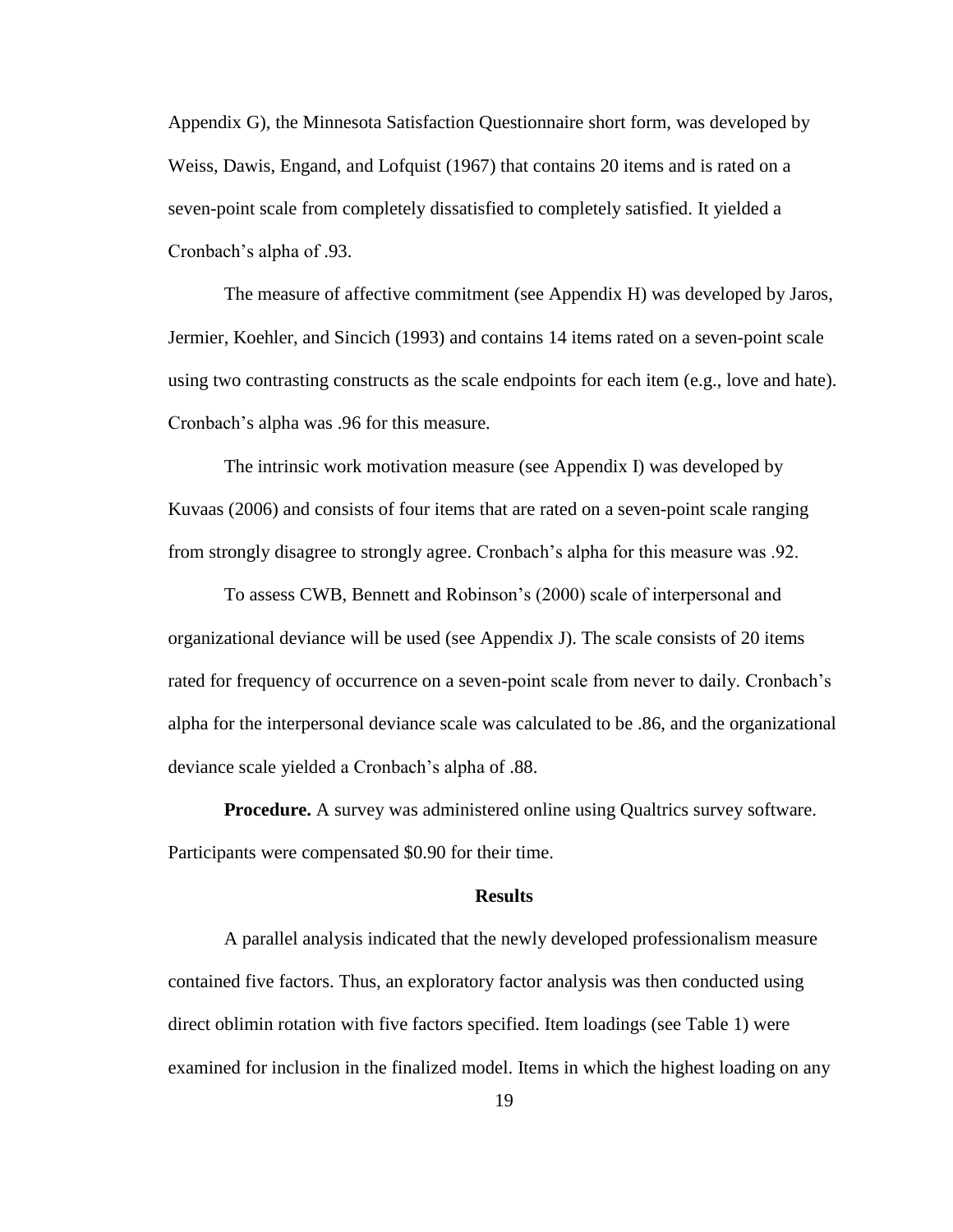factor was less than 0.4, were removed from the model. Other items that met the minimum loading standard but exhibited multidimensionality were also removed. Items that exhibited multidimensionality were item 9, which loaded highest on Professional Identity at -.180, item 13, which loaded highest on Personal Standards at .461, item 21, which loaded highest on Personal Standards at .333, item 33, which had a highest loading of .389 on Personal Standards, item 43, which loaded highest on Personal Standards at .378, and item 44, with a highest loading of .291 on Personal Standards. Thirty-five items remained after this process.

The exploratory factor analysis yielded five dimensions, Personal Standards, Personal Initiative, Compassion, Professional Identity, and Diversity Orientation, each representing a unique aspect of professionalism. Personal Standards incorporates how an individual interacts with others, how they present themselves, and whether they meet normative standards. Personal Initiative involves an individual's initiative in taking on additional tasks or responsibilities at work. The Compassion dimension refers to one's support and understanding of others. Professional Identity addresses how an individual associates with their profession, including both commitment to and perceived value of one's profession. The final dimension, Diversity Orientation, reflects how an individual interacts with others different from themselves and the value they perceive in a diverse group of individuals.

A mean score was calculated for each dimension to standardize the measurements and allow for simpler comparison. A composite score of professionalism was also calculated to provide a global comparison of the dimensions. All factors were then correlated (see Table 2; all factor correlations were significant at  $p < .01$ ). Correlations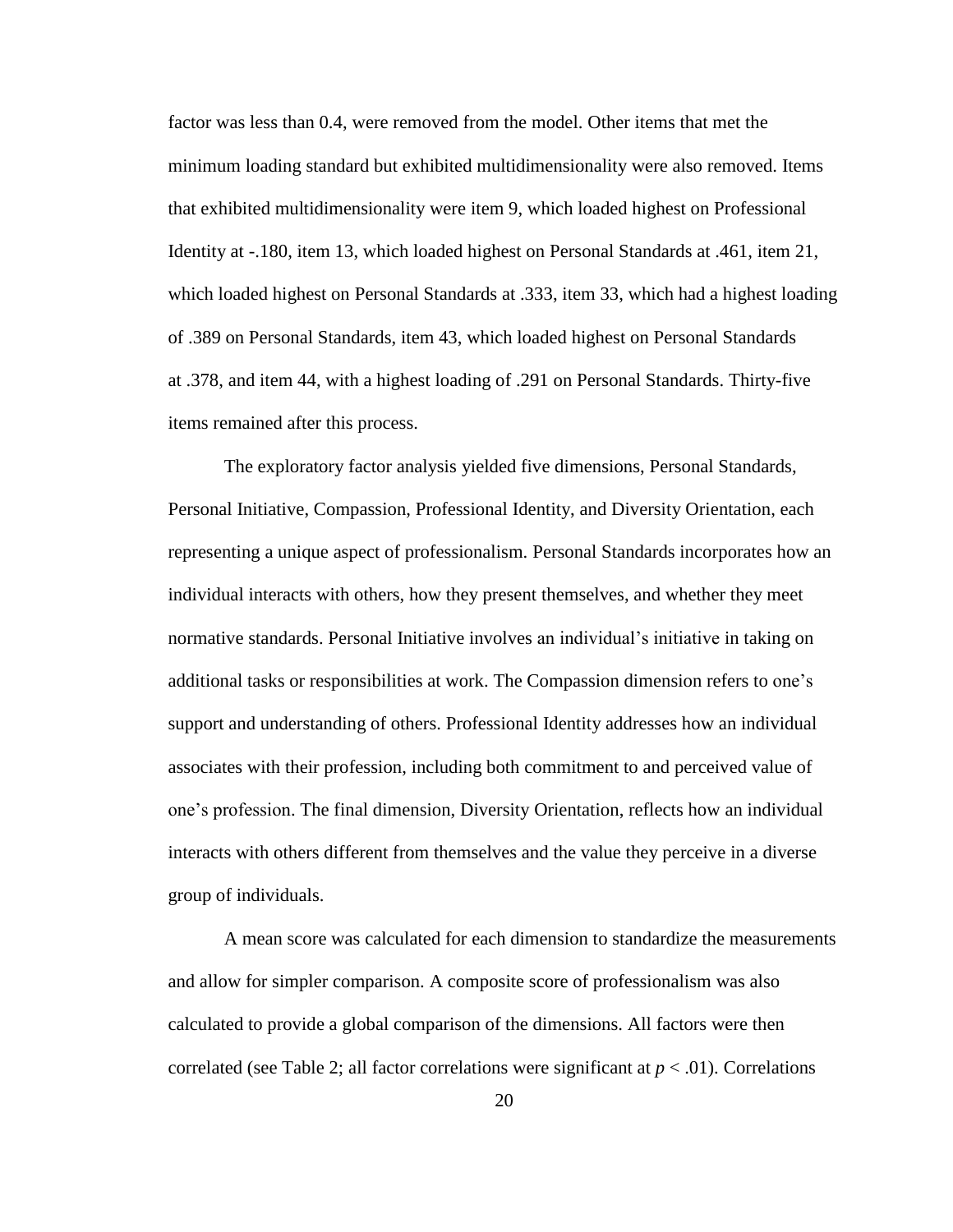between factors ranged from *r* = .44 between Diversity Orientation and Personal Initiative to  $r = .70$  between Personal Standards and Diversity Orientation. The strong correlations between factors indicate that the factors are highly related to one another.

Hypothesis 1 was tested by correlating each dimension and the professionalism composite with both an existing measure of professionalism (i.e., the ProDOC) and a measure of impression management (see Table 2). Correlating the ProDOC with each dimension yielded several significant correlations ranging from *r* = .58 between the ProDOC and Personal Initiative to *r* = .91 between the ProDOC and the professionalism composite. These results support Hypothesis 1a, showing that each dimension identified by this study is related to an established measure of professionalism. Hypothesis 1b was also supported, as impression management yielded small to moderate correlations with the dimensions, with *r* values ranging from .14 to .24, and  $r = .23$  with the professionalism composite. Notably, the correlation between the ProDOC and impression management yielded a very similar result at *r* = .26.

Hypothesis 2 was tested by correlating each dimension and the professionalism composite with measures of each job outcome (see Table 2). Correlating scores with job satisfaction yielded several significant correlations. Correlations ranged from .31 to .43 for the dimensions and  $r = .44$  for the composite; thus, Hypothesis 2a was supported. Hypothesis 2b was also supported, as affective commitment yielded small to moderate correlations with the dimensions, with *r* values ranging from .26 to .41, and *r* = .37 for the professionalism composite. The dimensions were also significantly correlated with intrinsic work motivation. The largest correlation was with Professional Identity  $(r = .58)$ , and the weakest correlation was  $r = .28$  with Diversity Orientation. The professionalism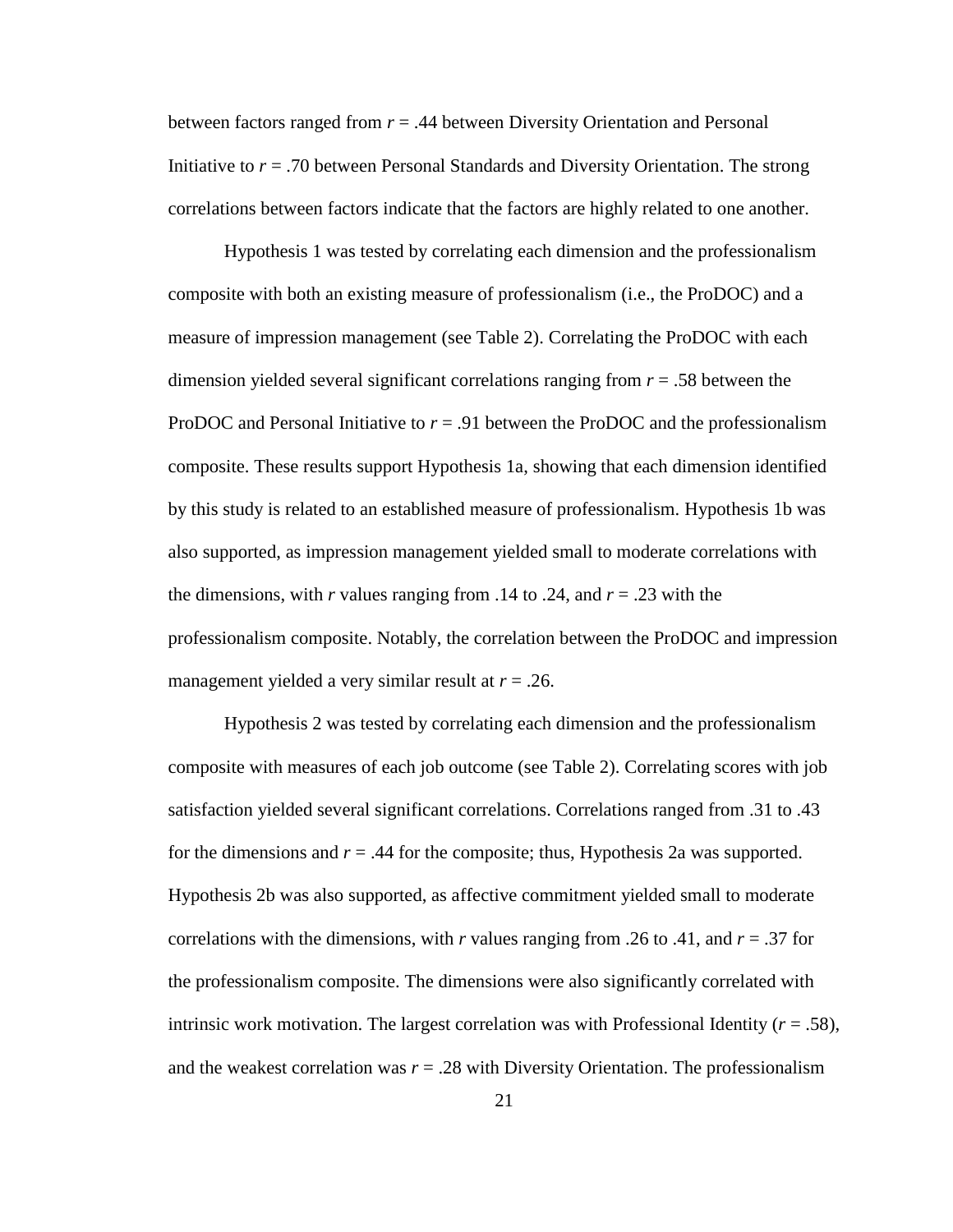composite yielded a correlation of  $r = .41$ ; thus support was provided for Hypothesis 2c. Hypothesis 2d was also supported, as each dimension of professionalism had a moderate negative correlation with CWB, ranging from  $r = -0.31$  and  $r = -0.56$ . The correlation between the professionalism composite and CWB was  $r = -0.55$ .

Most of the sub-hypotheses contained in Hypothesis 3 were unable to be tested directly, as the theorized professionalism dimensions were modified following the exploratory factor analysis. Instead, dimensions from the revised model that shared similarities with the theorized dimension included in each hypothesis were substituted to examine whether the newly developed professionalism measure demonstrated incremental variance over the ProDOC.

Hypothesis 3a addressed the incremental variance demonstrated by Relational Conduct over the ProDOC when predicting job satisfaction. Of the 14 items that were originally expected to load on Relational Conduct, four items loaded on Personal Standards and four items loaded on Compassion. Given this, we tested to see whether Compassion and Personal Standards would demonstrate incremental variance over the ProDOC in predicting job satisfaction. A three-step model was used (see Table 3). The ProDOC was added in the first step, followed by Compassion and Personal Standards in the second step, and the remaining dimensions in step three on an exploratory basis. Step two did not yield a significant change in the adjusted  $R^2$ , but step three yielded a significant change in the adjusted  $R^2$  (adj.  $R^2 = .213$ ,  $\Delta R^2 = .038$ ). The only professionalism dimension reaching significance was Professional Identity ( $\beta$  = .248). Thus, Hypothesis 3a was not supported; however, there was some support for incremental validity with the Professional Identity dimension in predicting job satisfaction.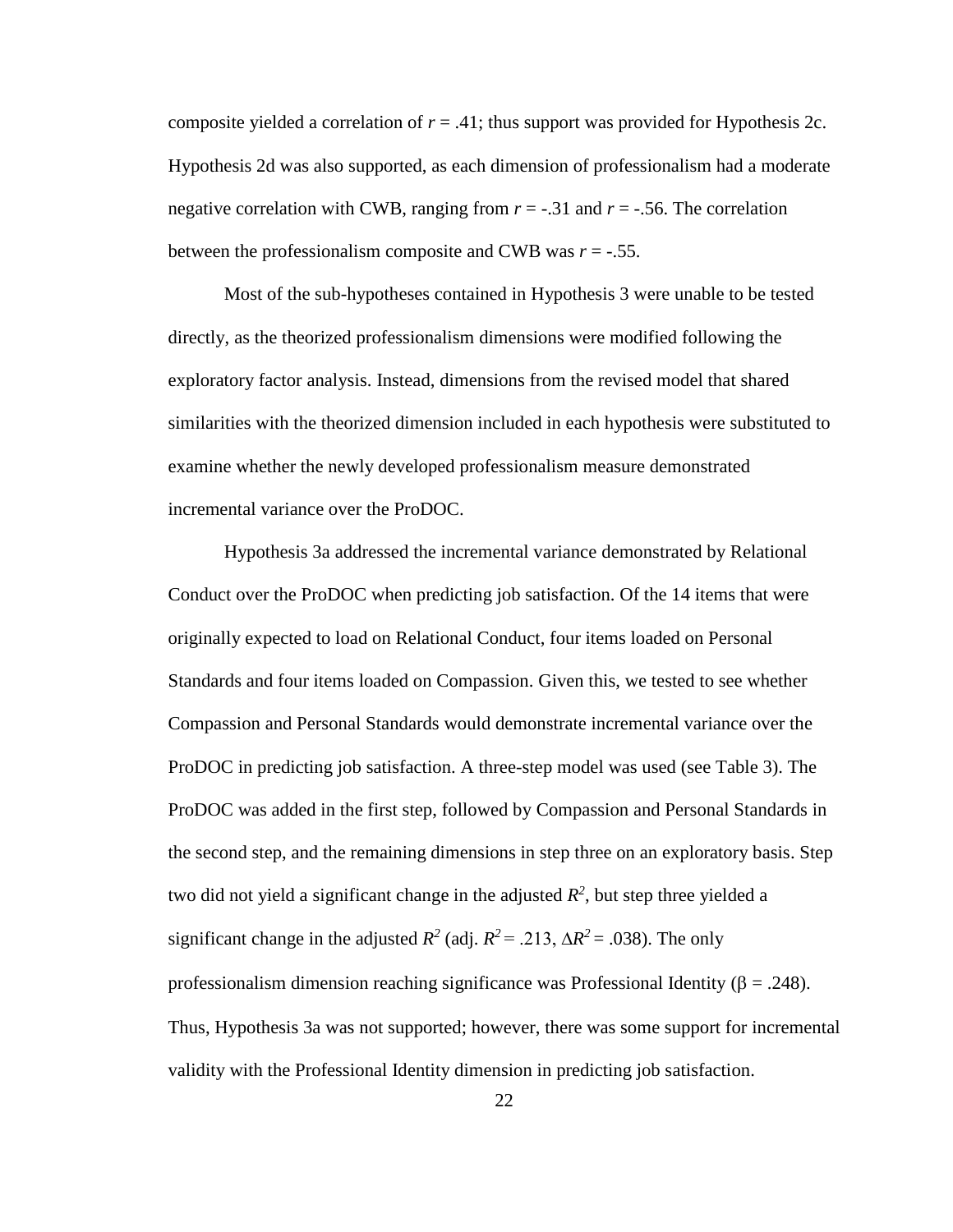Hypothesis 3b was able to be tested, as the theorized Professional Identity dimension emerged in the exploratory factor analysis. A three-step model was used to test this hypothesis (see Table 4), beginning with the ProDOC in step one, Professional Identity in step two, and the remaining professionalism dimensions in step three. These results support Hypothesis 3b, as Professional Identity was a significant predictor of affective commitment after controlling for the ProDOC ( $\beta = .330$ ).

Hypothesis 3c was unable to be tested directly, as it proposed to examine the incremental variance exhibited by Self-regulation over the ProDOC when predicting intrinsic work motivation. Of the 11 items associated with Self-Regulation, two loaded on Personal Initiative and six loaded on Personal Standards. Given this, it was expected that Personal Initiative and Personal Standards would demonstrate incremental variance over the ProDOC in predicting intrinsic work motivation. A three-step model (see Table 5) was used to test this, beginning with the ProDOC in step one, adding Personal Initiative and Personal Standards in step two, and the remaining dimensions in step three. Step two and step three yielded a significant change in the adjusted  $R^2$ . Thus, there was some indirect support provided for Hypothesis 3c, as Personal Initiative exhibited incremental variance ( $\beta$  = .142) over the ProDOC in predicting intrinsic work motivation. Notably, Professional Identity was also a significant predictor after controlling for ProDOC scores  $(\beta - .583)$ .

Hypothesis 3d was also unable to be tested directly, as it examined the incremental variance demonstrated by Moral Perspective over the ProDOC when predicting CWB. Of the ten items originally associated with Moral Perspective, five loaded on Personal Standards; thus, it was expected that Personal Standards would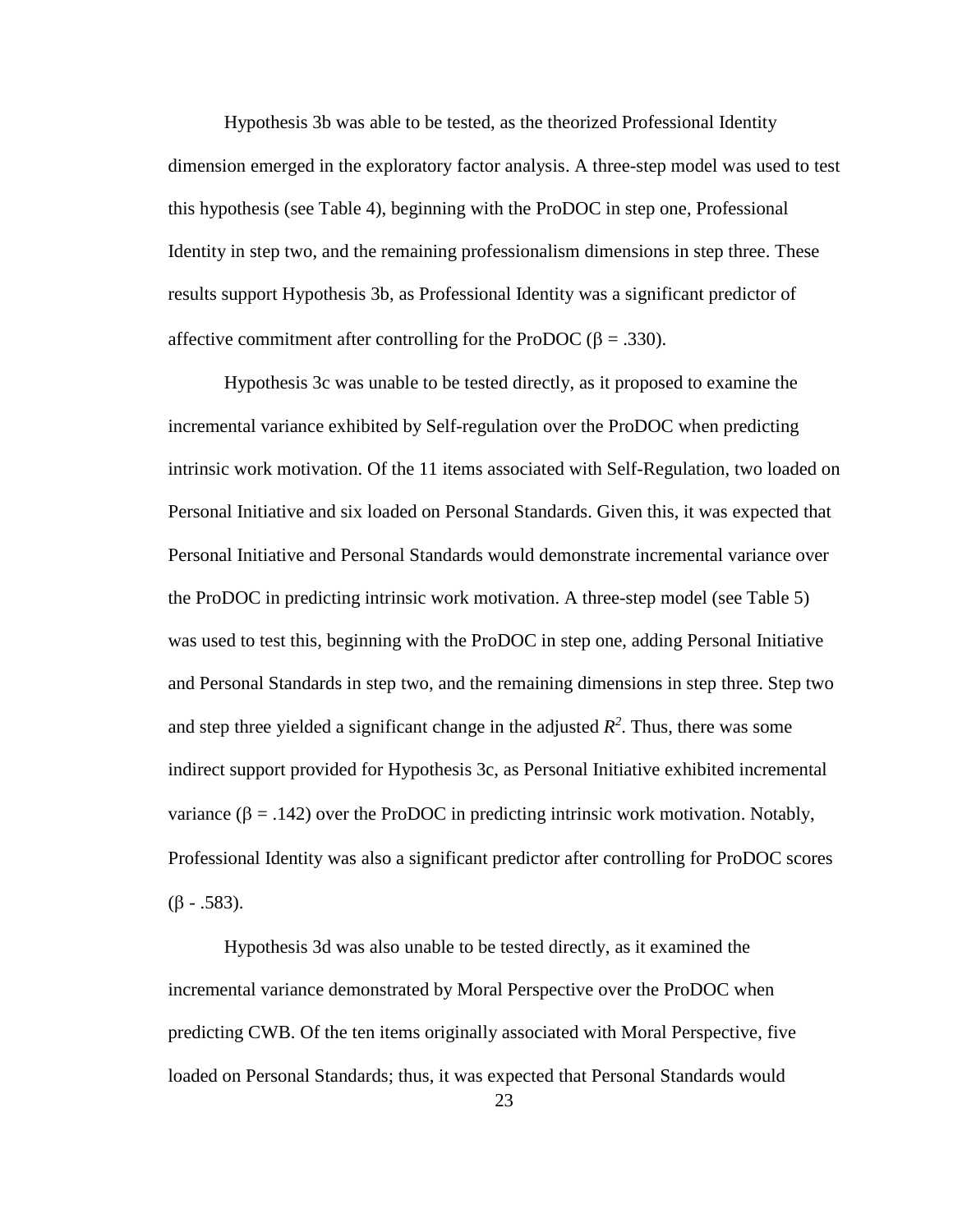exhibit incremental variance over the ProDOC. A three-step model (see Table 6) was used in which the ProDOC was added first, Personal Standards was added in step two, and the remaining professionalism dimensions were added in step three. Personal Standards emerged as a significant predictor ( $\beta = -0.305$ ) after controlling for ProDOC scores; thus, there was some indirect support for Hypothesis 3d.

#### **Discussion**

<span id="page-30-0"></span>Establishing a definitive definition of professionalism is essential for researchers to relate professionalism to other constructs. This is highlighted by the fact that several models presented in this paper were developed for specific fields (e.g., medicine) so that professionalism could be assessed and utilized in those fields (e.g., APTA, 2012; Baumann & Kolotylo, 2009; Kearney, 2005). However, most industries and fields do not have established models of professionalism to utilize. This is compounded by the fact that there is a lack of consensus in the existing literature. Therefore, there is a need for a model and measure of professionalism that can be utilized across multiple industries. Thus, the three major concerns with existing models of professionalism are as follows: (1) models are industry-specific, (2) there is a lack of consensus as to the definition of professionalism, and (3) elements identified by these models are often ambiguous and offer little explanation. The model developed and validated in this study addresses all of these concerns.

After performing an exploratory factor analysis, a five-factor model emerged containing 35 items assessing professionalism. Sixteen items loaded onto factor one, named Personal Standards, which represents one's interactions with others, appearance, and adherence to normative standards. Two items loaded onto factor two, named Personal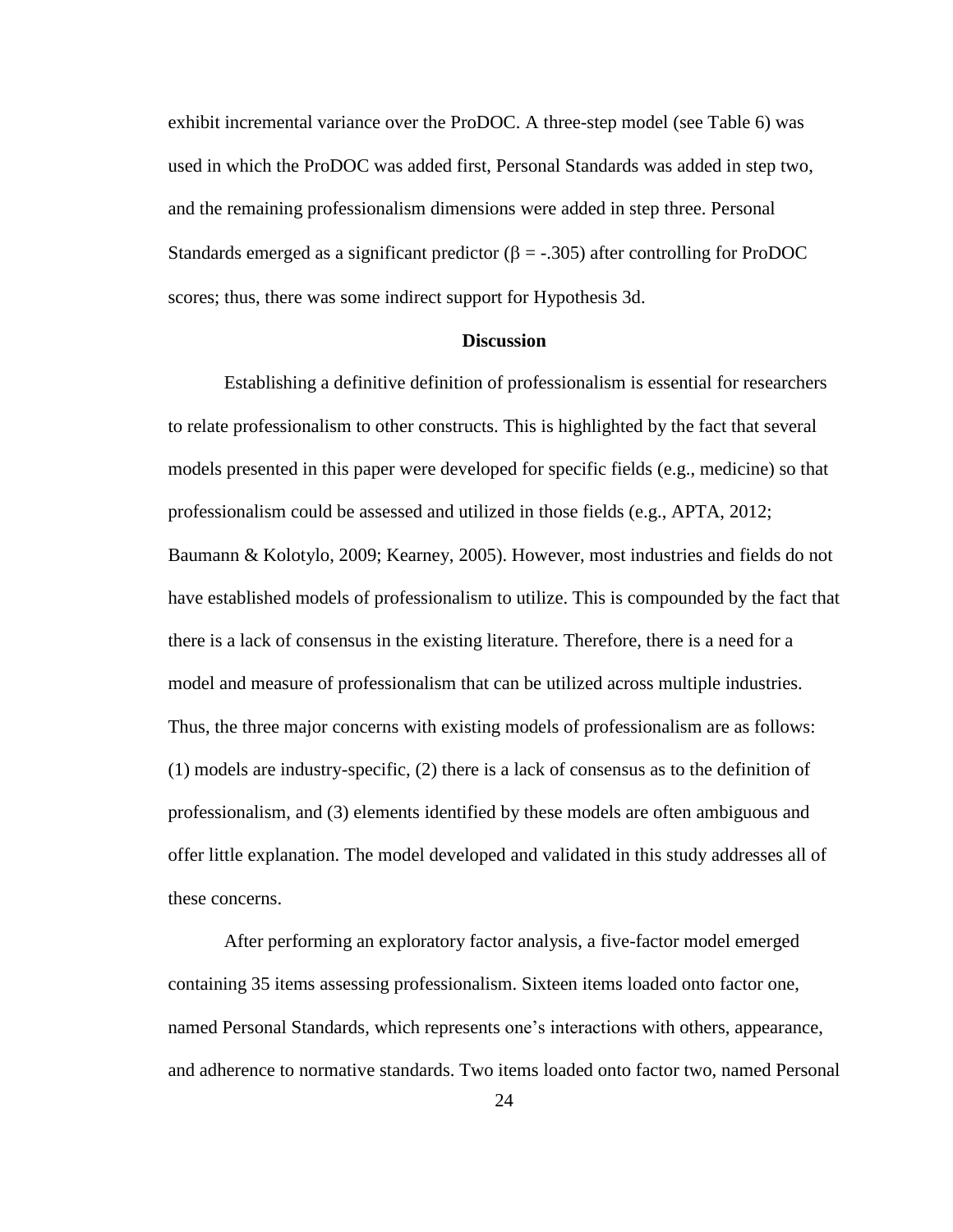Initiative, which represents one's initiative at work in taking on additional tasks or responsibilities. Factor three, named Compassion, had four items and focused on how an individual supports and understands others. Professional Identity, factor four, had five items representing how an individual associates with their profession. The fifth dimension, named Diversity Orientation, had eight items that assesses individual views and behaviors related to diversity. Correlations between factors and the professionalism composite ranged from *r* = .67 with Work Initiative and *r* = .92 with Personal Standards. High correlations between the composite variable and Personal Standards (*r* = .92) and Diversity Orientation  $(r = .85)$  are likely due to the fact that these two factors make up the majority of the items included in the composite variable.

Convergent validity evidence for the professionalism model was provided by high correlations between the ProDOC and each of the professional dimensions. Because the ProDOC is an existing measure of professionalism, these correlations support the claim that the professionalism measure developed in this study does indeed measure professionalism. Notably, the measure presented in this study includes constructs that the ProDOC does not; thus, this may explain some of the smaller correlations. Convergent validity was also expected to be established by correlating the professionalism dimensions with impression management. The correlations obtained by correlating the professionalism factors and the professionalism composite with impression management indicated a small to moderate relationship. At first glance, these correlations may seem to indicate convergent validity is low. However, the ProDOC also had a moderate correlation  $(r = .26)$ , mirroring the relationship exhibited by the measure presented in this study. This indicates that these smaller correlations do not diminish convergent validity.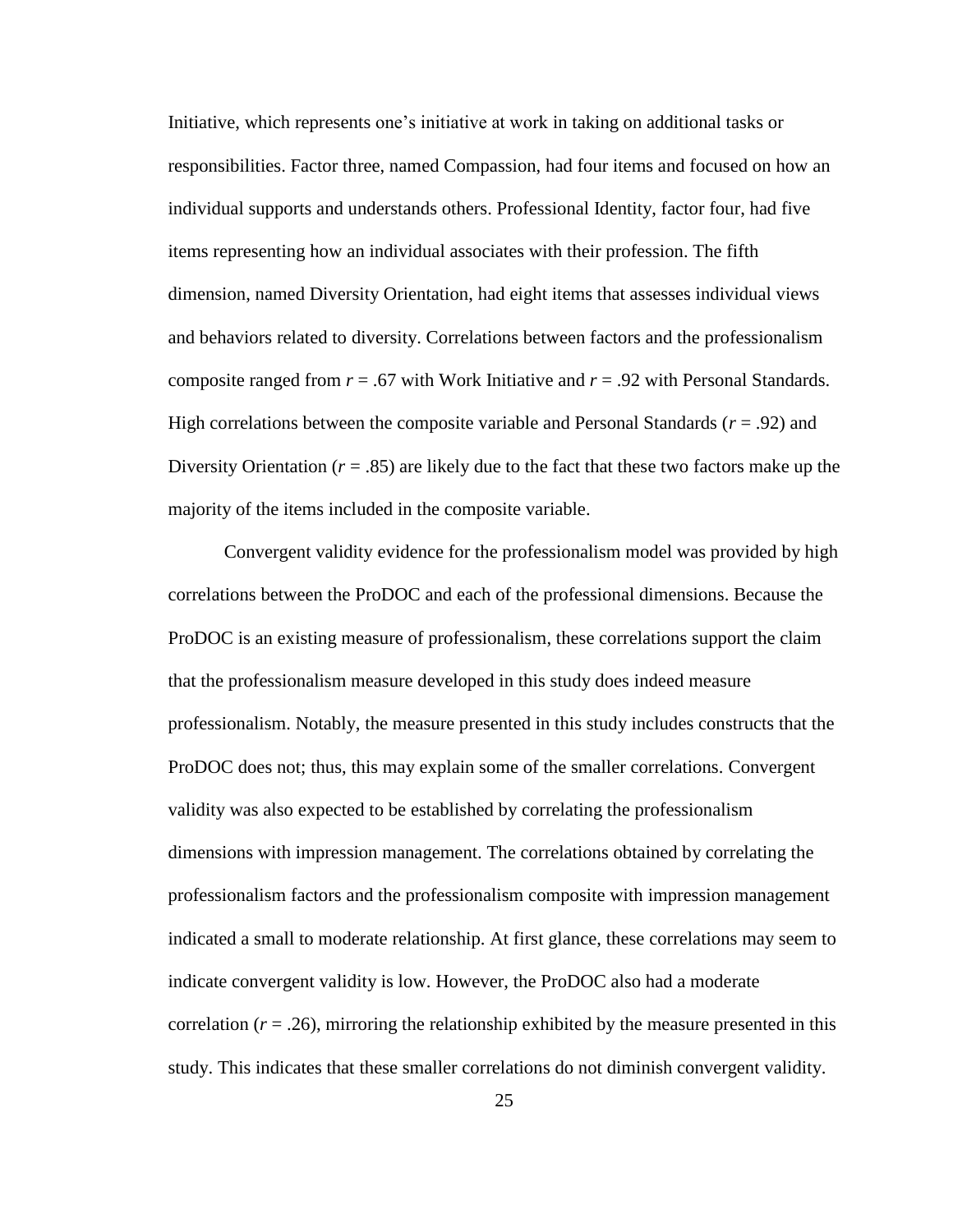Instead, it calls into question whether the link between impression management and professionalism is as strong as originally believed.

Evidence of criterion-related validity was garnered by correlating the dimensions of professionalism with various job outcomes. Professionalism was linked to job satisfaction, affective commitment, intrinsic work motivation, and CWB. These results replicate previous research findings and not only further establishes the link between professionalism and these job outcomes, but also demonstrates that this measure of professionalism is similar to those utilized in previous research, as it is also predictive of these work outcomes. However, as one would expect, these correlations varied based on which dimension and job outcome were included. Perhaps one of the most interesting results of this study was the relationship between each of the job outcomes and Professional Identity. When compared to the other four dimensions, Professional Identity yielded the highest correlations with job satisfaction  $(r = .43)$ , affective commitment  $(r \cdot r)$ = .35), and intrinsic work motivation (*r* = .58). The correlation with intrinsic work motivation is particularly noteworthy, as the next highest correlations were with Personal Initiative and Compassion, both yielding an *r* of .31. Notably, most, if not all, of the items used to assess Professional Identity could also be modified to assess an individual's perceived identity within an organization or job.

The discriminant validity of the professionalism measure was tested using hierarchical regressions to determine if incremental variance was demonstrated over the ProDOC when predicting various job outcomes. Similar to the pattern seen in the correlations with job outcomes, Professional Identity explained additional variance in three out of four of the regression models. In addition to Professional Identity,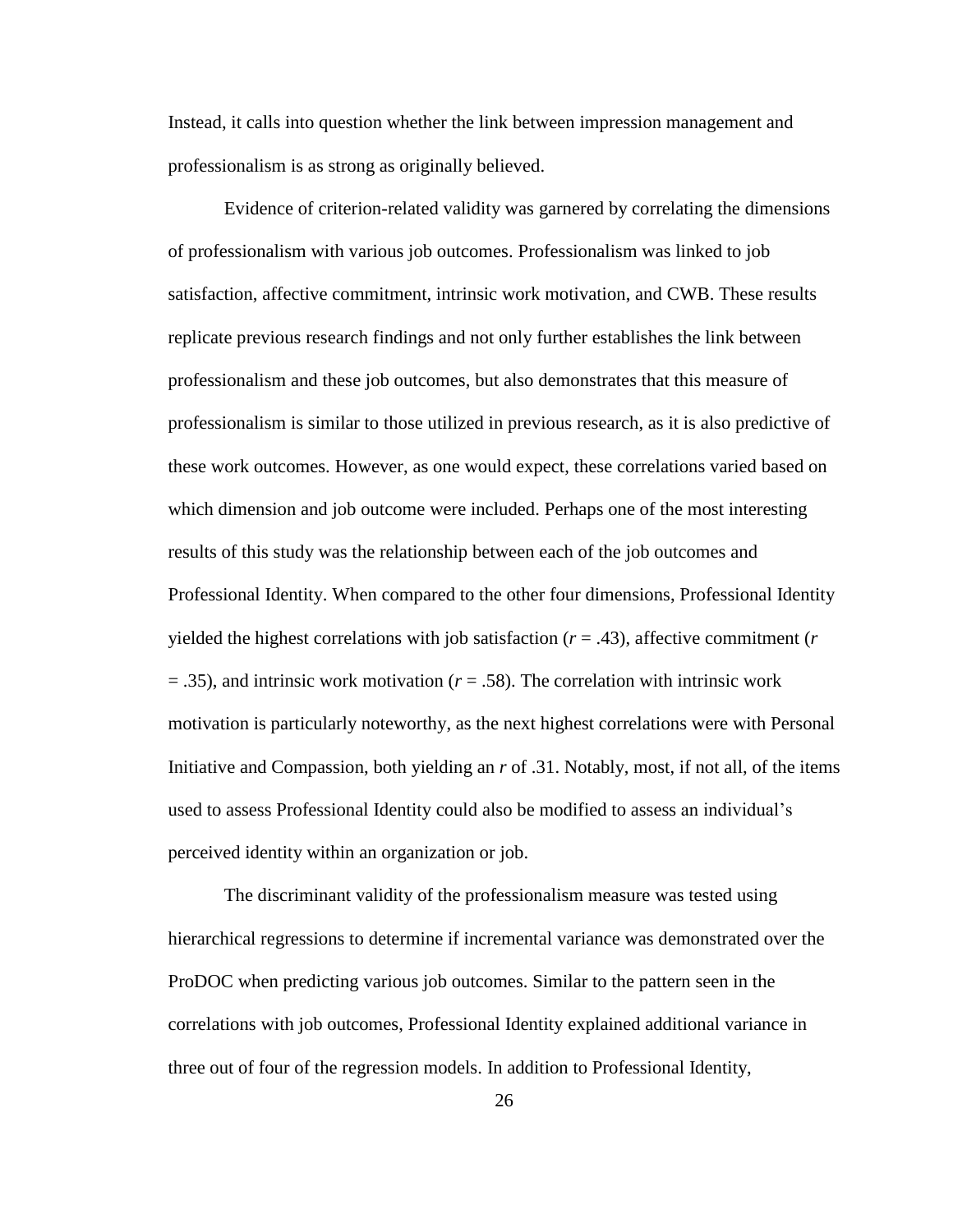incremental variance was demonstrated by Personal Initiative when predicting affective commitment and intrinsic work motivation, Personal Standards when predicting CWBs, and Compassion when predicting affective commitment. Thus, for each of the job outcomes measured in this study, the professionalism measure explained unique variance after controlling for a global measure of professionalism. This not only provides evidence of discriminant validity, but also establishes the utility of the measure, as it has been shown to be a better predictor of these job outcomes than the ProDOC.

#### <span id="page-33-0"></span>**Limitations and Future Research**

In the current study, several items with low loadings were retained. The minimum loading standard of 0.4 used in this study was chosen to allow the researchers to be more conservative when eliminating items, but it is also possible that preserving items with low loadings has caused some of the correlations reported in this study to be lower than they would be had a higher standard been used. Thus, future research (e.g., a confirmatory factor analysis) should be conducted to continue to strengthen this model and determine its psychometric properties.

As with any online survey tool, the use of MTurk introduces limitations into the study. Because the researcher could not be present when participants completed the survey, it is difficult to determine participant engagement. Researchers are also unable to answer questions from the participants during the study, which could result in participants misunderstanding instructions. However, the benefits of using MTurk (e.g., faster data collection, more diverse sample) outweighed the risks associated with it. Future studies may test this model in alternative samples (e.g., laboratory or within an organization) to determine if these findings are replicated.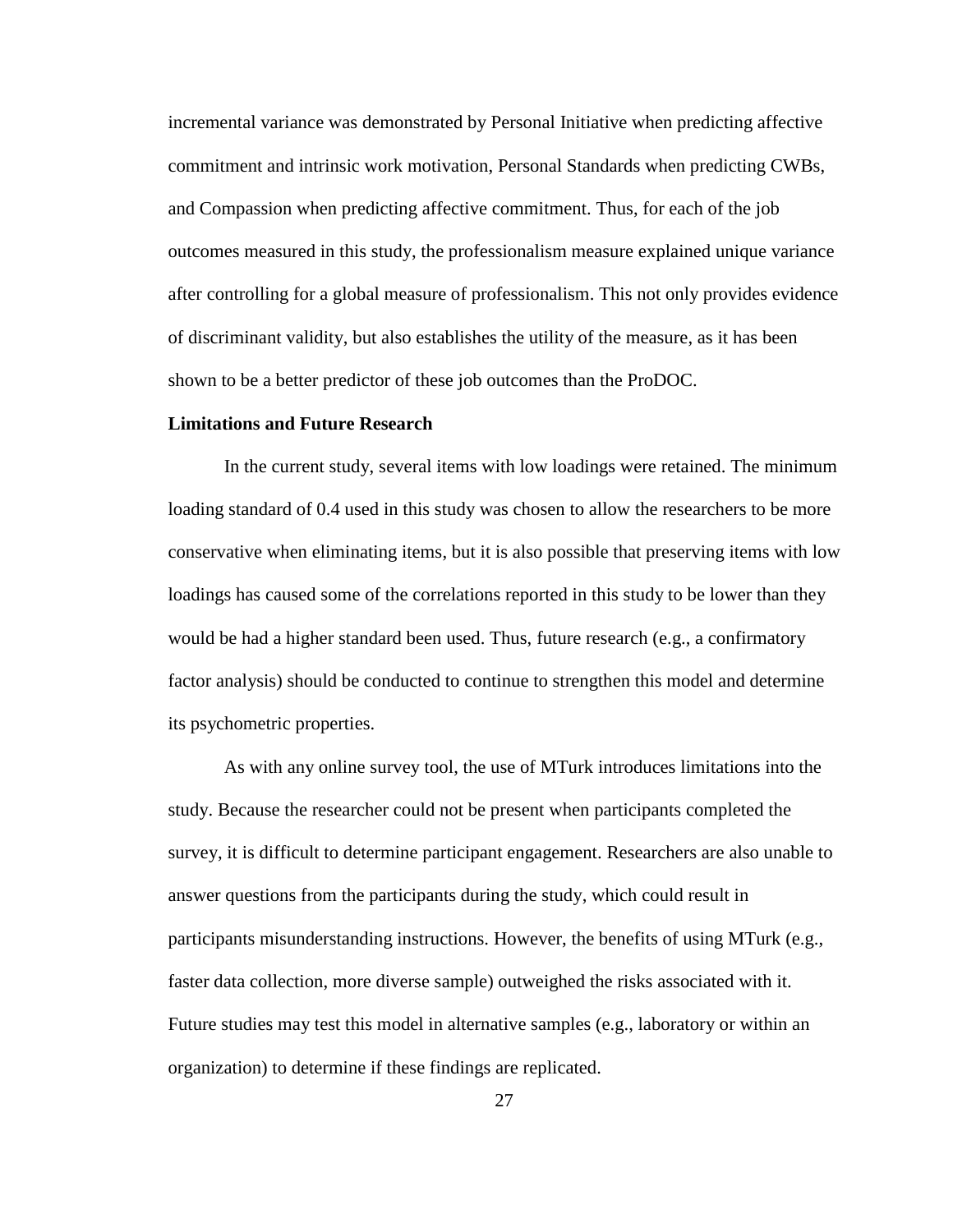The use of self-report measures could also be considered a limitation in this study. It is possible that individuals perceive their level of professionalism to be higher (or lower) than what others would report. However, this is always a possibility when selfreport measures are used in research. To further strengthen the results of this study, it would be beneficial to conduct a predictive validity study using a newly hired workforce. Professionalism could be assessed during the onboarding process and compared to an assessment of the individual's professionalism provided by their supervisor to examine inter-rater reliability, later self-reports of professionalism to assess reliability over time, or performance data to examine the relationship between performance and professionalism. If professionalism can be shown to be a relatively stable construct regardless of who is assessing it or when it is assessed, and it can be linked to other job outcomes and personality traits, it could prove invaluable in the selection process.

It is important to note at this time that although professionalism has been shown to have a positive link with several organizational outcomes, there is no guarantee that professionalism will lead to these outcomes. These relationships are based on correlations, which do not prove causation. Instead, professionalism should only be used to assess the likelihood that an individual will exhibit such outcomes at some point in the future. Even without a strong causal relationship, professionalism could be an extremely valuable tool for organizations.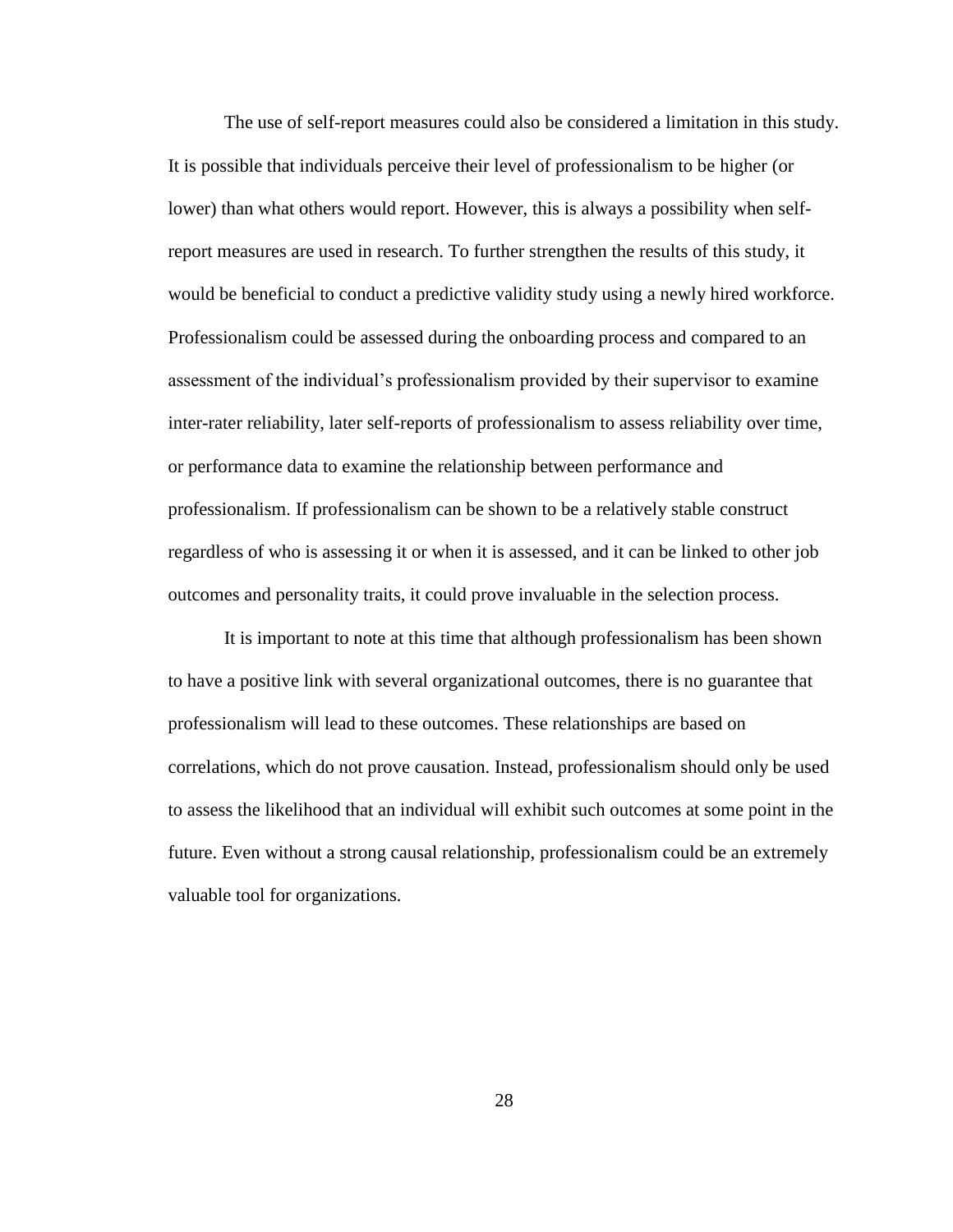#### **References**

<span id="page-35-0"></span>Aho, I. (2013). Value-added business models: linking professionalism and delivery of sustainability. *Building Research & Information*, *41*(1), 110–114. doi:10.1080/09613218.2013.736203

Akhtar-Danesh, N., Baumann, A., Kolotylo, C., Lawlor, Y., Tompkins, C., & Lee, R. (2013). Perceptions of professionalism among nursing faculty and nursing students. *Western Journal of Nursing Research, 35*, 248-271. doi:10.1177/0193945911408623

American Physical Therapy Association. (2012). *Professionalism in physical therapy: Core values* (Report No. BOD P05-04-02-03).

Bartol, K. M. (1979). Professionalism as a predictor of organizational commitment, role stress, and turnover: A multidimensional approach. *Academy of Management Journal*, *22*, 815–821. doi:10.2307.255817

- Baumann A, & Kolotylo C. (2009). The professionalism and environmental factors in the workplace questionnaire®: development and psychometric evaluation. *Journal of Advanced Nursing*, *65*, 2216–2228. doi:10.1111/j.1365-2648.2009.05104.x
- Bennett, R. J. & Robinson, S. L. (2000). Development of a measure of workplace deviance. *Journal of Applied Psychology, 85,* 349-360. doi: 10.1037/0021- 9010.85.3.349
- Berk, R. (2009). Derogatory and cynical humour in clinical teaching and the workplace: The need for professionalism. *Medical Education, 43,* 7-9. doi: 10.1111/j.1365- 2923.2008.03239.x

Blasberg, S., Rogers, K., & Paulhus, D. (2013). The bidimensional impression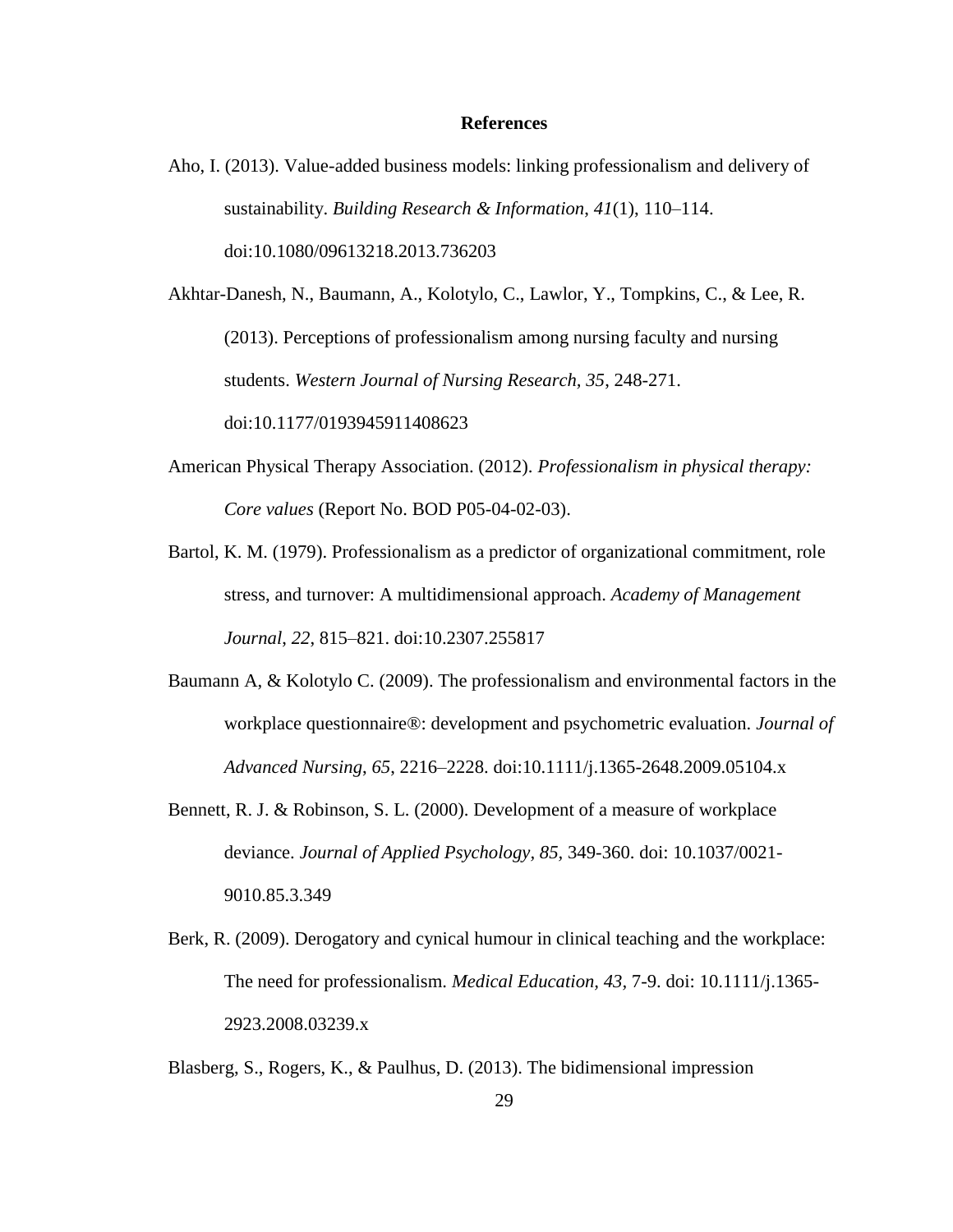management index (BIMI): Measuring agentic and communal forms of impression management. *Journal of Personality Assessment*, *96*, 523–531. doi:10.1080/00223891.2013.862252

- Bolino, M. (1999). Citizenship and impression management: Good soldiers or good actors? *The Academy of Management Review*, *24*, 82–98. doi:10.5465/amr.1999.1580442
- Brown, E. (2013). Vulnerability and the basis of business ethics: From fiduciary duties to professionalism. *Journal of Business Ethics*, *113*, 489–504. doi:10.1007/s10551- 012-1318-2
- Bryan-Brown, C., & Dracup, K. (2003). Professionalism. *American Journal of Critical Care*, *12*, 394–396.
- Crump, M. J. C., McDonnell J. V., & Gureckis T. M. (2013). Evaluating Amazon's Mechanical Turk as a tool for experimental behavioral research. PLoS ONE 8: e57410. doi:10.1371/journal.pone.0057410
- Decker, C. & Van Quaquebeke, N. (2015). Getting respect from a boss you respect: How different types of respect interact to explain subordinates' job satisfaction as mediated by self-determination. *Journal of Business Ethics, 131,* 543-556. doi: 10.1007/s10551-014-2291-8
- Dinger, M., Thatcher, J. B., Treadway, D., Stepina, L., & Breland, J. (2015). Does professionalism matter in the IT workforce? An empirical examination of IT professionals. *Journal of the Association for Information Systems*, *16*, 281–313.
- Duckworth, A. & Kern, M. (2011). A meta-analysis of the convergent validity of selfcontrol measures. *Journal of Research in Personality, 45*, 259-268.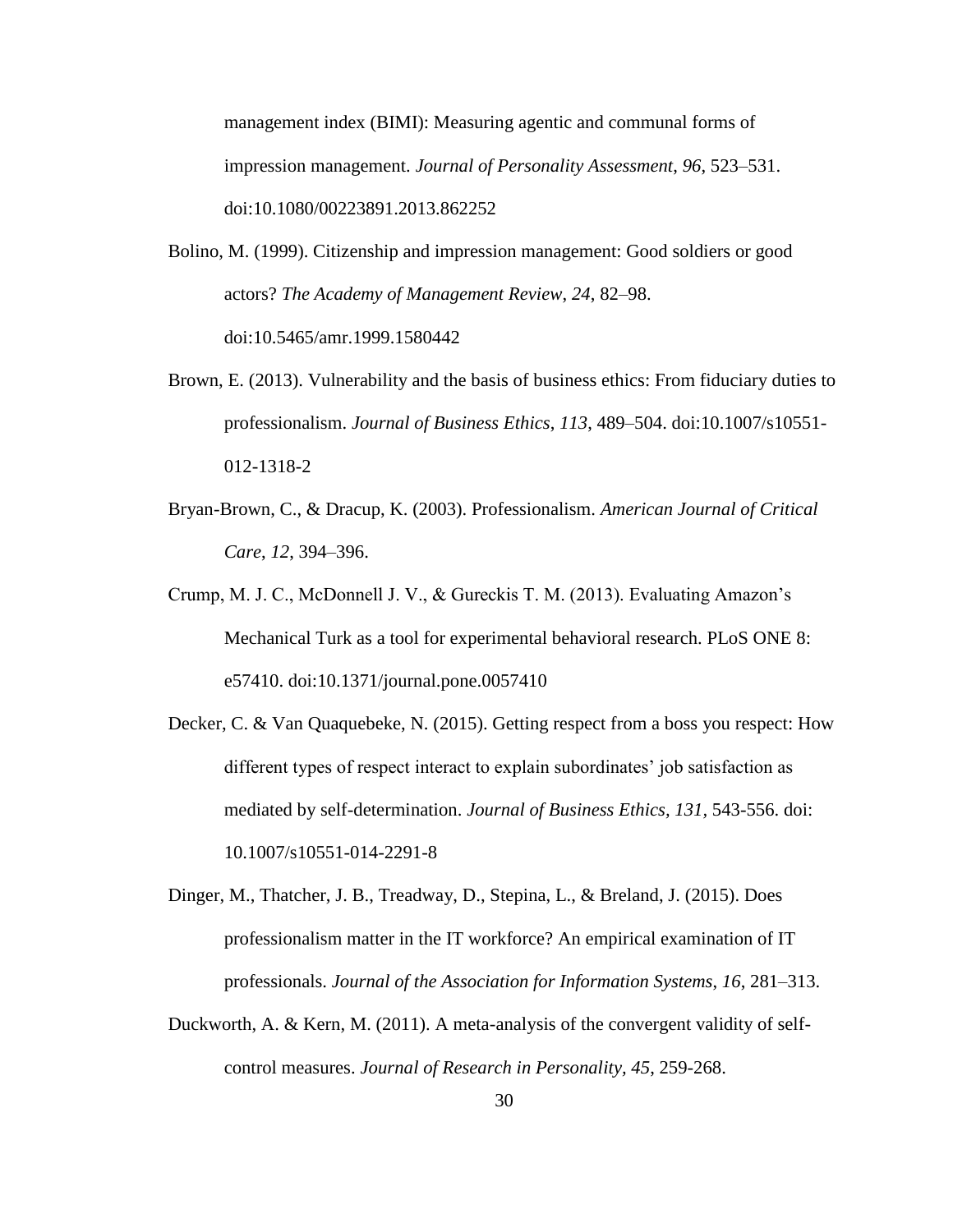doi:10.1016/j.jrp.2011.02.004

- Ferguson, R. P. (2014). Professionalism: Hard to measure but you know it when you see it. *Journal of Community Hospital Internal Medicine Perspectives*, *4*. doi:10.3402/jchimp.v4.24226
- Finn, G., Sawdon, M., Clipsham, L., & McLachlan, J. (2009). Peer estimation of lack of professionalism correlates with low conscientiousness index scores. *Medical Education, 43,* 960-967. doi: 10.1111/j.1365-2923.2009.03453.x
- Hall, R. H. (1968). Professionalization and bureaucratization. *American Sociological Review, 33*, 92–104. doi:10.2307/2092242.
- Hensler, J., Ringle, C. M., & Sarstedt, M. (2015). A new criterion for assessing discriminant validity in variance-based structural equation modeling. *Journal of the Academy of Marketing Science,* 43, 115-135. doi: 10.1007/s11747-014-0403-8
- Hershberger, P. J., Zryd, T. W., Rodes, M. B., & Stolfi, A. (2010). Professionalism: Selfcontrol matters. *Medical Teacher*, *32*(1), e36–e41. doi:10.3109/01421590903199676
- Interprofessional Professionalism Collaborators. (2016). *Interprofessional Professionalism Behaviors*. Alexandria, VA: Interprofessional Professionalism Collaborative. http://www.interprofessionalprofessionalism.org
- Jaramillo, F., Locander, W. B., Spector, P. E., & Harris, E. G. (2007). Getting the job done: The moderating role of initiative on the relationship between intrinsic motivation and adaptive selling. *Journal of Personal Selling & Sales Management, 17,* 59-74. doi: 10.2753/pss0885-3134270104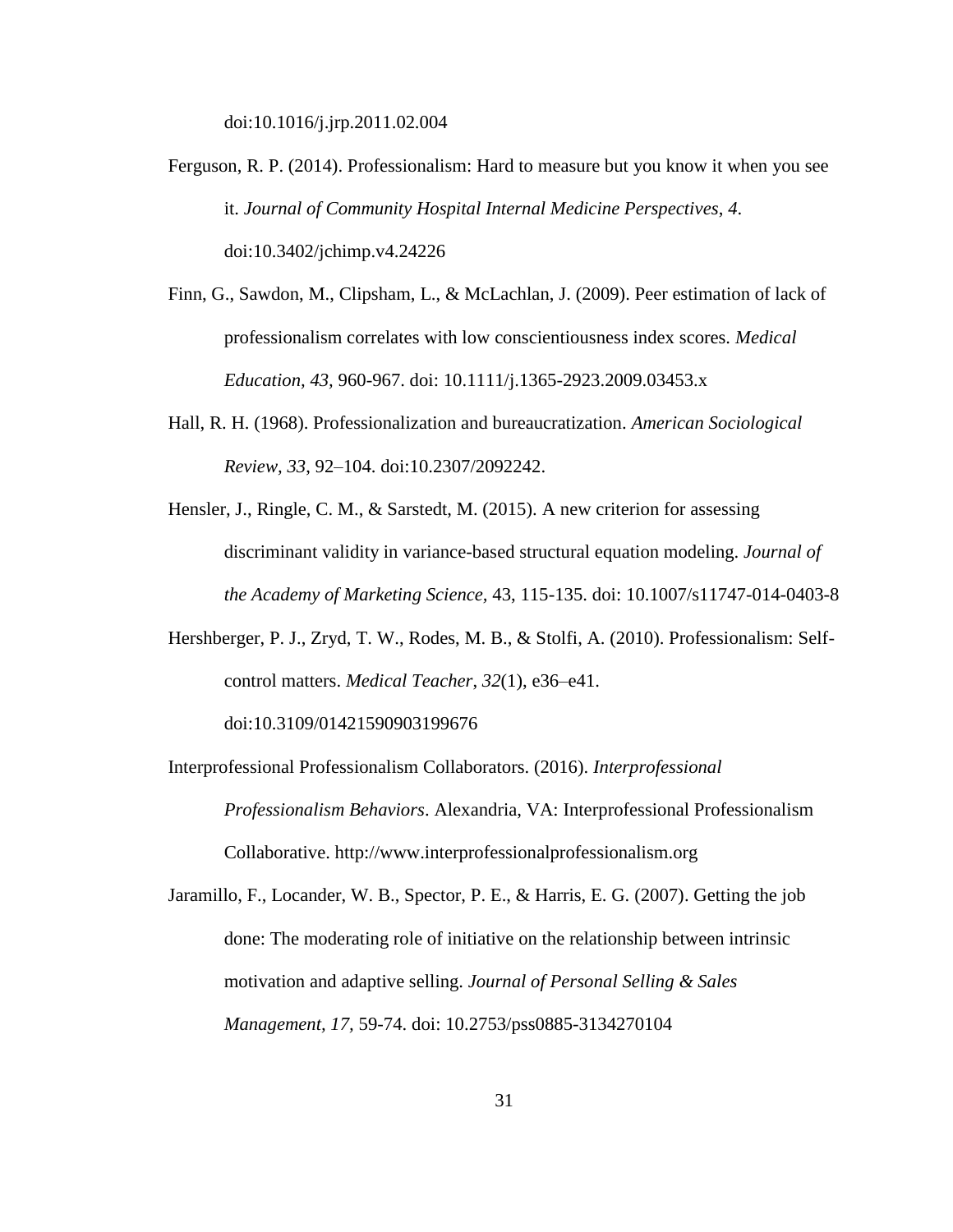- Jaros, S. J., Jermier, J. M., Koehler, J. W., & Sincich, T. (1993). Effects of continuance, affective, and moral commitment on the withdrawal process: An evaluation of eight structural equation models. *Academy of Management Journal, 36*, 951-996. doi:10.2307/256642
- Kalbers, L. P., & Fogarty, T. J. (1995). Professionalism and its consequences: A study of internal auditors. *Auditing, 14*(1), 64-86. doi: 10.1108/19355181199500002
- Kearney, R. A. (2005). Defining professionalism in anaesthesiology. *Medical Education*, *39*(8), 769–776. doi:10.1111/j.1365-2929.2005.02233.x
- Kerr, S., Glinow, M. A., & Schriesheim, J. (1977). Issues in the study of "professionals" in organizations: The case of scientists and engineers. *Organizational Behavior and Human Performance, 18,* 329-345. doi:10.1016/0030-5073(77)90034-4
- Kuvaas, B. (2006). Work performance, affective commitment, and work motivation: The roles of pay administration and pay level. *Journal of Organizational Behavior, 27*, 365-385. doi: 10.1002/job.377
- Lui, S. S., Ngo, H.-Y., & Tsang, A. W.-N. (2003). Socialized to be a professional: a study of the professionalism of accountants in Hong Kong. *International Journal of Human Resource Management*, *14*, 1192–1205.

doi:10.1080/0958519032000114264

- Peng, H. (2012). Counterproductive work behavior among Chinese knowledge workers. *International Journal of Selection and Assessment, 2,* 119-138. doi: 10.1111/j.1468-2389.2012.00586.x
- Professionalism. (n.d.) In *Merriam-Webster's online dictionary* (11<sup>th</sup> ed.). Retrieved from http://www.merriam-webster.com/dictionary/professionalism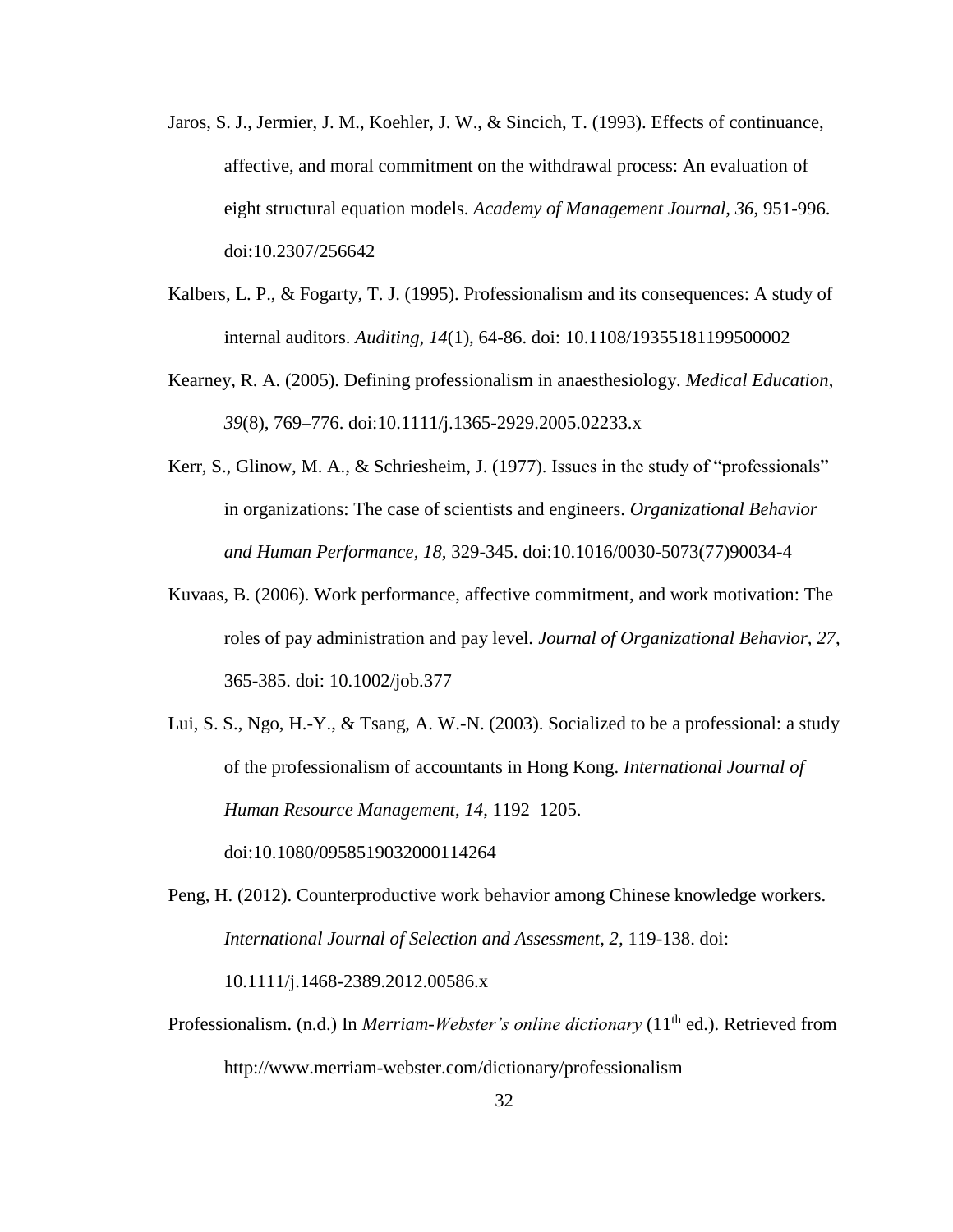- Sackett, P. R., & Devore, C. J. (2001). Counterproductive behaviors at work. In N. Anderson, D. S. Ones, H. K. Sinangil, & C. Viswesvaran (Eds.), Handbook of industrial, work, and organizational psychology (Vol 1, pp. 145-164). Thousand Oaks, CA: Sage
- Schaefer, T. (1984). Professionalism: Foundation for business ethics. *Journal of Business Ethics*, *3*, 269–277. doi:10.1007/bf00381747
- Snizek, W. E. (1972). Hall's professionalism scale: An empirical reassessment. *American Sociological Review, 37,* 109-113. doi: 10.2307/2093498
- Spector, P. E. & Fox, S. (2009). Counterproductive work behavior and organizational citizenship behavior: Are they opposite forms of active behavior? *Journal of Applied Psychology, 59*, 21-39. doi: 10.1111/j.1464-0597.2009.00414.x
- Sprouse, J. (2011). A validation of Amazon Mechanical Turk for the collection of acceptability judgments in linguistic theory. *Behavioral Research, 43*, 155-167. doi:10.3758/s13428-010-0039-7
- Stern, D. & Arnold, L. (2005). What is medical professionalism? *Measuring Medical Professionalism* (p. 15-38). Oxford University Press.
- Suttle, B. (2011). Reframing "professionalism": An integral view of lawyering's lofty ideals. *Emory Law Journal*, *61*, 161–208.
- Swick, H. (2000). Toward a normative definition of medical professionalism. *Academic Medicine*, *75*, 612–616. doi:10.1097/00001888-200006000-00010
- Valentine, S., Godkin, L., Fleischman, G. M., Kidwell, R. E., & Page, K. (2011). Corporate ethical values and altruism: The mediating role of career satisfaction. *Journal of Business Ethics, 101,* 509-523. doi: 10.1007/s10551-011-0739-7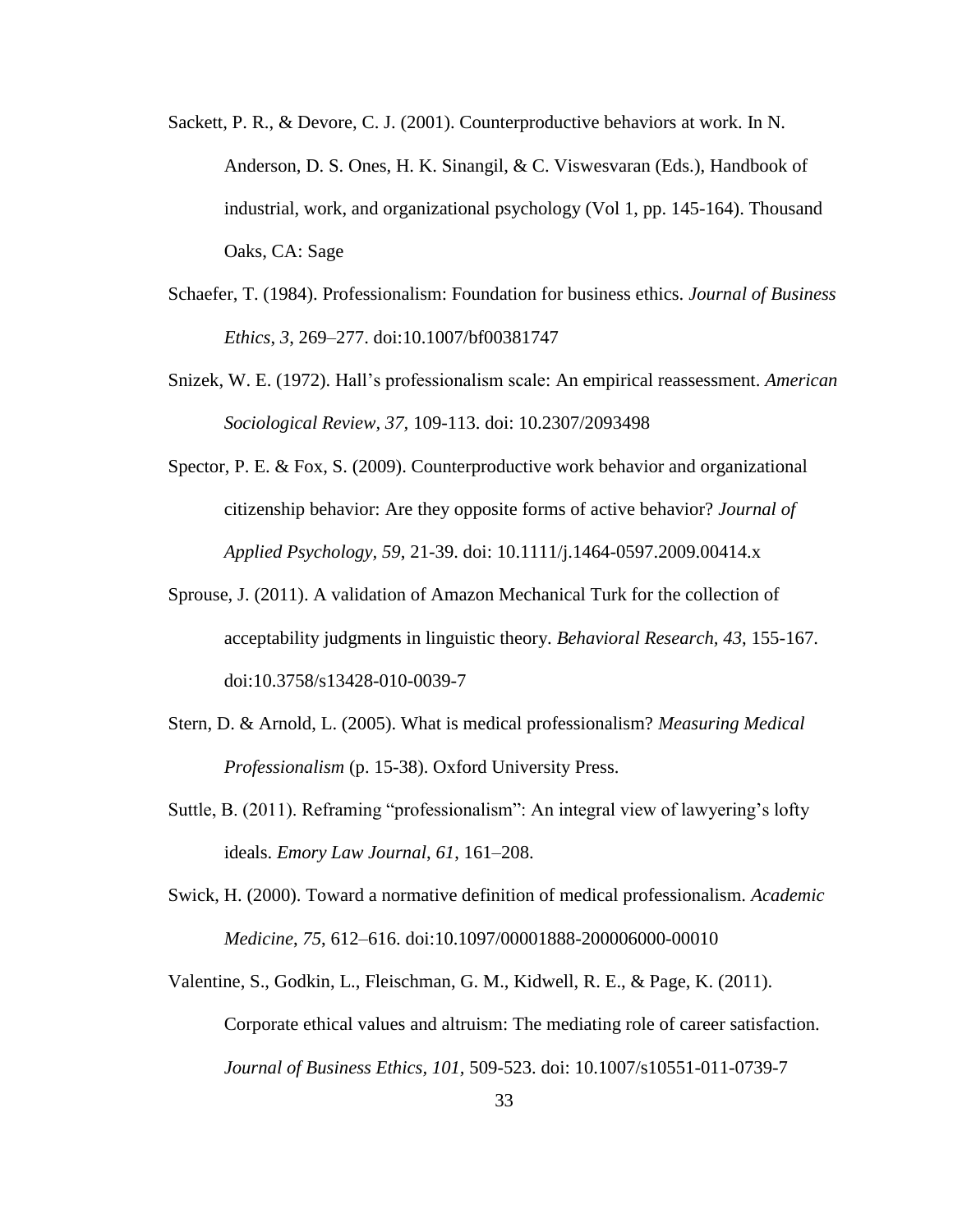- Van de Camp, K., Vernooij-Dassen, M., Grol, R., & Bottema, B. (2006). Professionalism in general practice: Development of an instrument to assess professional behaviour in general practitioner trainees. *Medical Education*, *40*, 43–50. doi:10.1111/j.1365-2929.2005.02346.x
- Weiss, D., Dawis, R., England, G., & Lofquist, L. (1967). *Manual for the Minnesota Satisfaction Questionnaire (Minnesota Studies on Vocational Rehbilitation, Vol. 22)*. inneapolis: University of Minnesota, Industrial Relations Center.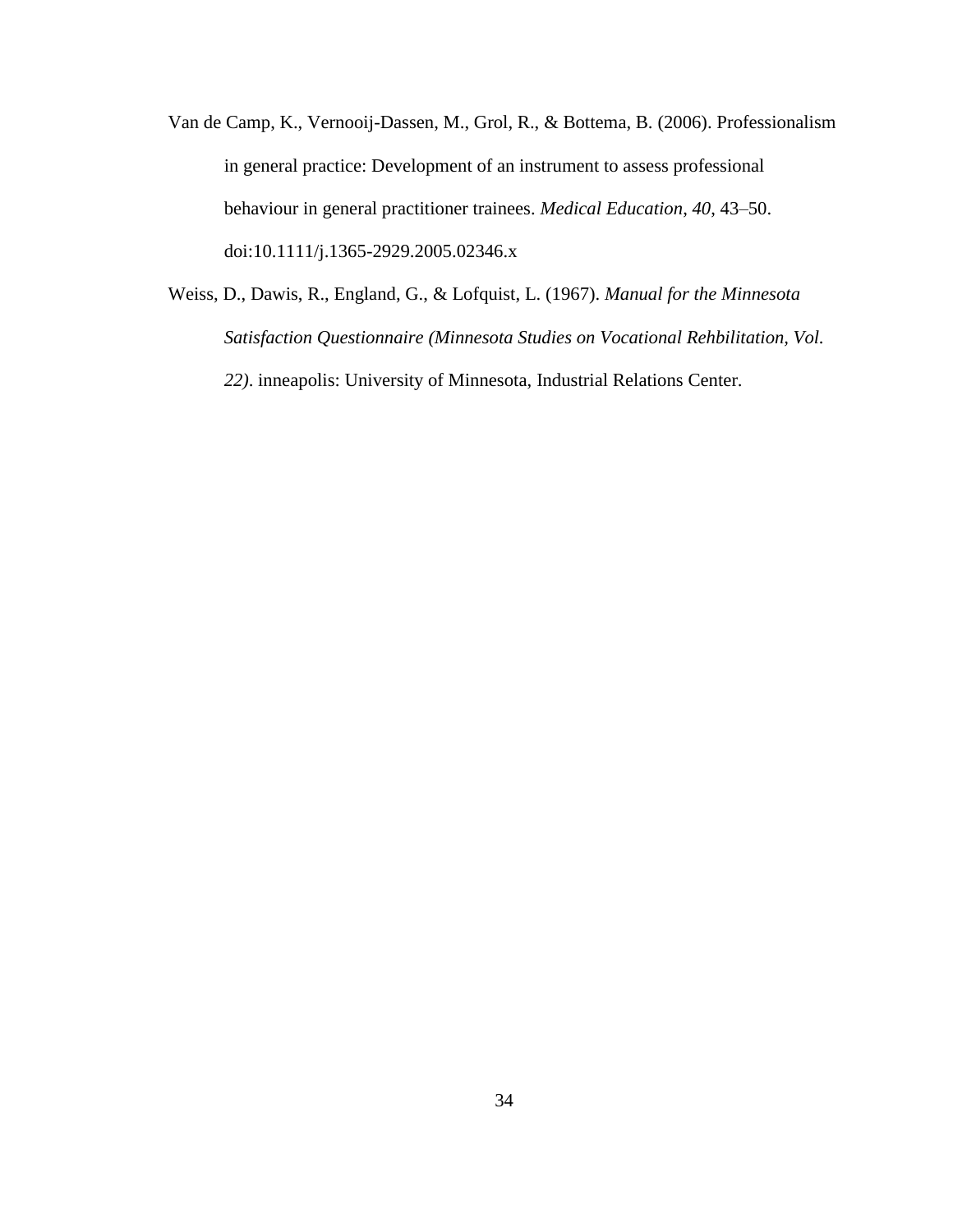#### **Appendix A: Proposed Model**

<span id="page-41-0"></span>Moral Perspective – Promoting and adhering to ideals that conform to standards of "what is right."

- Diversity values<sup>6</sup> Valuing individual differences, such as culture, age, gender, and/or disabilities.
- Ideals<sup>1,3,6,7,8,9,10.11</sup> Demonstrating commitment to ethical and occupational standards.
- Integrity<sup>1,2,6,8,11</sup> Being straightforward, truthful, sincere, and fair.

Relational Conduct – Showing interest in the welfare of and interacting cooperatively with others.

- Altruism<sup>1,2,6,8,10</sup> Demonstrating empathy for others and appropriately placing concern for others above one's own interests.
- Collaboration/Teamwork<sup>7,8,11</sup> Showing strong and consistent support of and cooperation with colleagues.
- Communication<sup>7,8,10,11</sup> Engaging in active listening and appropriate responses.
- Compassion<sup>2,6,7</sup> Demonstrating sympathy and understanding of others' experiences.
- Respect<sup>1,6,7,8,11</sup> Remaining courteous toward and treating others with dignity.
- Support of Diversity<sup>6</sup> Demonstrating sensitivity regarding individual differences, such as culture, age, gender, and/or disabilities.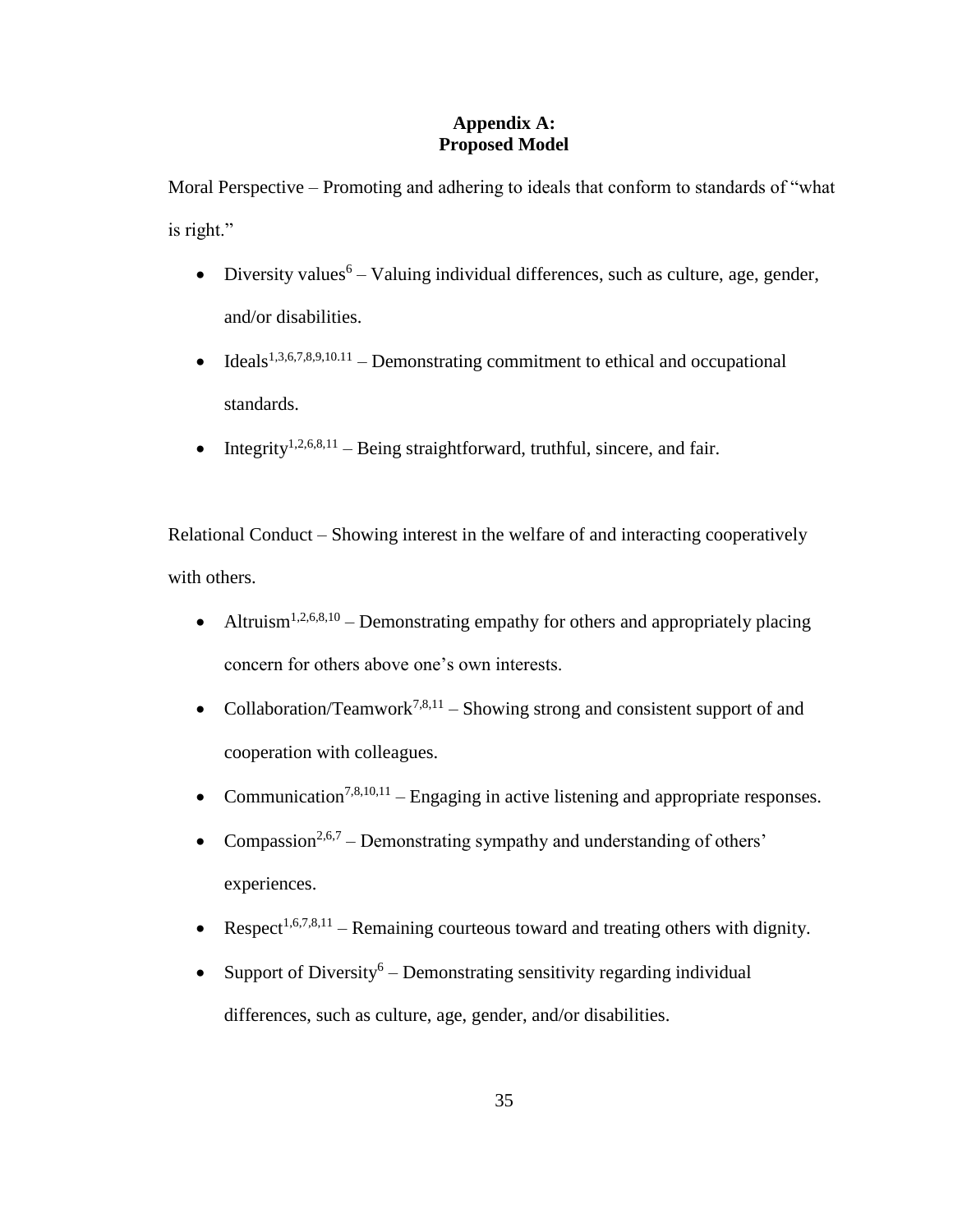Self-Regulation – Maintaining appropriate behavior and presentation of oneself.

- Acceptance and Use of Criticism<sup>2,6,11</sup> Appropriately accepting and using criticism to improve one's performance.
- Appearance<sup>1,6</sup> Consistently conveying a professional appearance through one's clothing, grooming, and hygiene.
- Autonomy<sup>1,3,4,5,9</sup> Perceives oneself as having the right to make decisions about one's work.
- Initiative<sup>6</sup> Regularly taking on work and/or responsibilities without being prompted.
- Personal Accountability<sup>1,2,4,6,7,8,10,11</sup> Accepting responsibility for one's own behaviors and decisions.
- Time Management<sup>6,8,11</sup> Routinely being punctual and making good use of time.

Professional Identity – Showing interest in being a part of and contributing to the profession.

- Association<sup>3,5,9</sup> Finding value in identifying with the profession and fellow professionals.
- Commitment<sup>2,3,4,5,9</sup> Feeling a duty or obligation to one's work and/or the profession.
- Knowledge/Expertise<sup>1,4,6,8,9,10,11</sup> Staying up-to-date on key facts and/or behaviors that would allow one to do his/her job well.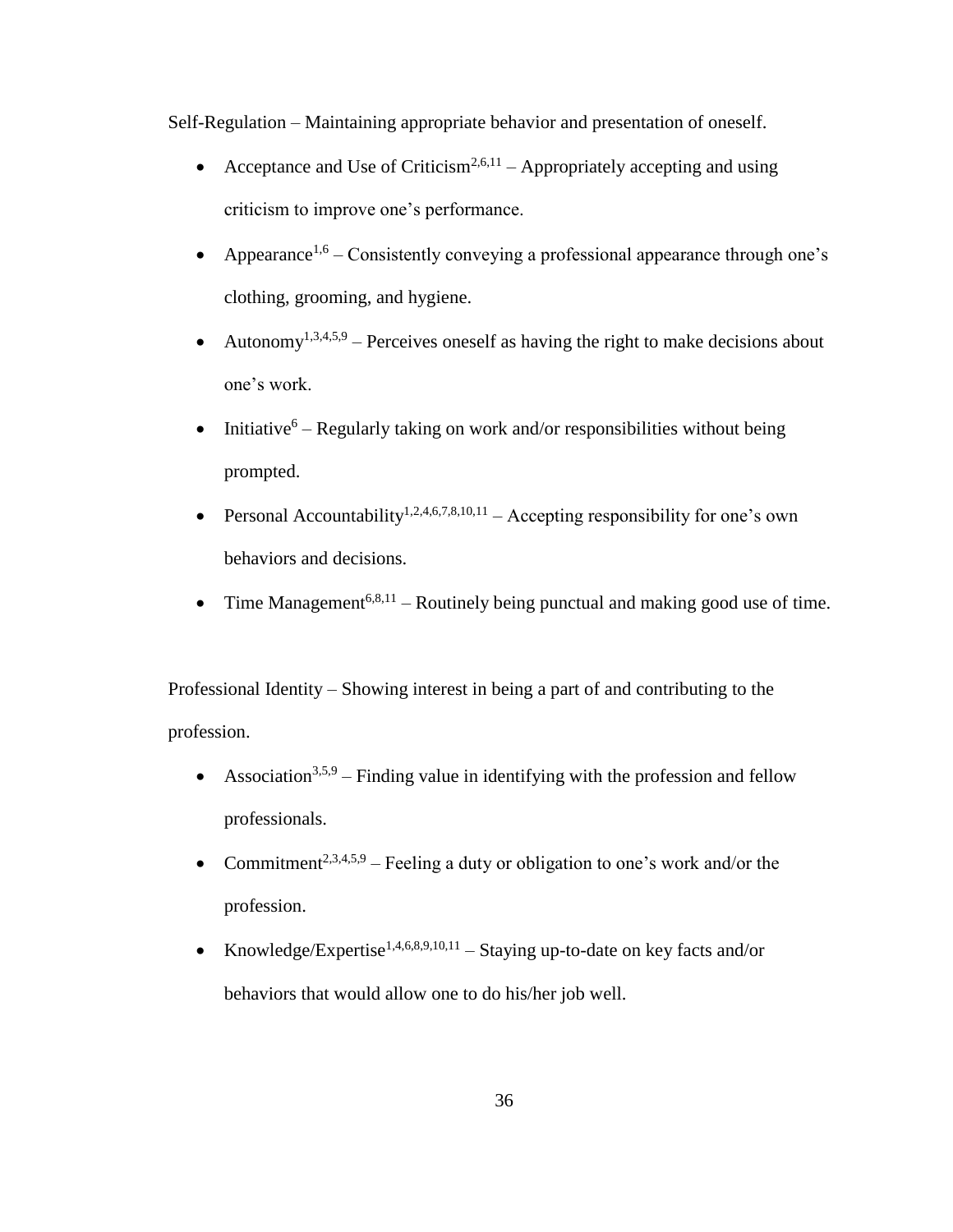• Professional Pride<sup>5</sup> – Perceives one's profession as being important and of value

#### to others.

#### References:

<sup>1</sup>Akhtar-Danesh et al. (2013); <sup>2</sup>American Physical Therapy Association, 2012; <sup>3</sup>Bartol (1979); <sup>4</sup>Baumann & Kolotylo (2009); <sup>5</sup>Hall (1968); <sup>6</sup>Hershberger et al. (2010); <sup>7</sup>Interprofessional Professionalism Collaboration; <sup>8</sup>Kearney (2005); <sup>9</sup>Kerr et al. (1977); <sup>10</sup>Stern & Arnold (2005); <sup>11</sup>Van de Camp et al. (2006)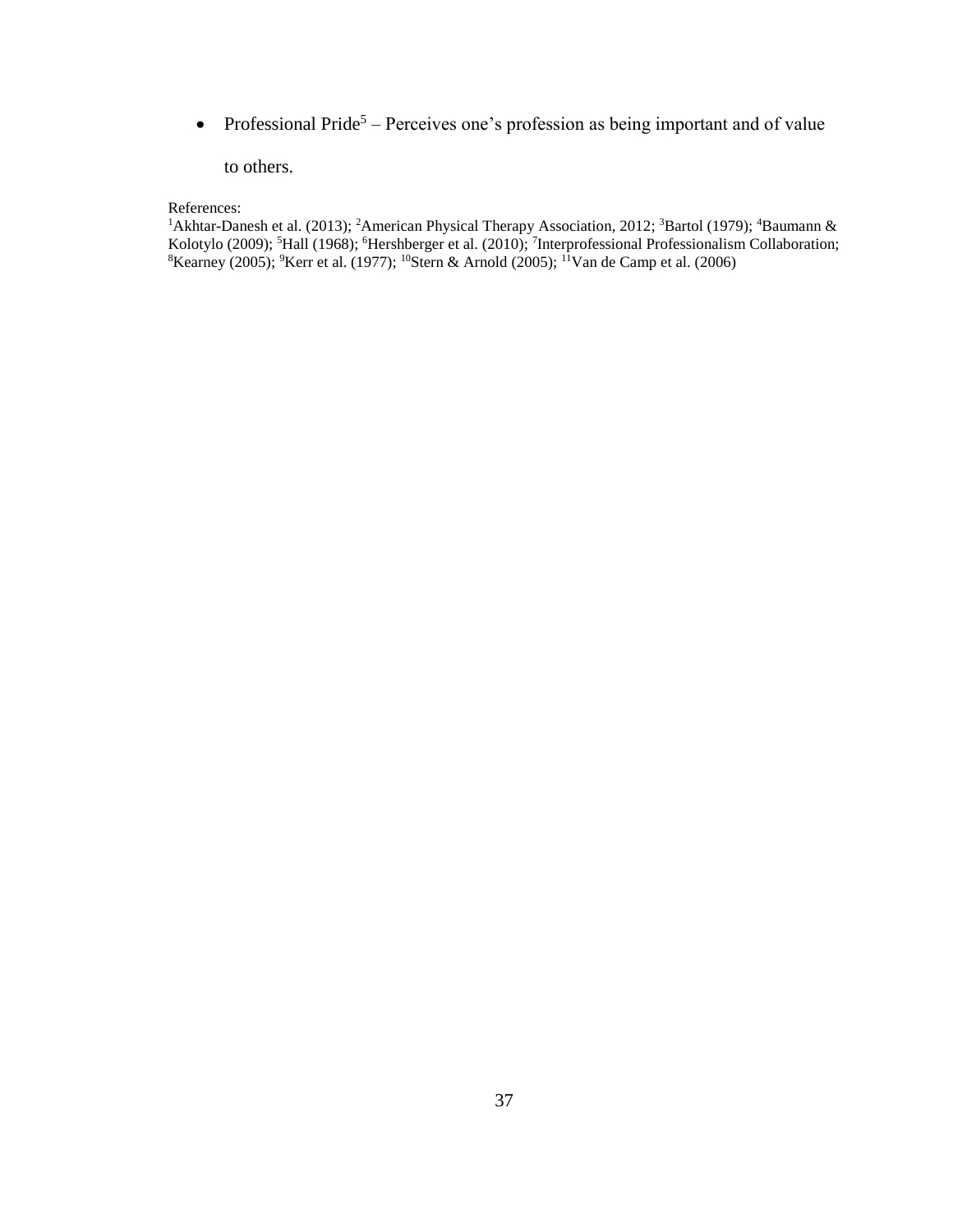#### **Appendix B: Eligibility Survey**

# <span id="page-44-0"></span>Please check one response to each question

| Are you 18 years of age or older?       | Yes | No             |
|-----------------------------------------|-----|----------------|
| Do you live in the United States?       | Yes | No             |
| Is English your first language?         | Yes | N <sub>0</sub> |
| Do you work at least 20 hours per week? | Yes | No.            |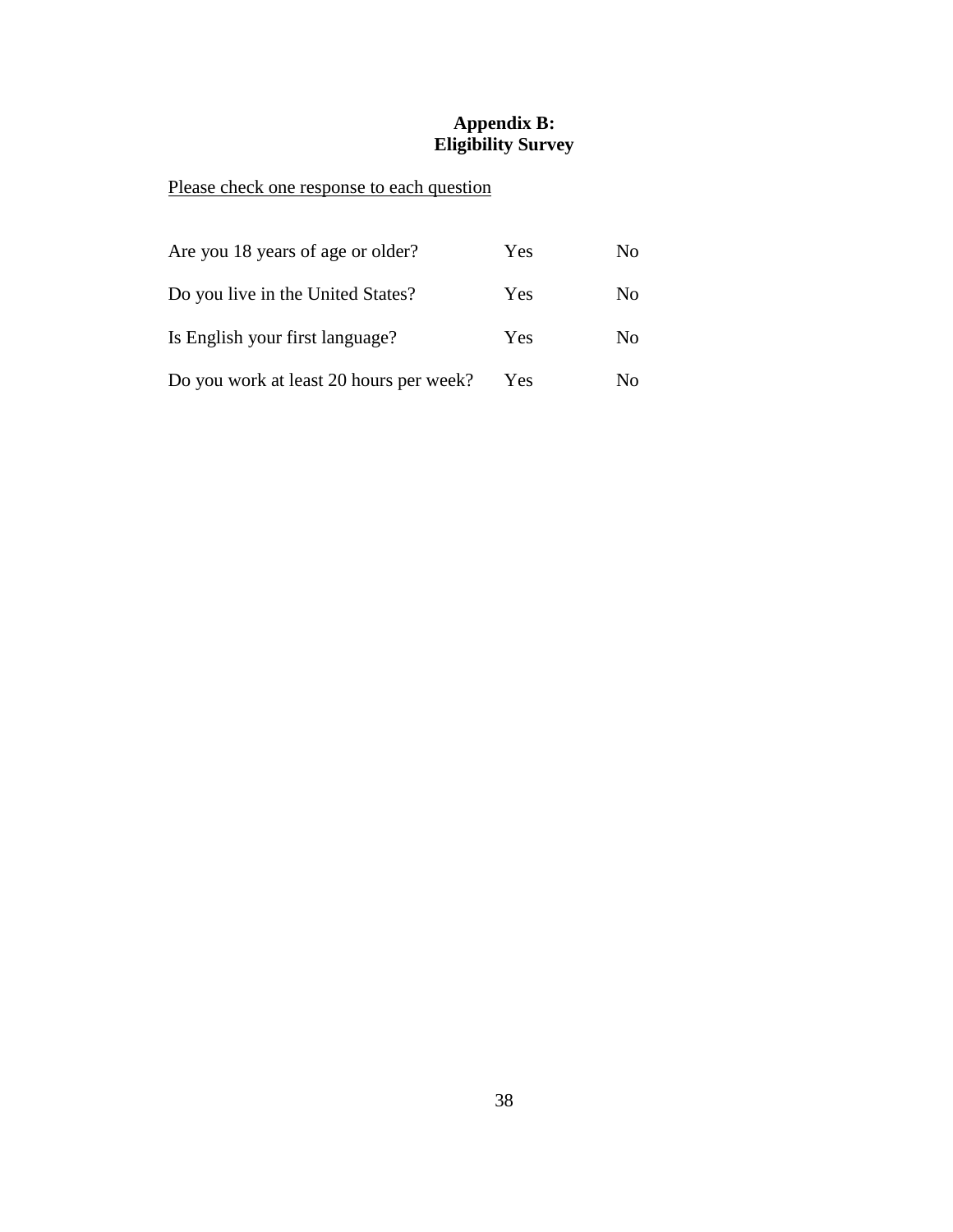#### **Appendix C: Demographics Survey**

<span id="page-45-0"></span>

| Age: ____________                                |                 |                           |
|--------------------------------------------------|-----------------|---------------------------|
| <b>Sex:</b> (please select one response)         | Male<br>Female  |                           |
| <b>Race:</b> (please select all that apply)      |                 |                           |
| <b>Black/African American</b>                    | Native American | Hispanic/Latino           |
| Asian American                                   | White/Caucasian | Hawaiian/Pacific Islander |
| Other (please specify): $\overline{\phantom{a}}$ |                 |                           |

#### **Highest level of education**: (please select one response)

- a. Some high school (no diploma)
- b. High school diploma or GED
- c. Trade/technical/vocational training
- d. Some college (no diploma)
- e. Some graduate (no diploma)
- f. Associates degree
- g. Bachelors degree
- h. Masters degree
- i. Professional degree
- j. Doctoral degree
- k. Other (please specify):  $\frac{1}{\sqrt{2\pi}}$

#### **Industry in which you work**: (please select one response)

- a. Agriculture or Mining
- b. Construction
- c. Manufacturing
- d. Transportation
- e. Communications
- f. Electric, Gas, and Sanitary Services
- g. Wholesale Trade or Sales
- h. Retail Trade or Sales
- i. Hospitality
- j. Finance
- k. Insurance
- l. Real Estate
- m. Public Administration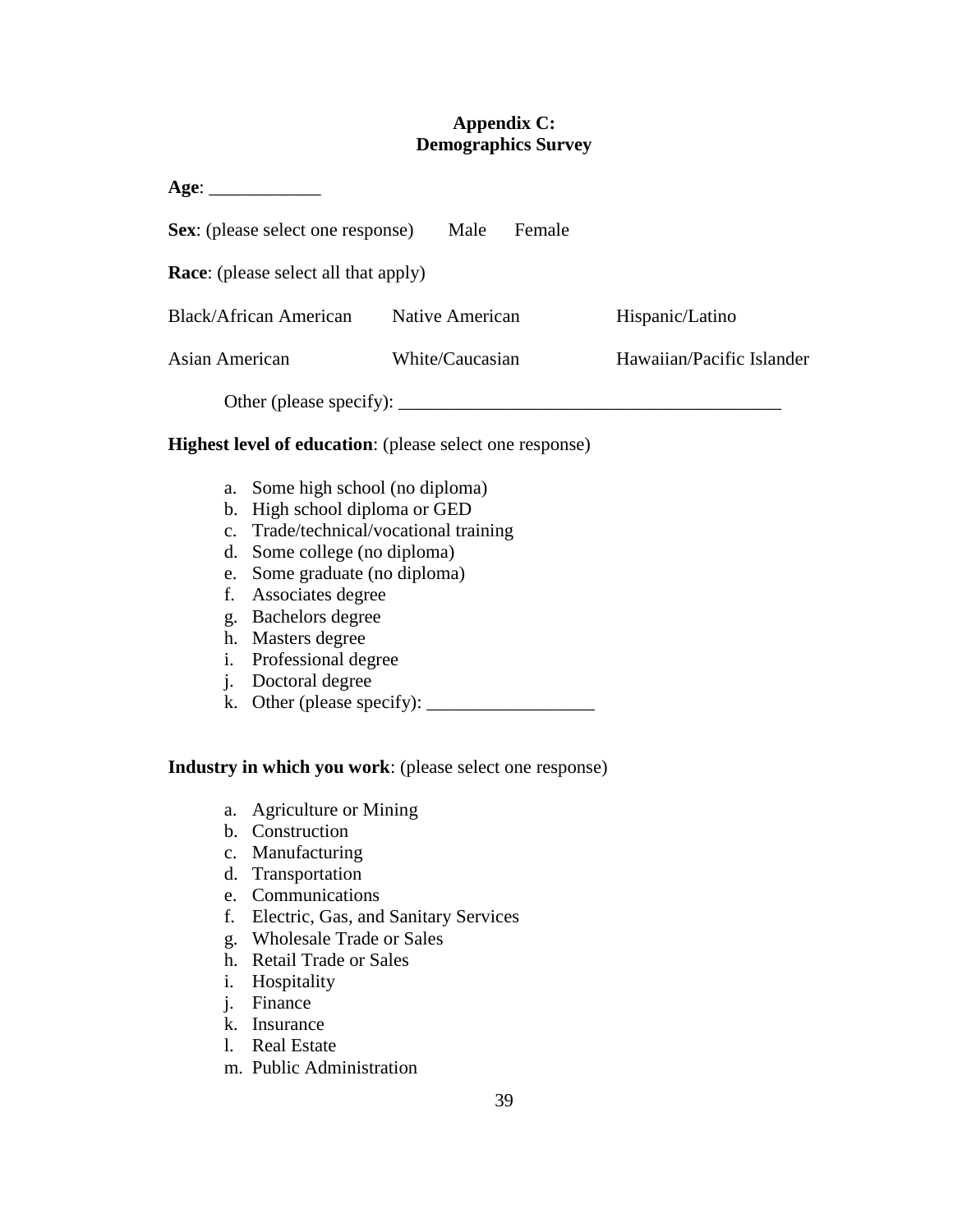- n. Health Care
- o. Education
- p. Other (please specify): \_\_\_\_\_\_\_\_\_\_\_\_\_\_\_\_\_\_

**How many hours do you work per week:** \_\_\_\_\_\_\_\_\_\_\_\_\_\_\_\_\_\_\_\_\_\_\_\_\_\_\_\_\_\_\_\_\_

**How many years of work experience do you have: \_\_\_\_\_\_\_\_\_\_\_\_\_\_\_\_\_\_\_\_**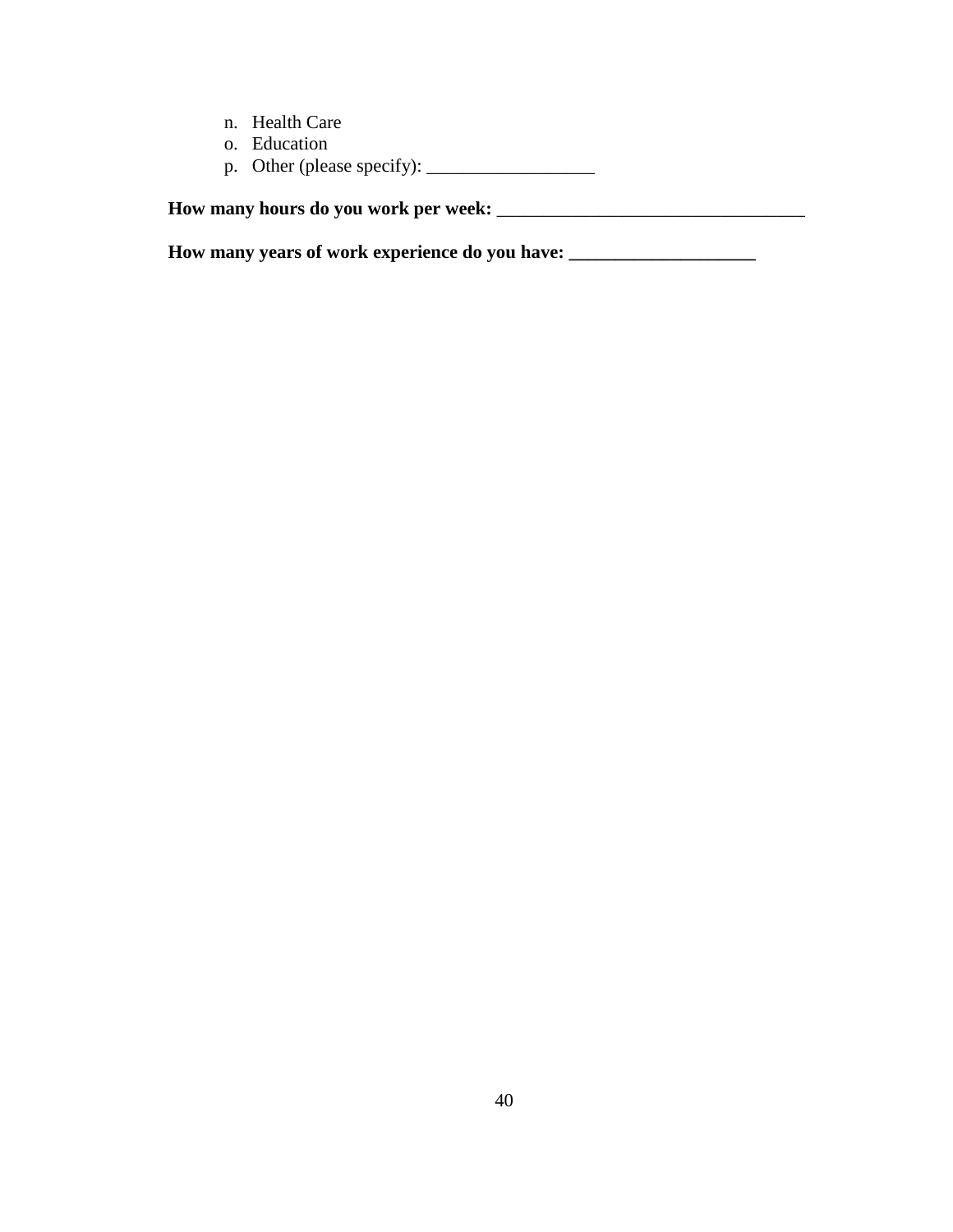#### **Appendix D: Professionalism Measure**

<span id="page-47-0"></span>Instructions:

*Please indicate the degree to which you agree or disagree that each of the following statements describes you.*

Rating Scale:

Responses are obtained on a 7-point Likert-type scale where 1 = *strongly disagree*, 2 = *mostly disagree*, 3 = *somewhat disagree*, 4 = *neither agree nor disagree*, 5 = *somewhat agree*, 6 = *mostly agree*, 7 = *strongly agree.*

At work…

*Appearance* 

- 1. I ensure I am dressed appropriately.
- 2. I ensure I am well groomed.
- 3. I maintain good hygiene.

*Compassion*

- 4. I demonstrate sympathy regarding others' experiences.
- 5. I demonstrate understanding of others' experiences.

*Respect*

6. I act courteously towards others.

7. I treat others with dignity.

*Acceptance & use of criticism*

- 8. I accept criticism appropriately.
- 9. I use criticism to improve my performance.

*Commitment*

10. I feel a duty or obligation to my job.

11. I feel a duty or obligation to my profession.

*Communication*

12. I engage in active listening.

13. I appropriately respond to others.

*Altruism*

14. I demonstrate empathy toward others.

15. I put the interests of others before my own.

*Collaboration/teamwork*

16. I demonstrate strong support of colleagues.

17. I cooperate with my colleagues.

*Initiative*

18. I take on work without being asked.

19. I take on responsibilities without being asked.

*Time management*

20. I am punctual

21. I make good use of my time.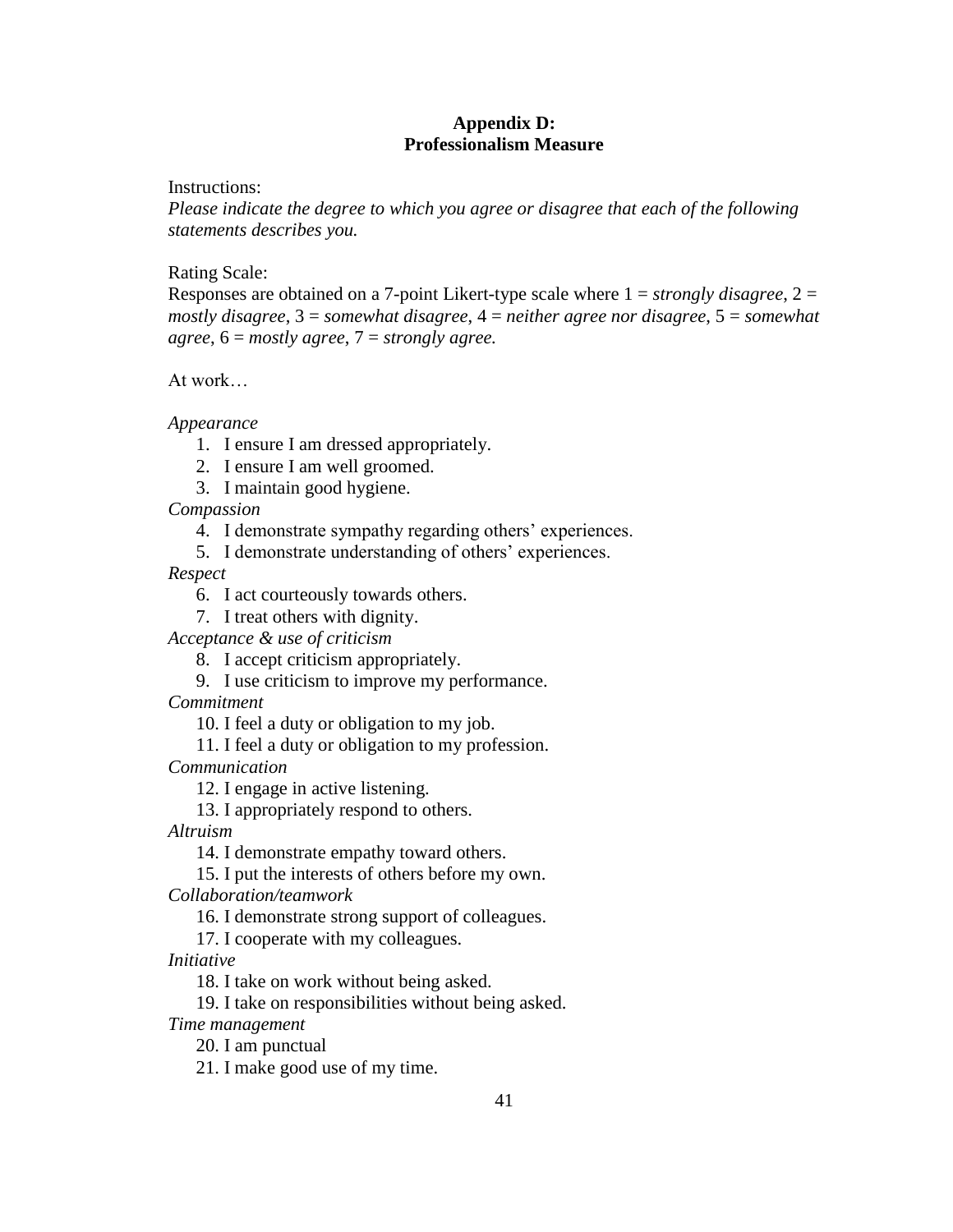*Personal accountability* 

22. I accept responsibility for my behavior.

23. I accept responsibility for my decisions.

*Association*

24. I value being part of my profession.

25. I find value in identifying with other professionals in my field.

*Professional pride*

26. I believe my profession is important to others.

27. I believe my profession provides value to others.

*Integrity*

28. I am straightforward.

29. I am truthful.

30. I am sincere.

31. I am fair.

*Ideals*

32. I demonstrate commitment to ethical standards.

33. I demonstrate commitment to occupational standards*.*

*Diversity values*

34. I value individual differences related to culture.

35. I value individual differences related to age.

36. I value individual differences related to gender.

37. I value individual differences related to disabilities.

*Support of diversity*

38. I treat individuals the same regardless of their culture.

39. I treat individuals the same regardless of their age.

40. I treat individuals the same regardless of their gender.

41. I treat individuals the same regardless of their disability/disabilities. *Knowledge/expertise*

42. I stay up to date on key facts related to my job.

43. I stay up to date on key behaviors that allow me to do my job. *Autonomy*

44. I should have the right to make decisions about my work.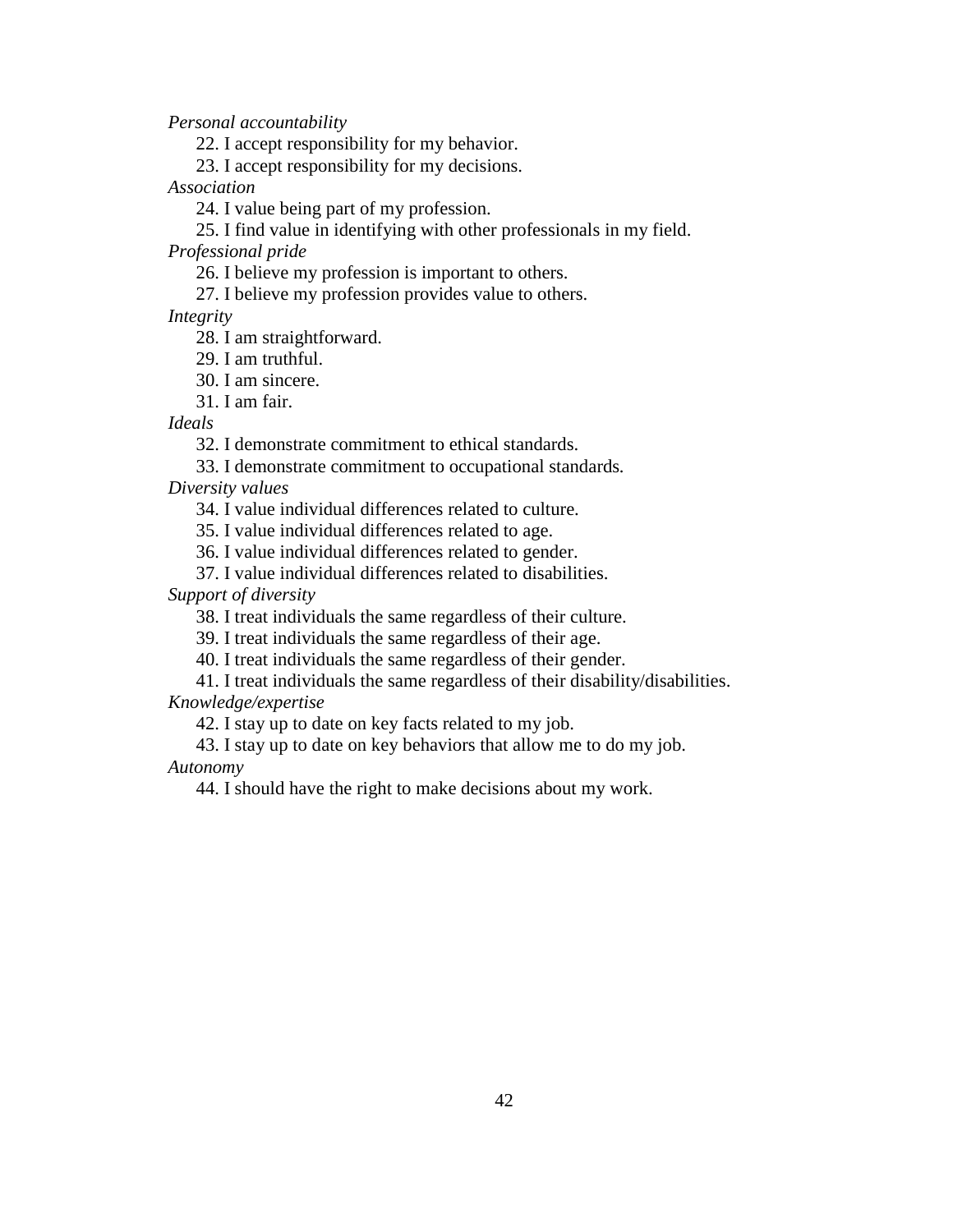#### **Appendix E: Modified Alternate Professionalism Measure**

#### <span id="page-49-0"></span>**ProDOC developed by Hershberger, Zryd, Rodes, & Stolfi (2010)**

#### Instructions:

*Please indicate the degree to which you agree or disagree that each of the following statements describes you.*

#### Rating Scale:

Responses are obtained on a 7-point Likert-type scale where 1 = *strongly disagree*, 2 = *mostly disagree,* 3 = *somewhat disagree,* 4 = *neither agree nor disagree,* 5 = *somewhat agree,* 6 = *mostly agree,* 7 *= strongly agree.*

- 1. I readily assume responsibility for decisions/choices/errors.
- 2. I place concern and advocacy for the welfare of others ahead of my own selfinterest.
- 3. My clothing, grooming, and hygiene consistently convey a professional appearance.
- 4. I am dedicated to continued professional education and development.
- 5. I clearly and consistently demonstrate empathic understanding of individuals' experiences.
- 6. I demonstrate solid judgment regarding how and where sensitive information is discussed/revealed.
- 7. I clearly and consistently demonstrate sensitivity to individuals' culture, age, gender, and disabilities.
- 8. I clearly and consistently demonstrate commitment to ethical and professional standards.
- 9. I regularly initiate work appropriate to my level of training/responsibility.
- 10. I am straightforward, truthful, and sincere.
- 11. I consistently show respect for others.
- 12. I consistently fulfill assigned duties/responsibilities.
- 13. I appropriately accept criticism and use criticism to improve my performance.
- 14. I provide strong and consistent support of and cooperation with my colleagues in work and other activities.
- 15. I am routinely punctual and make excellent choices about the use of my time.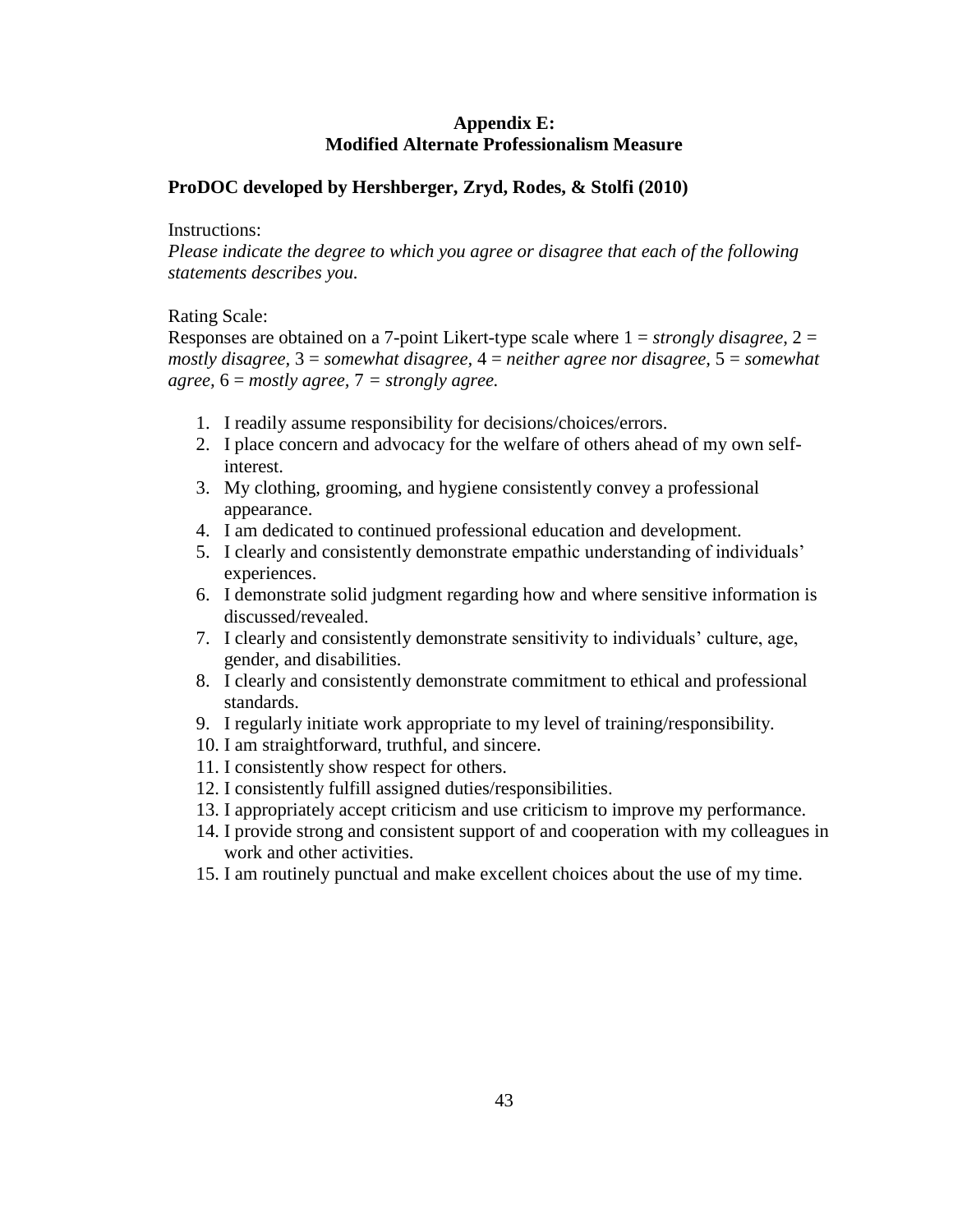#### **Appendix F: Impression Management Measure**

#### <span id="page-50-0"></span>**Blasberg, Rogers, and Paulhus (2013)**

Instructions:

*Please indicate the degree to which you agree or disagree with the following statements.*

Rating Scale:

Responses are obtained on a 7-point Likert-type scale where 1 = *strongly disagree*, 2 = *mostly disagree,* 3 = *somewhat disagree,* 4 = *neither agree nor disagree,* 5 = *somewhat agree,* 6 = *mostly agree,* 7 *= strongly agree.*

Agentic Management

- 1. My decisions are sometimes unwise. (R)
- 2. I have met people smarter than myself. (R)
- 3. I have mastered every challenge put before me in life.
- 4. You can't win at everything. (R)
- 5. My personality has a few problems. (R)
- 6. I am always brave in threatening situations.
- 7. Some people call me a genius.
- 8. My leadership of the group guarantees the group's success.
- 9. I sometimes need other people's help to get things done. (R)
- 10. I'm usually the one to come up with the big ideas.

Communal Management

- 11. I have done things that I don't tell other people about. (R)
- 12. I don't gossip about other people's business.
- 13. There have been occasions when I have taken advantage of someone. (R)
- 14. I have said something bad about a friend behind their back. (R)
- 15. I sometimes tell lies if I have to. (R)
- 16. I never swear.
- 17. I never cover up my mistakes.
- 18. When I hear people talking privately, I avoid listening.
- 19. I have never dropped litter on the street.
- 20. I often drive faster than the speed limit. (R)

*Note.* Reverse coded items are denoted with an (R).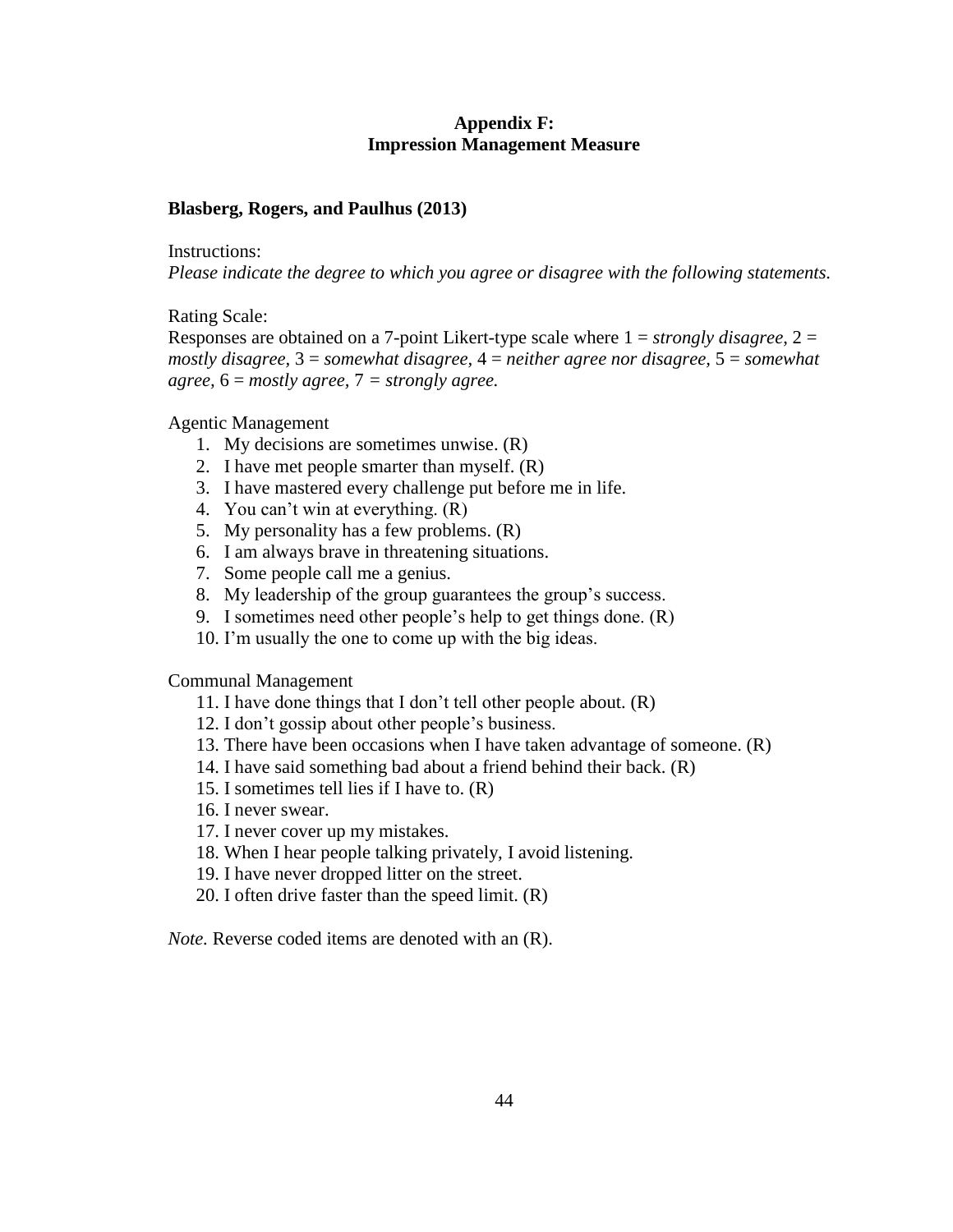#### **Appendix G: Job Satisfaction Measure**

#### <span id="page-51-0"></span>**Minnesota Satisfaction Questionnaire Short Form by Weiss, Dawis, England, and Lofquist (1967)**

#### Instructions:

*On the following pages, you will find statements about your present job. Read each statement carefully; decide how satisfied you are about the aspect of your current job described by the statement. Then select the response that corresponds to your level of satisfaction with that aspect of your job.*

#### Rating Scale:

Responses are obtained on a 7-point Likert-type scale where 1 = *completely dissatisfied with this aspect of my job,*  $2 =$  *mostly dissatisfied with this aspect of my job,*  $3 =$ *somewhat dissatisfied with this aspect of my job,* 4 = *can't decide if I am satisfied or not with this aspect of my job,*  $5 =$  *somewhat satisfied with this aspect of my job,*  $6 =$  *mostly satisfied with this aspect of my job,* 7 *= completely satisfied with this aspect of my job.*

- 1. The chance to work alone on the job.
- 2. The chance to do different things from time to time.
- 3. The chance to be "somebody" in the community.
- 4. The way my boss handles their employees.
- 5. The competence of my supervisor in making decisions.
- 6. Being able to do things that don't go against my conscience.
- 7. The way my job provides for steady employment.
- 8. The chance to do things for other people.
- 9. The chance to tell people what to do.
- 10. The chance to do something that makes use of my abilities.
- 11. The way the company policies are put into place.
- 12. The pay and the amount of work that I do.
- 13. The chance for advancement on this job.
- 14. The freedom to use my own judgment.
- 15. The chance to try my own methods of doing the job.
- 16. The working conditions.
- 17. The way my co-workers get along with each other.
- 18. The praise I get for doing a good job.
- 19. The feeling of accomplishment I get from the job.
- 20. Being able to keep busy all the time.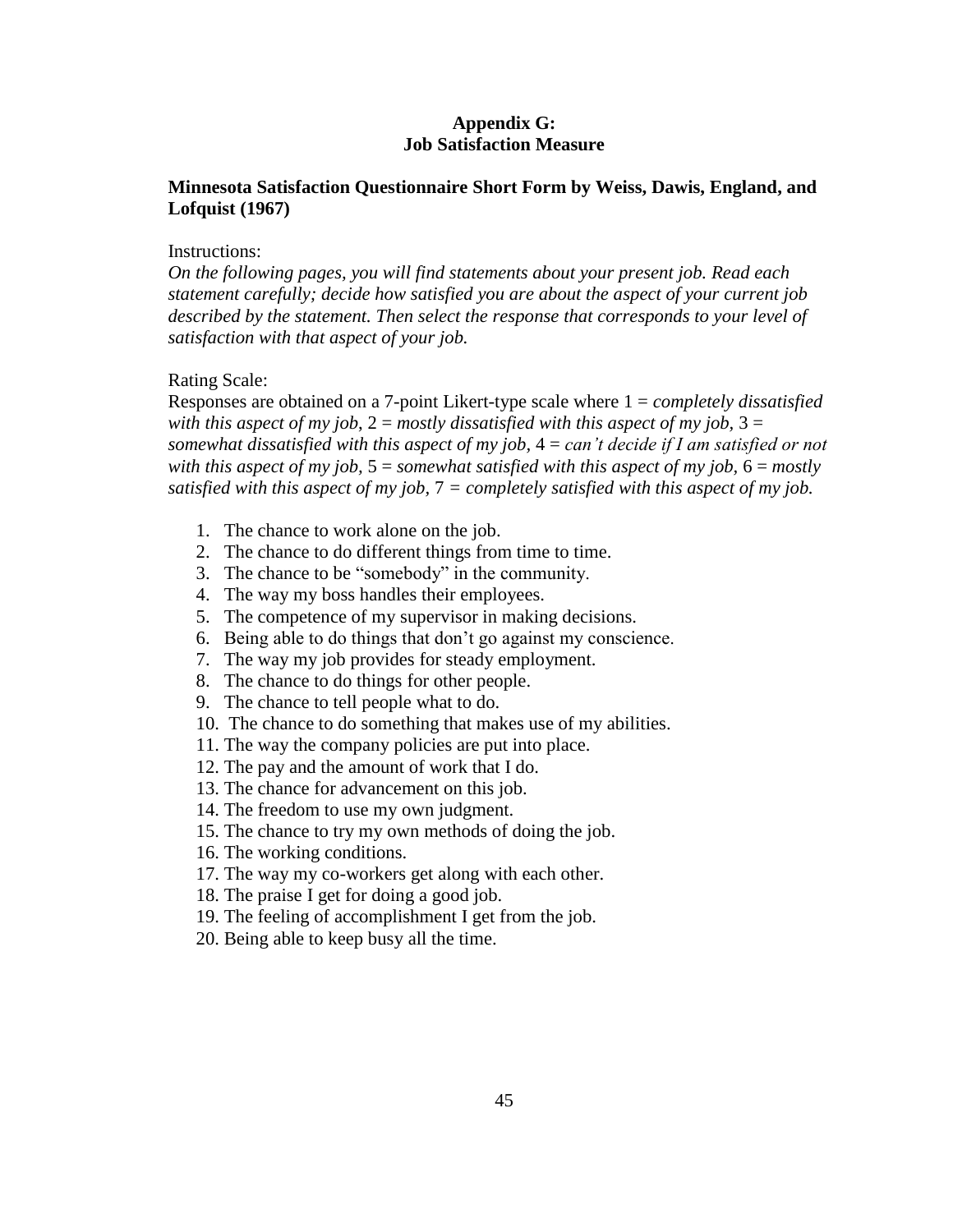#### **Appendix H: Affective Commitment Measure**

#### <span id="page-52-0"></span>**Jaros, Jermier, Koehler, and Sincich (1993)**

Instructions:

*Most people have specific feelings about their employing organization. When you think of your employing organization, what feelings do you experience? Please choose the number which best represents your feelings.*

Example:

Cold 1 2 3 4 5 6 7 Warm

Anchor pairs:

Hate – Love  $After the  $-$  Content (R)$ Detachment – Belonging Loyalty – Disloyalty  $(R)$ Boredom – Excitement Sadness – Happiness Disgust – Fondness  $Comfort - Discount (R)$ Lifelessness – Spiritedness Anger – Peace Ecstasy – Agony  $(R)$ Pleasure – Pain  $(R)$ Despair – Hope

Items denoted with (R) are reverse scored.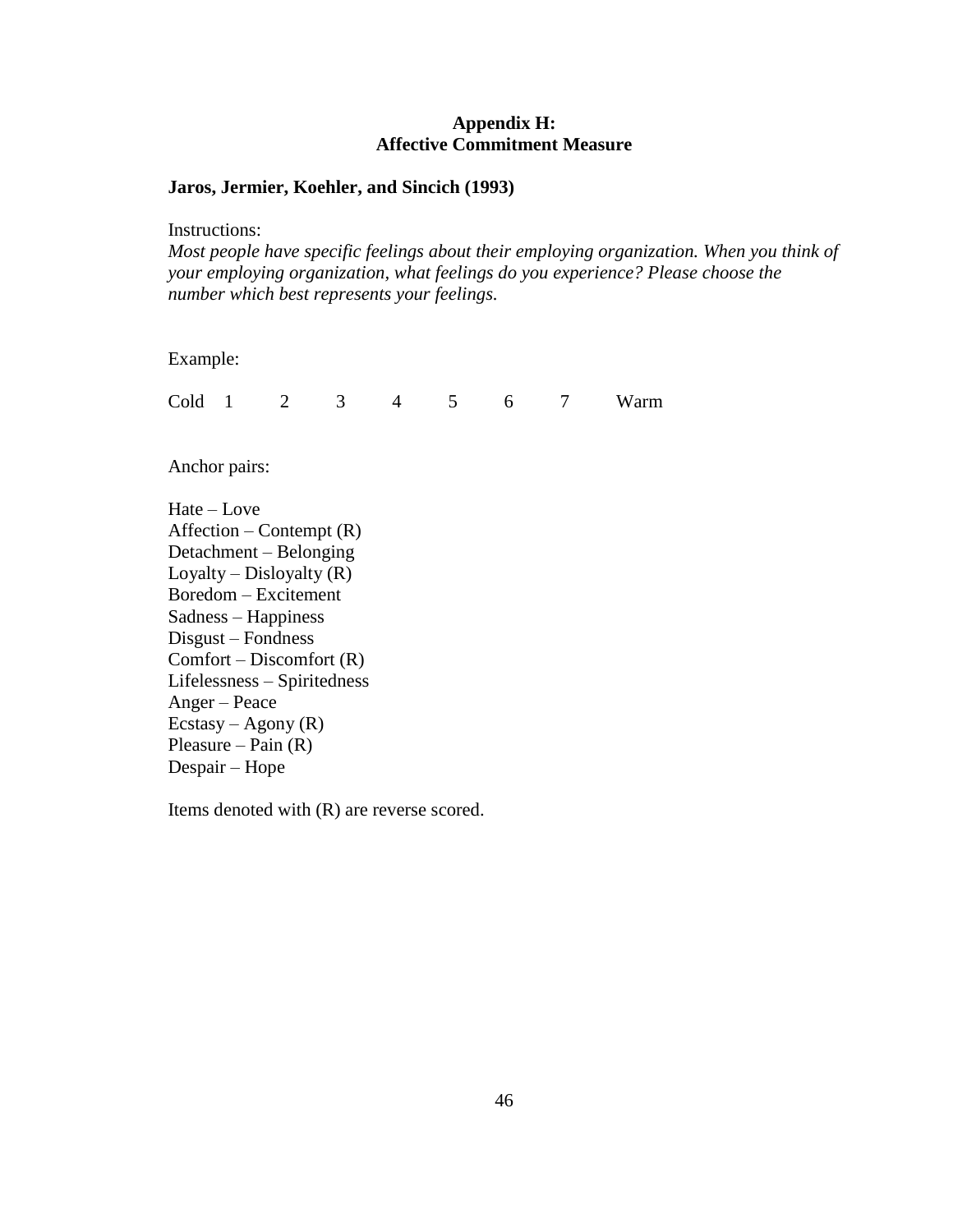#### **Appendix I: Intrinsic Work Motivation Scale**

#### <span id="page-53-0"></span>**Kuvaas (2006)**

Instructions:

*Please indicate the degree to which you agree or disagree with the following statements.*

Rating Scale:

Responses are obtained on a 7-point Likert-type scale where 1 = *strongly disagree*, 2 = *mostly disagree,* 3 = *somewhat disagree,* 4 = *neither agree nor disagree,* 5 = *somewhat agree,* 6 = *mostly agree,* 7 *= strongly agree.*

- 1. The tasks that I do at work are enjoyable.
- 2. I really think that my job is meaningful.
- 3. The tasks that I do at work are themselves an important driving force to me.
- 4. My job is so interesting that it is a motivation in itself.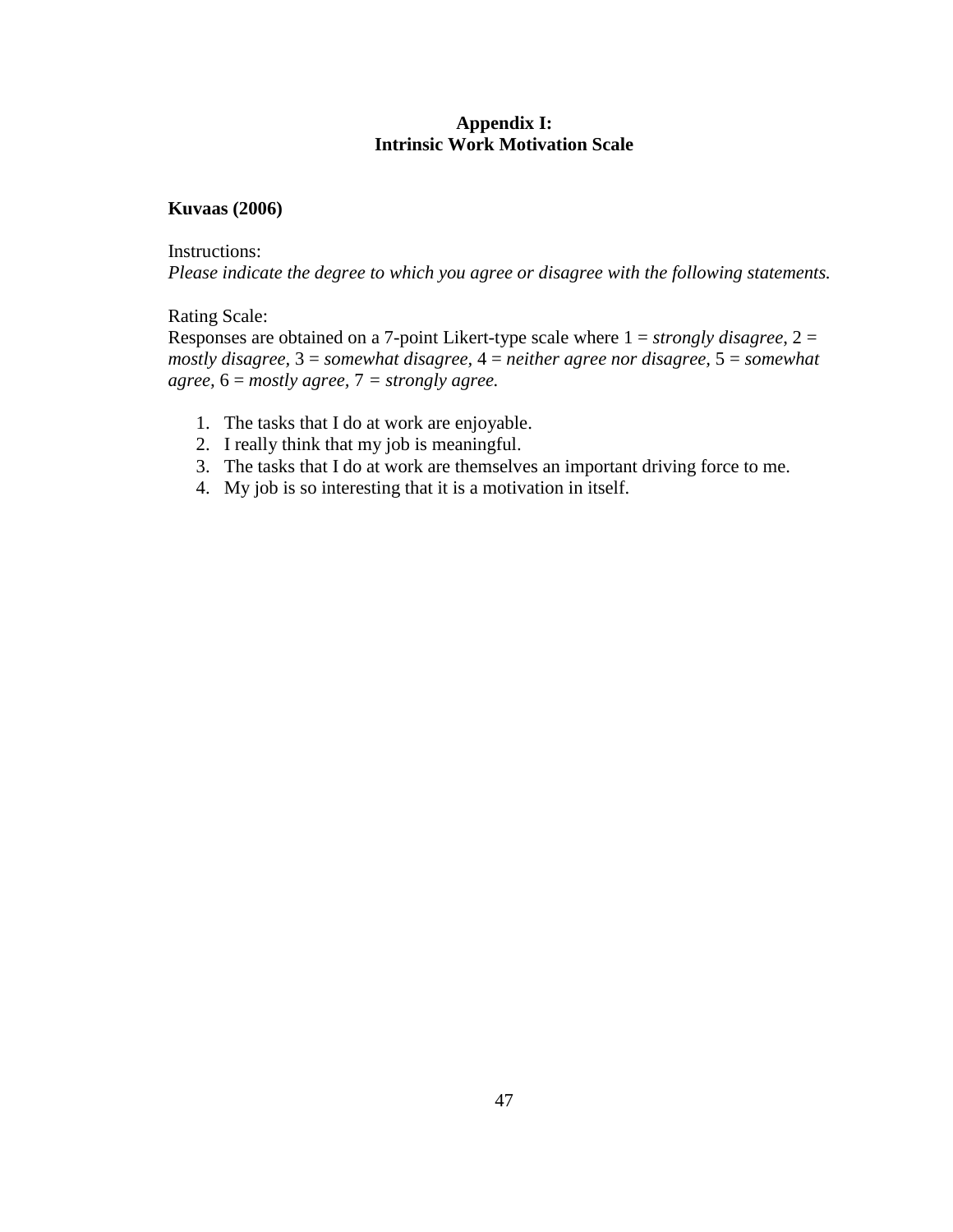#### **Appendix J: Measure of Counterproductive Work Behaviors**

#### <span id="page-54-0"></span>**Interpersonal and Organizational Deviance Scale by Bennet and Robinson (2000)**

#### Instructions:

*Please indicate the extent to which you have engaged in the following behaviors in the previous year.*

#### Rating Scale:

Responses are obtained on a 7-point Likert-type scale where 1 = *never*, 2 = *once a year*, 3  $=$  *twice a year*,  $4 =$  *several times a year*,  $5 =$  *monthly*,  $6 =$  *weekly*,  $7 =$  *daily*.

In the past year I have…

#### Interpersonal Deviance

- 1. Made fun of someone at work.
- 2. Said something hurtful to someone at work.
- 3. Made an ethnic, religious, or racial remark at work.
- 4. Cursed at someone at work.
- 5. Played a mean prank on someone at work.
- 6. Acted rudely toward someone at work.
- 7. Publicly embarrassed someone at work.

#### Organizational Deviance

- 8. Taken property from work without permission.
- 9. Spent too much time fantasizing or daydreaming instead of working.
- 10. Falsified a receipt to get reimbursed for more money than you spent on business expenses.
- 11. Taken an additional or longer break than is acceptable at your workplace.
- 12. Come in late to work without permission.
- 13. Littered your work environment.
- 14. Neglected to follow your boss's instructions.
- 15. Intentionally worked slower than you could have worked.
- 16. Discussed confidential company information with an unauthorized person.
- 17. Used an illegal drug or consumed alcohol on the job.
- 18. Put little effort into your work.
- 19. Dragged out work in order to get overtime.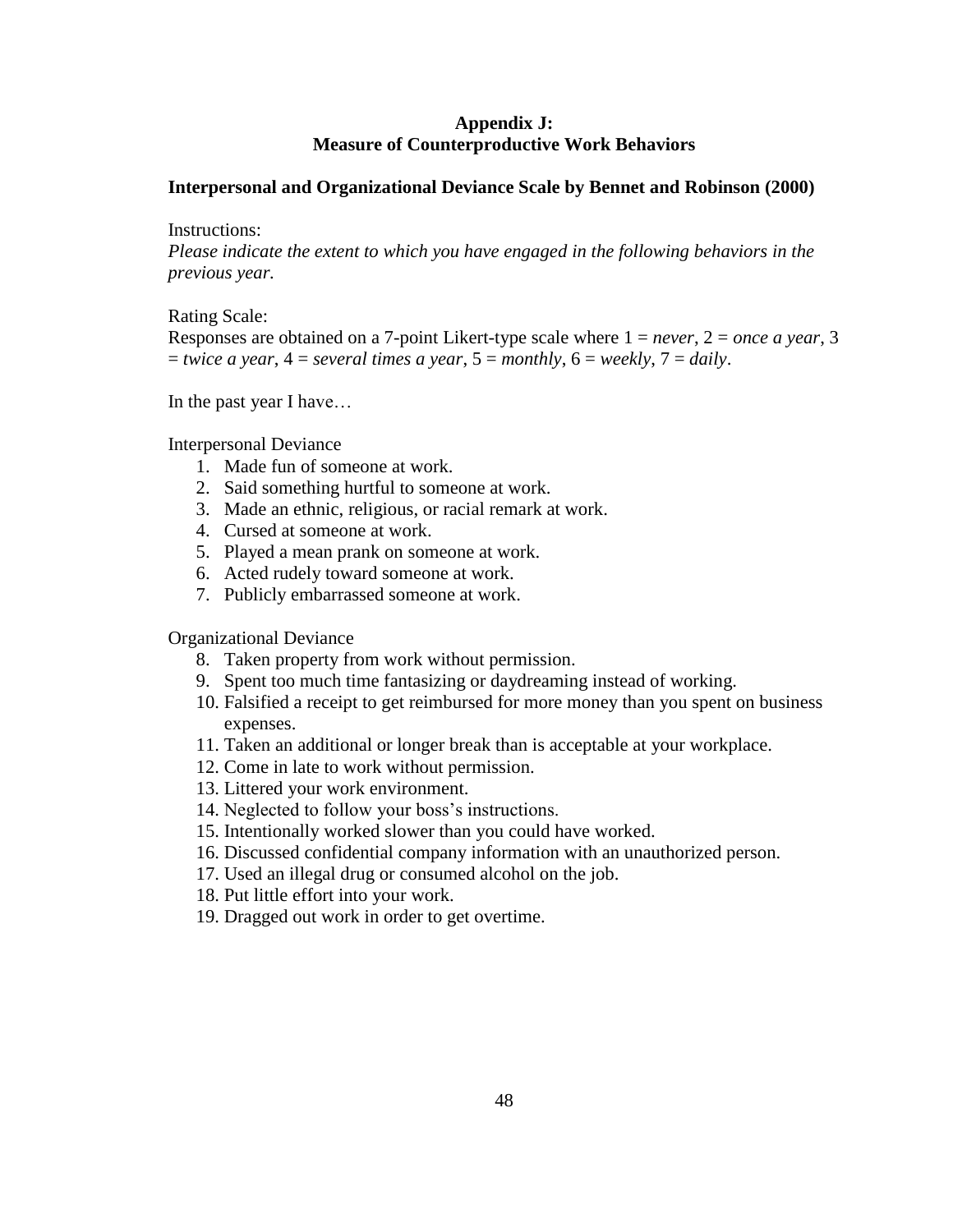# <span id="page-55-0"></span>*Summary of Factor Loadings for the Professionalism Measure*

|     |                                                                                       | <b>Factor loadings</b> |                |                |                |                 |
|-----|---------------------------------------------------------------------------------------|------------------------|----------------|----------------|----------------|-----------------|
|     | Item                                                                                  | $\mathbf{1}$           | $\overline{2}$ | $\overline{3}$ | $\overline{4}$ | $5\overline{)}$ |
| 23. | I accept responsibility for my decisions                                              | .753                   | .028           | .052           | $-.086$        | $-.108$         |
| 3.  | I maintain good hygiene                                                               | .710                   | .087           | $-.049$        | $-.049$        | $-.055$         |
| 31. | I am fair                                                                             | .697                   | $-.088$        | .029           | .114           | $-.211$         |
| 2.  | I ensure I am well groomed                                                            | .680                   | .027           | $-.058$        | $-.091$        | .082            |
| 7.  | I treat others with dignity                                                           | .680                   | .015           | $-.204$        | .001           | $-.050$         |
| 22. | I accept responsibility for my behavior                                               | .665                   | .015           | $-0.019$       | $-.061$        | $-.148$         |
| 32. | I demonstrate commitment to ethical standards                                         | .662                   | $-126$         | .081           | .084           | $-.258$         |
| 6.  | I act courteously towards others                                                      | .628                   | $-.004$        | $-.308$        | .054           | $-.025$         |
| 1.  | I ensure I am dressed appropriately                                                   | .615                   | .033           | $-.088$        | $-0.016$       | .081            |
| 29. | I am truthful                                                                         | .612                   | $-.108$        | .045           | $-0.017$       | $-0.066$        |
| 28. | I am straightforward                                                                  | .595                   | .049           | .042           | $-.131$        | .023            |
| 20. | I am punctual                                                                         | .560                   | $-.123$        | .043           | .003           | $-.034$         |
| 30. | I am sincere                                                                          | .546                   | $-.107$        | $-.034$        | $-.088$        | $-.094$         |
| 42. | I stay up to date on key facts related to my job                                      | .445                   | $-196$         | .044           | $-.237$        | $-.062$         |
| 17. | I cooperate with my colleagues                                                        | .429                   | $-.115$        | $-.261$        | .048           | $-.210$         |
| 12. | I engage in active listening                                                          | .416                   | $-.007$        | $-.233$        | $-.231$        | $-.083$         |
| 18. | I take on work without being asked                                                    | $-.065$                | $-.884$        | $-.187$        | $-.034$        | .057            |
| 19. | I take on responsibilities without being asked<br>$-.061$                             |                        | $-0.789$       | $-.074$        | $-.155$        | $-.051$         |
| 4.  | I demonstrate sympathy regarding others'<br>.067<br>$-.037$<br>$-.818$<br>experiences |                        | .008           | $-.080$        |                |                 |
| 5.  | I demonstrate understanding of others' experiences .130                               |                        | $-.093$        | $-.787$        | .22            | $-.009$         |
| 14. | I demonstrate empathy toward others                                                   | .021                   | $-.078$        | $-.730$        | $-0.014$       | $-.112$         |
| 16. | I demonstrate strong support of colleagues                                            | .194                   | $-.159$        | $-.408$        | $-.170$        | $-.108$         |

*Note.* Factor 1 = Personal Standards; Factor 2 = Personal Initiative; Factor 3 = Compassion; Factor 4 = Professional Identity; Factor 5 = Diversity Orientation. Shaded cells indicate which factor the item loaded on.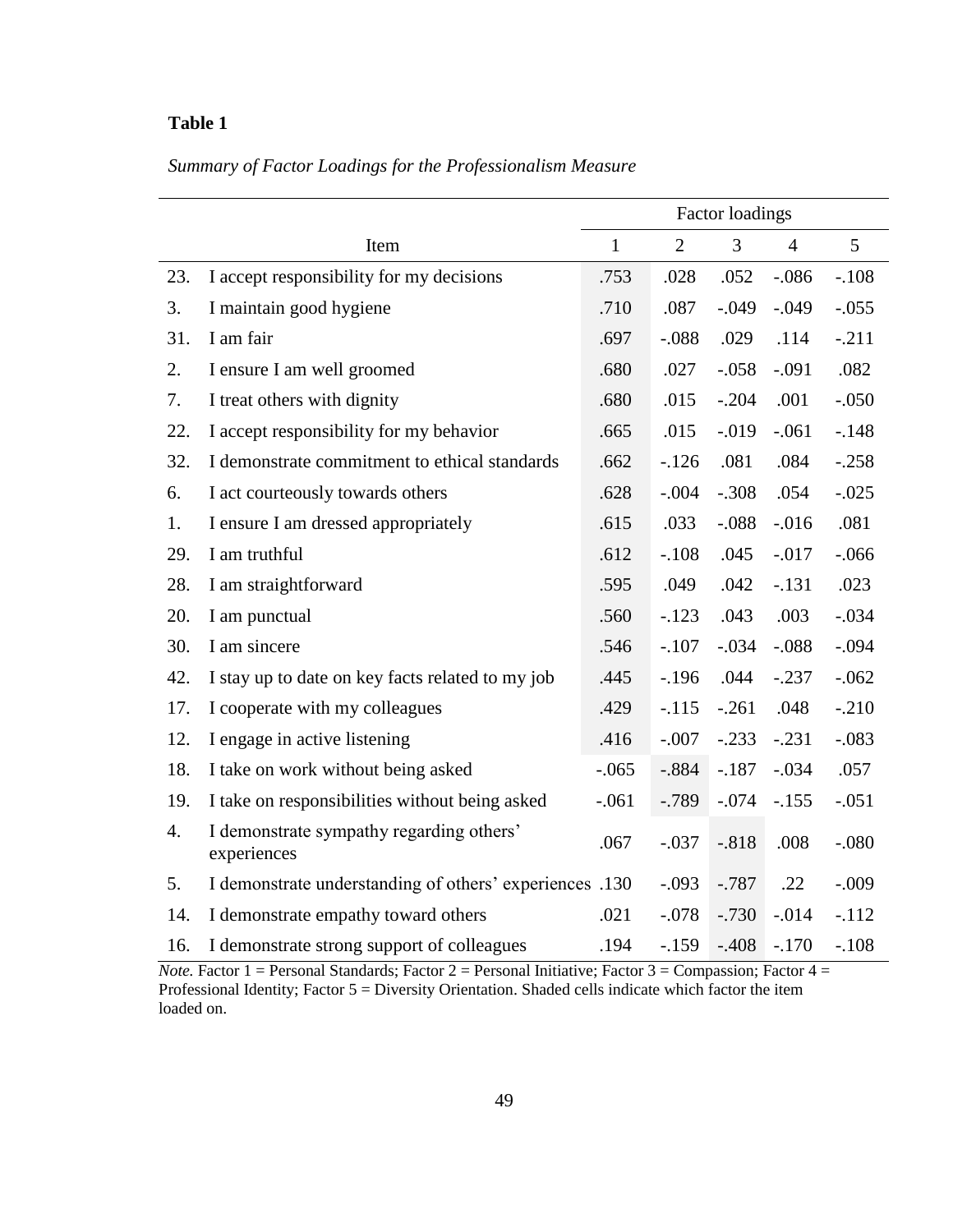|  |  | Summary of Factor Loadings for the Professionalism Measure (continued) |  |
|--|--|------------------------------------------------------------------------|--|
|  |  |                                                                        |  |

|     |                                                                             |              |                | <b>Factor Loadings</b> |                |          |
|-----|-----------------------------------------------------------------------------|--------------|----------------|------------------------|----------------|----------|
|     | Items                                                                       | $\mathbf{1}$ | $\overline{2}$ | $\overline{3}$         | $\overline{4}$ | 5        |
| 25. | I find value in identifying with other professionals in<br>my field         | $-.111$      | $-.084$        | .000                   | $-.861$        | $-.028$  |
| 24. | I value being part of my profession                                         | .050         | $-.020$        | $-.005$                | $-.848$        | .015     |
| 26. | I believe my profession is important to others                              | $-0.018$     | .052           | $-.074$                | $-.725$        | $-.112$  |
| 27. | I believe my profession provides value to others                            | .101         | .018           | .027                   | $-.670$        | $-.085$  |
| 11. | I feel a duty or obligation to my profession                                | .130         | $-.045$        | .051                   | $-.650$        | .011     |
| 38. | I treat individuals the same regardless of their culture                    | $-.063$      | $-.033$        | .037                   | .012           | $-.839$  |
| 37. | I value individual differences related to disabilities                      | $-.063$      | .079           | $-.097$                | $-.106$        | $-0.791$ |
| 40. | I treat individuals the same regardless of their gender                     | .114         | $-.120$        | .098                   | .054           | $-.751$  |
| 39. | I treat individuals the same regardless of their age                        | .125         | $-.041$        | .099                   | .030           | $-.740$  |
| 36. | I value individual differences related to gender                            | $-.006$      | .096           | $-.088$                | $-.128$        | $-0.737$ |
| 35. | I value individual differences related to age                               | .027         | .021           | $-.160$                | $-.081$        | $-.688$  |
| 34. | I value individual differences related to culture                           | .018         | .022           | $-.158$                | $-.061$        | $-.679$  |
| 41. | I treat individuals the same regardless of their<br>disability/disabilities | .048         | $-.043$        | $-.084$                | .011           | $-.659$  |
| 8.  | I accept criticism appropriately                                            | .319         | $-.116$        | $-.115$                | $-129$         | $-.076$  |
| 9.  | I use criticism to improve my performance                                   | .135         | $-.158$        | $-.063$                | $-.180$        | $-.061$  |
| 10. | I feel a duty or obligation to my job                                       | .207         | $-.207$        | $-.136$                | $-.361$        | .001     |
| 13. | I respond appropriately to others                                           | .461         | $-.039$        | $-.309$                | $-.054$        | $-.103$  |
| 15. | I put the interests of others before my own                                 | $-.100$      | $-.146$        | $-.395$                | $-.222$        | $-.173$  |
| 21. | I make good use of my time                                                  | .333         | $-.184$        | $-0.012$               | $-.261$        | $-.031$  |
| 33. | I demonstrate commitment to occupational standards                          | .389         | $-.089$        | .057                   | $-.095$        | $-416$   |
| 43. | I stay up to date on key behaviors that allow me to do<br>my job            | .378         | $-.264$        | .043                   | $-.230$        | $-.044$  |
| 44. | I should have the right to make decisions about my work .291                |              | $-.288$        | .062                   | .065           | $-.088$  |

*Note*. Factor 1 = Personal Standards; Factor 2 = Personal Initiative; Factor 3 = Compassion; Factor 4 = Professional Identity; Factor 5 = Diversity Orientation. Shaded cells indicate which factor the item loaded on.

 $p < .01$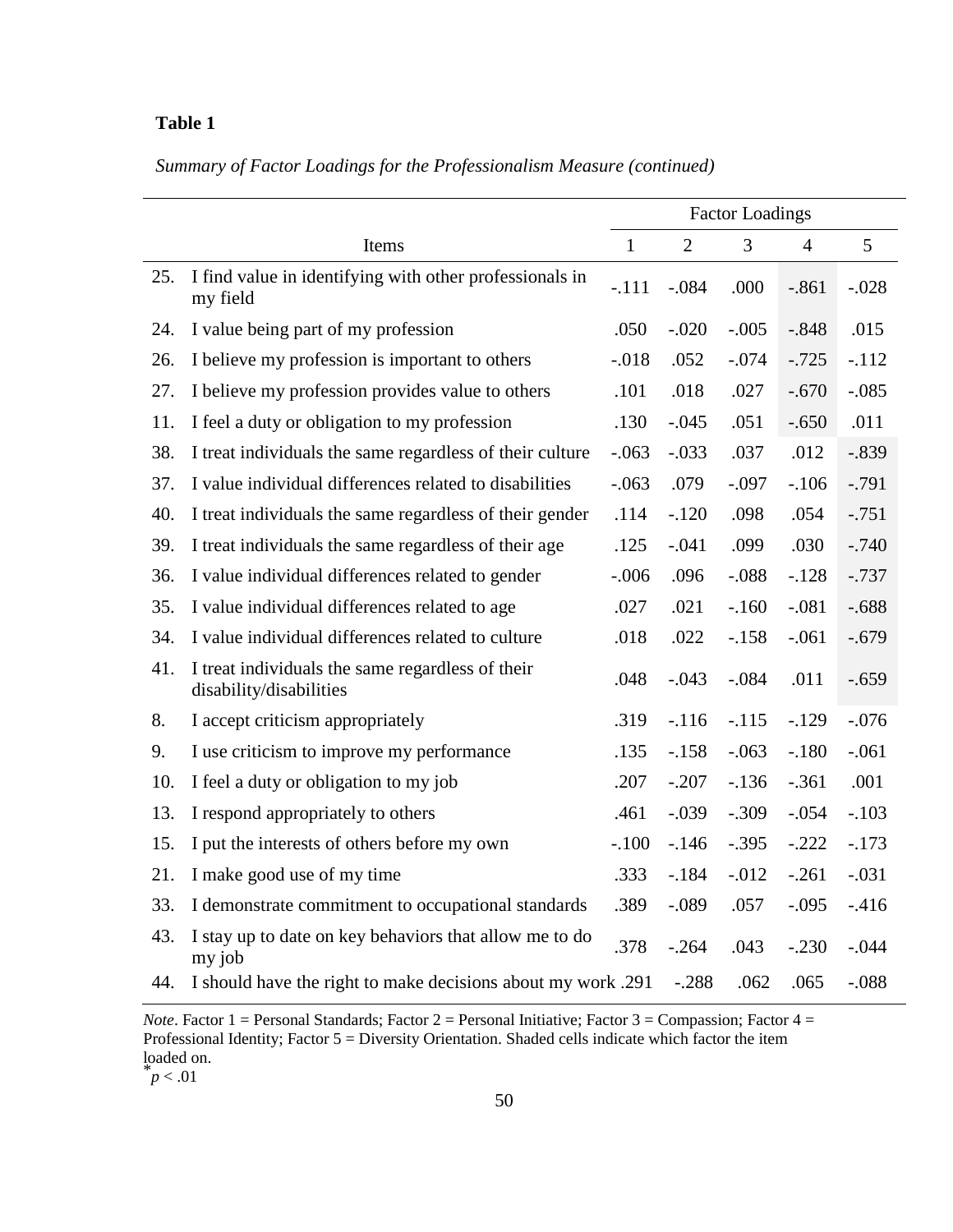<span id="page-57-0"></span>Construct *M SD* 1 2 3 4 5 6 7 8 9 10 11 12 1. Personal Standards 6.34 0.66 (.95) 2. Personal Initiative 5.97 1.16 .51\* (.91) 3. Compassion 5.99 0.91 .64\* .52\* (.89) 4. Professional Identity 5.89 1.00 .58\* .47\* .50\* (.89) 5. Diversity Orientation 6.27 0.83 .70\* .44\* .61\* .53\* (.93) 6. Professionalism Composite 6.20 0.67 .92\* .63\* .77\* .75\* .85\* (.97) 7. ProDOC 6.17 0.68 .88\* .58\* .73\* .64\* .74\* .91\* (.92) 8. Impression<br>Management Management 3.81 0.79 .20\* .14\* .24\* .24\* .14\* .23\* .26\* (.80) 9. Job Satisfaction 5.25 1.05 .39\* .32\* .31\* .43\* .33\* .44\* .42\* .22\* (.80) 10. Affective<br>Commitment Commitment 4.86 1.29 .28\* .30\* .31\* .41\* .26\* .37\* .33\* .23\* .69\* (.93) 11. Intrinsic Work<br>Motivation Motivation 5.05 1.50 .29\* .31\* .31\* .58\* .28\* .41\* .37\* .14\* .63\* .67\* (.92) 12. CWB 1.89 0.87 -.56\* -.31\* -.41\* -.37\* -.43\* -.55\* -.56\* .18\* -.37\* -.31\* -.29\* (.88)

*Means, Standard Deviations, and Intercorrelations Across Study Variables*

*Note.* Scale reliability coefficients are presented in parentheses along the diagonal. \**p* < .01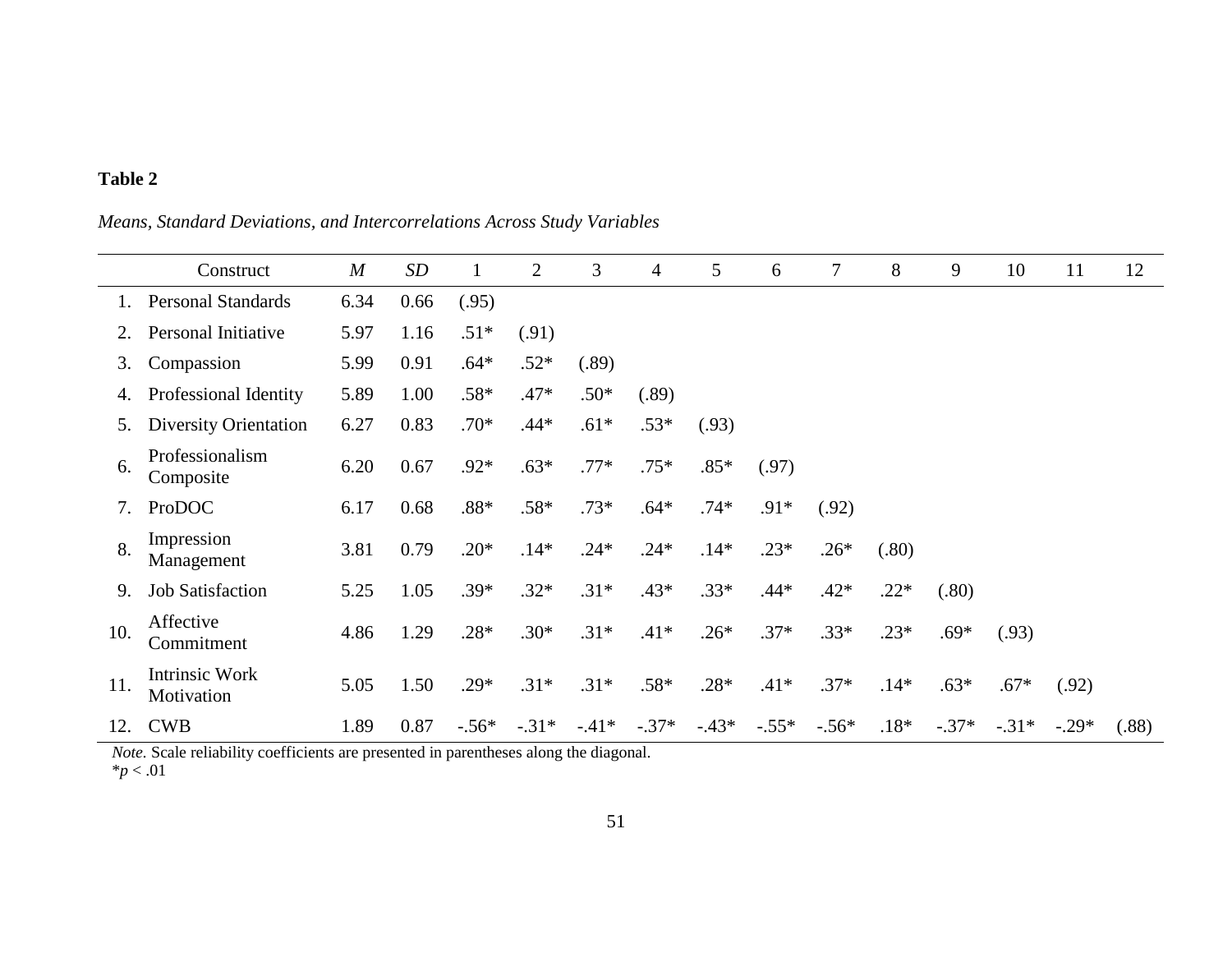| <b>Step and Predictor Variable</b> | Adjusted $R^2$ | $\Lambda R^2$ | β       |
|------------------------------------|----------------|---------------|---------|
| Step 1                             | $.178*$        | $.178*$       |         |
| ProDOC                             |                |               | $.424*$ |
| Step 2                             | .175           | .003          |         |
| Compassion                         |                |               | .009    |
| <b>Personal Standards</b>          |                |               | .059    |
| Step 3                             | $.213*$        | $.038*$       |         |
| Personal Initiative                |                |               | .077    |
| Professional Identity              |                |               | $.248*$ |
| <b>Diversity Orientation</b>       |                |               | $-.001$ |
| $*p$ < .01                         |                |               |         |

<span id="page-58-0"></span>*Hierarchical Regression Analysis Predicting Job Satisfaction*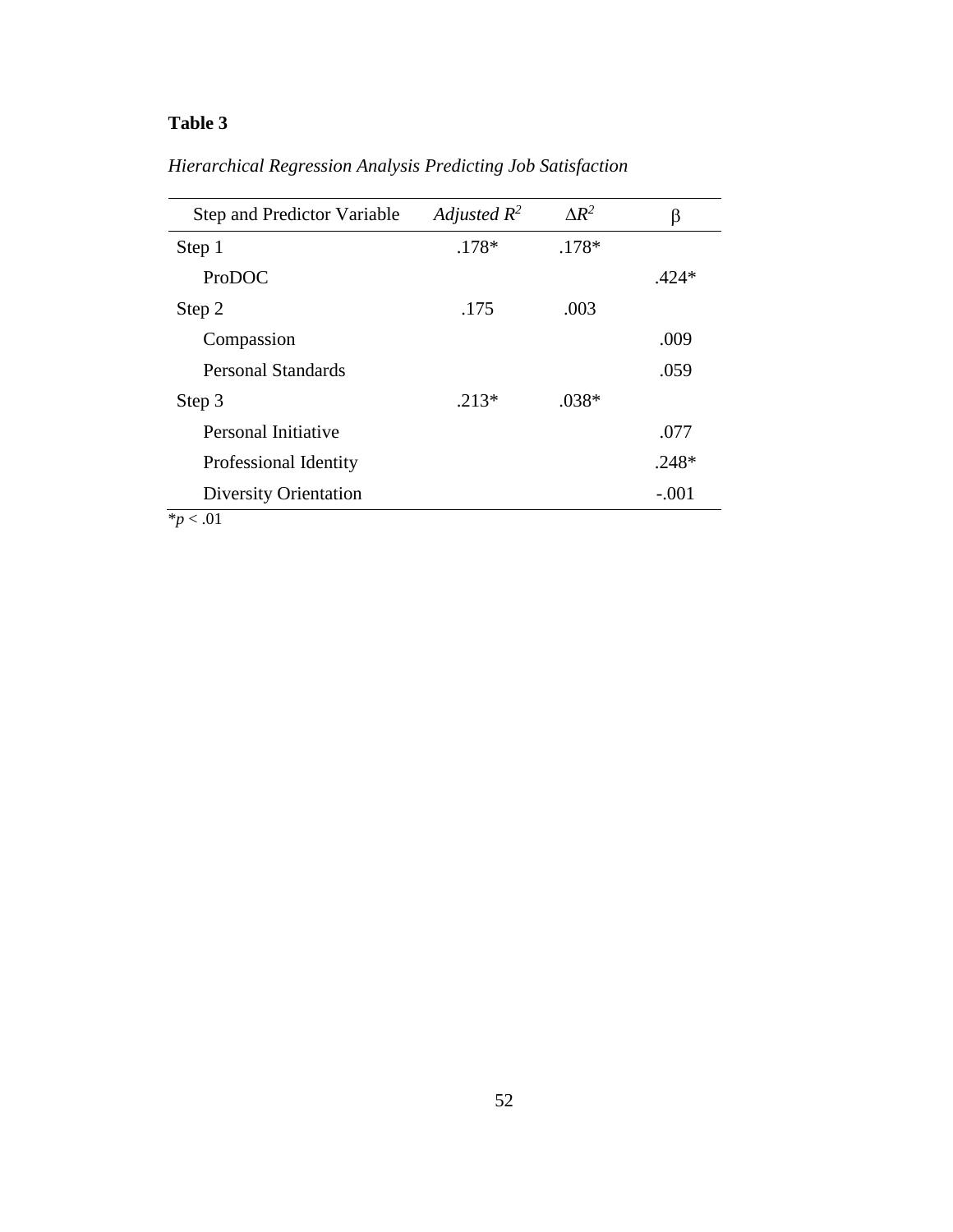| <b>Step and Predictor Variable</b> | Adjusted $R^2$ | $\Lambda R^2$ | B       |
|------------------------------------|----------------|---------------|---------|
| Step 1                             | $.108*$        | $.108*$       |         |
| ProDOC                             |                |               | $.332*$ |
| Step 2                             | $.170*$        | $.062*$       |         |
| Professional Identity              |                |               | $.330*$ |
| Step 3                             | .178           | .008          |         |
| <b>Personal Standards</b>          |                |               | $-.080$ |
| Personal Initiative                |                |               | .091    |
| Compassion                         |                |               | .110    |
| <b>Diversity Orientation</b>       |                |               | $-.014$ |
| $*p$ < .01                         |                |               |         |

<span id="page-59-0"></span>*Hierarchical Regression Analysis Predicting Affective Commitment*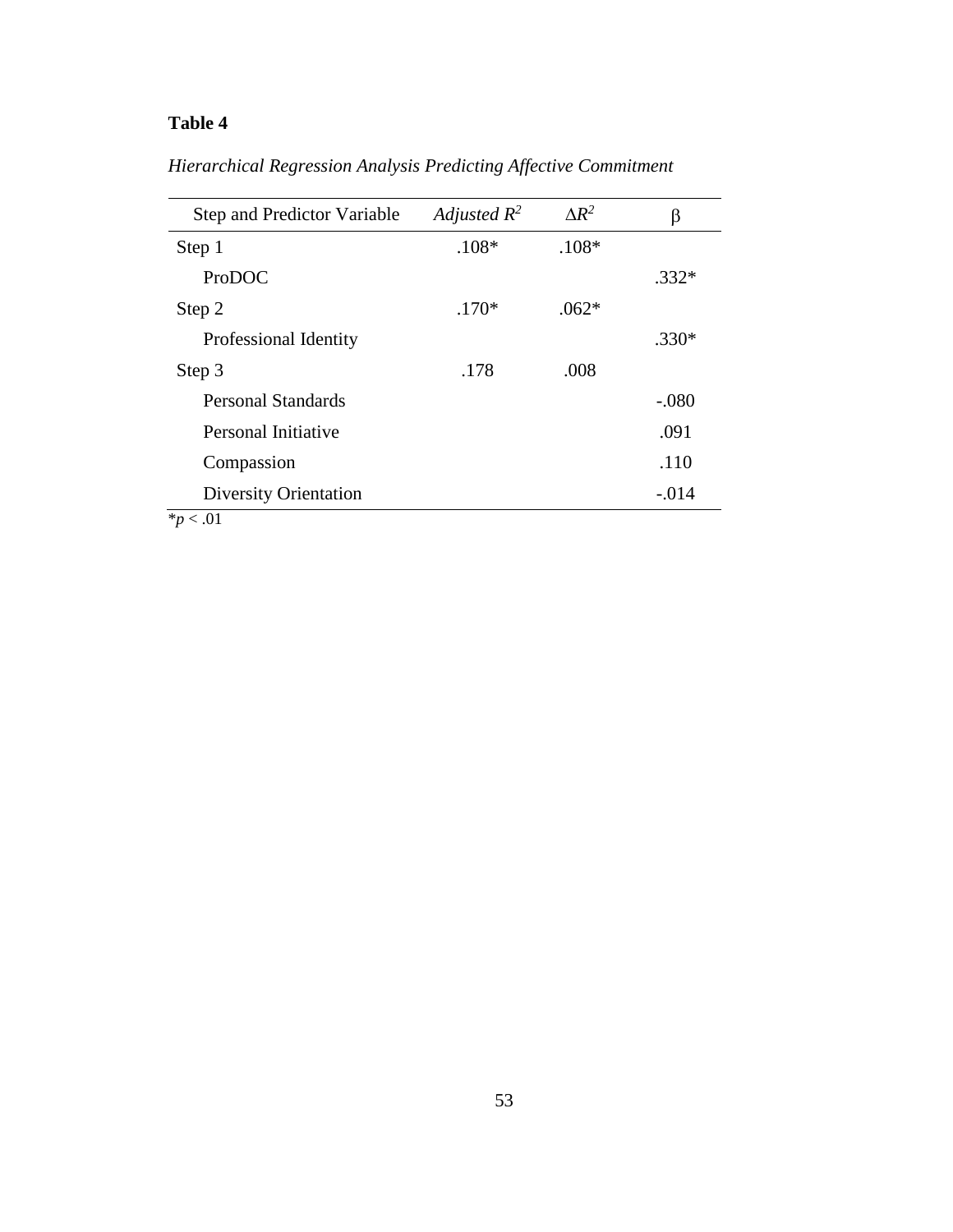| <b>Step and Predictor Variable</b> | Adjusted $R^2$ | $\Lambda R^2$ | β       |
|------------------------------------|----------------|---------------|---------|
| Step 1                             | $.134*$        | $.134*$       |         |
| ProDOC                             |                |               | $.369*$ |
| Step 2                             | $.148*$        | $.014*$       |         |
| Personal Initiative                |                |               | $.141*$ |
| <b>Personal Standards</b>          |                |               | $-136$  |
| Step 3                             | $.338*$        | $.190*$       |         |
| Compassion                         |                |               | .029    |
| Professional Identity              |                |               | $.583*$ |
| <b>Diversity Orientation</b>       |                |               | $-.060$ |
| $*_{p}$ < .01                      |                |               |         |

<span id="page-60-0"></span>*Hierarchical Regression Analysis Predicting Intrinsic Work Motivation*